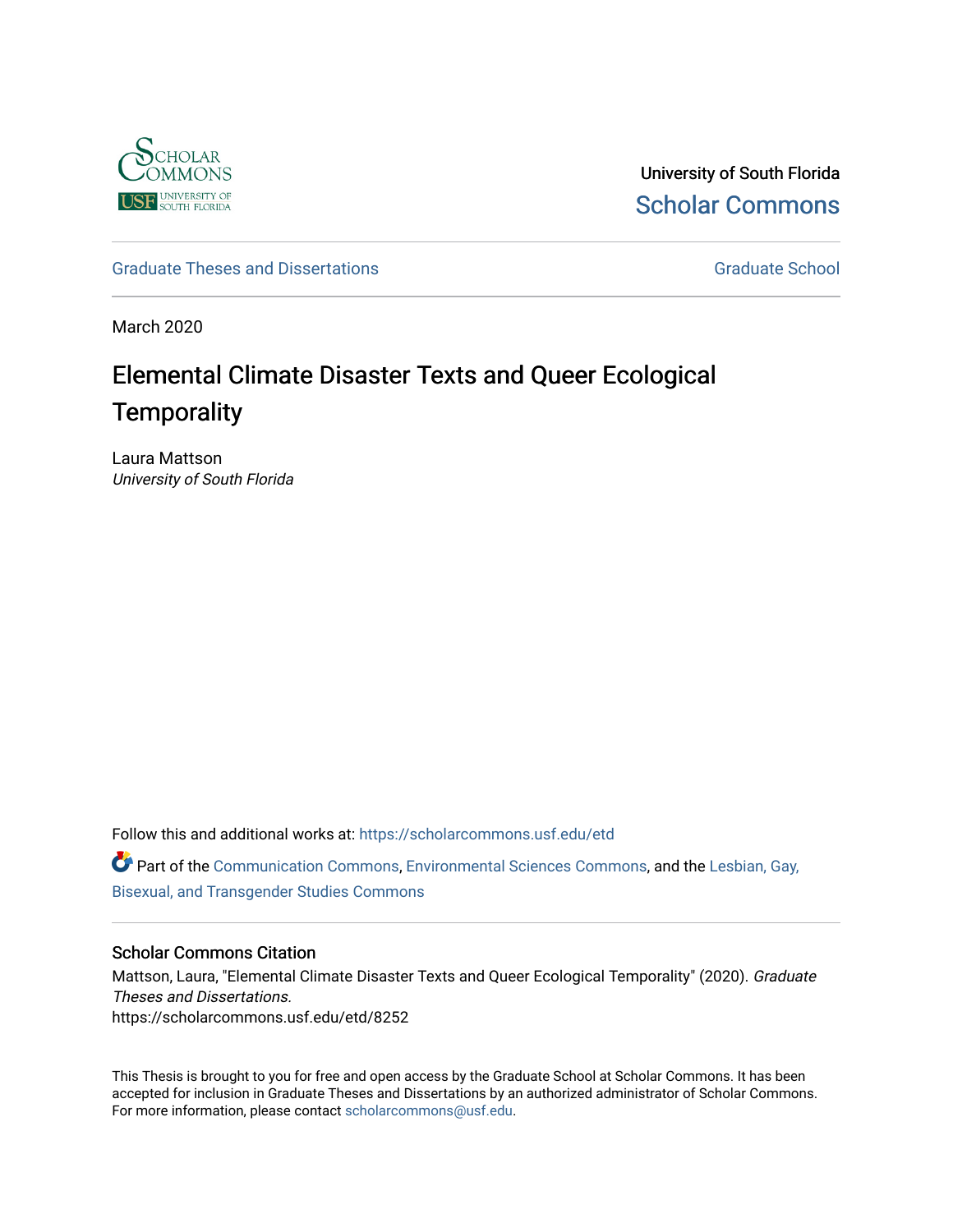# Elemental Climate Disaster Texts and Queer Ecological Temporality

by

Laura Mattson

A thesis submitted in partial fulfillment of the requirements for the degree of a Master of Arts in Communication College of Arts and Sciences University of South Florida

Major Professor: Aisha Durham, Ph.D. Rachel E. Dubrofsky, Ph.D. Jeremy Gordon, Ph.D.

> Date of Approval: March 9, 2020

Keywords: ecocriticism; disaster studies; autoethnography; *Waterworld;* queer ecology

Copyright © 2020, Laura Mattson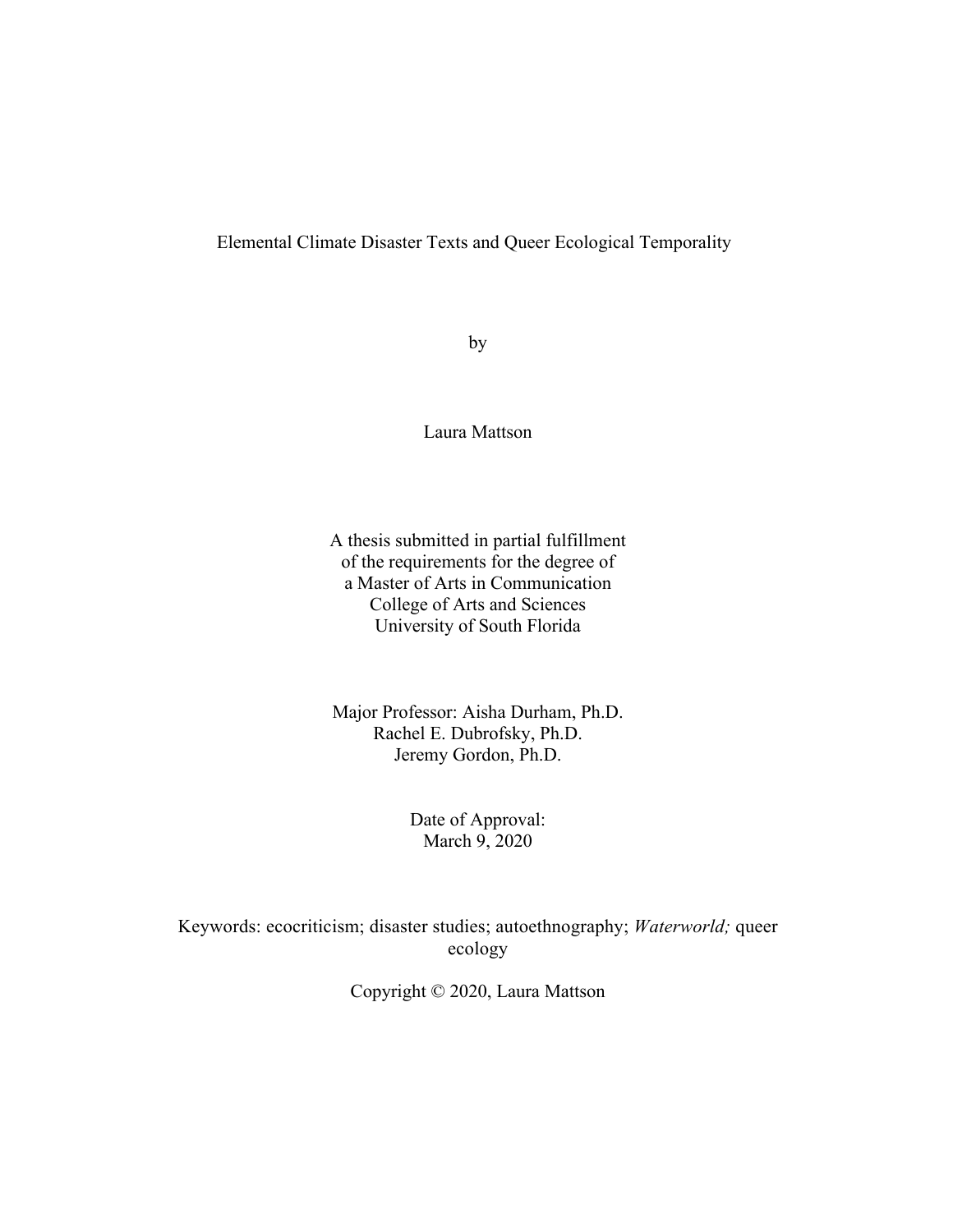# **Table of Contents**

| Abstract                                                                          | 11             |
|-----------------------------------------------------------------------------------|----------------|
| Chapter One: Introduction: Orienting to Queer Climate Disasters                   | $\mathbf{I}$   |
| <b>Review of Relevant Literature</b>                                              | $\mathfrak{Z}$ |
| Ecocriticism as Transformation                                                    | $rac{3}{7}$    |
| Hurricanes as Climate Disasters                                                   |                |
| Ecocriticism and Climate Fiction (Cli-fi)                                         | 9              |
| Elemental/Queer Autoethnographies                                                 | 11             |
| <b>Literature Summary</b>                                                         | 13             |
| <b>Theoretical Framework</b>                                                      | 13             |
| Queer Ecological Bodies                                                           | 13             |
| Queer Ecological Time                                                             | 17             |
| Methodologies                                                                     | 19             |
| <b>Chapter Overview</b>                                                           | 20             |
| Chapter Two: Queer Human-Nature Relationships in Climate Disaster Film Waterworld | 23             |
| <b>Ecocritical Textual Analysis</b>                                               | 27             |
| Synopsis                                                                          | 32             |
| Analyzing Human-Nature Relationships                                              | 33             |
| Discussion                                                                        | 39             |
| Chapter Three: We're Living in Queer Times: Autoethnography of Queer Ecological   |                |
| Temporality                                                                       | 42             |
| <b>Critical Evocative Autoethnography</b>                                         | 43             |
| Coming to the Method                                                              | 43             |
| Waiting to Come Out                                                               | 47             |
| Waiting for Irma                                                                  | 51             |
| Coming Back to Coming Out                                                         | 55             |
| Waiting to Understand                                                             | 59             |
| <b>Invoking Queer Ecological Temporality</b>                                      | 60             |
| <b>Conclusion: Queerness and Climate Disasters</b>                                | 62             |
| Queering Body, Space, and Time                                                    | 62             |
| Theoretical and Methodological Contributions                                      | 64             |
| <b>Ethical Implications</b>                                                       | 66             |
| Limitations                                                                       | 68             |
| Recommendations for Further Research                                              | 69             |
| Remembering Climate Futures                                                       | 71             |
| References                                                                        | 73             |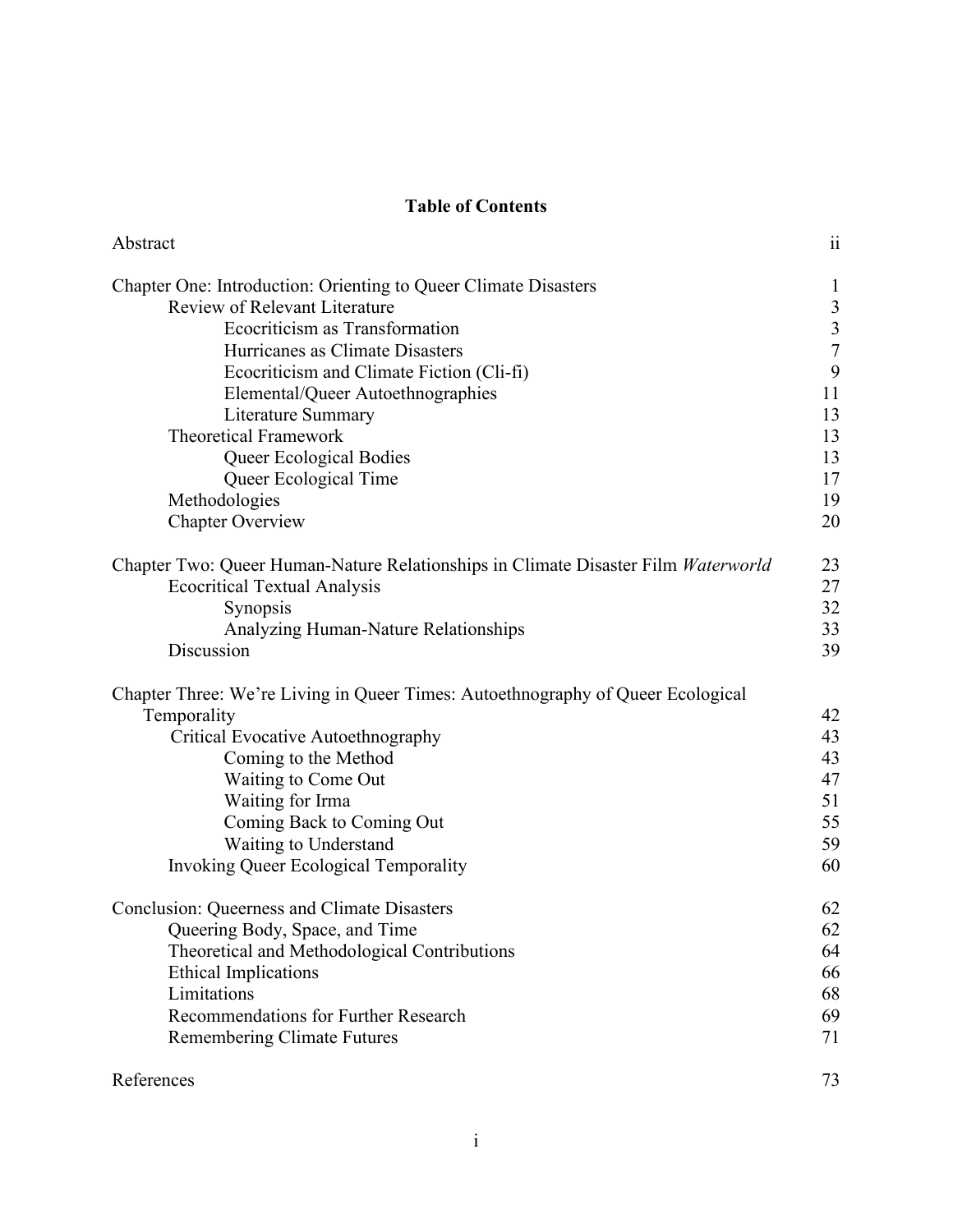# **Abstract**

This thesis approaches climate disaster texts as an opportunity to challenge constructions of the body, space, and time. Developed from embodied experiential knowledge about hurricanes, my work will explore how climate disasters can teach us to reimagine human-nature relationships. In my two analysis chapters, I use critical textual analysis and autoethnography to challenge particular representations of the human-nature relationship as a binary between nature and culture. By intervening in the nature-culture binary, I theorize queer ecological temporality as an opportunity to reveal and challenge constructions of nature and time. Working at the intersections of queer and ecocritical theory, this thesis contributes to queer, environmental, and critical cultural communication research. Ultimately, I argue a queer sense of bodies, space, and time transform my understanding of hurricanes by blurring the nature-culture binary and emphasizing a queer ecological temporality of climate disaster.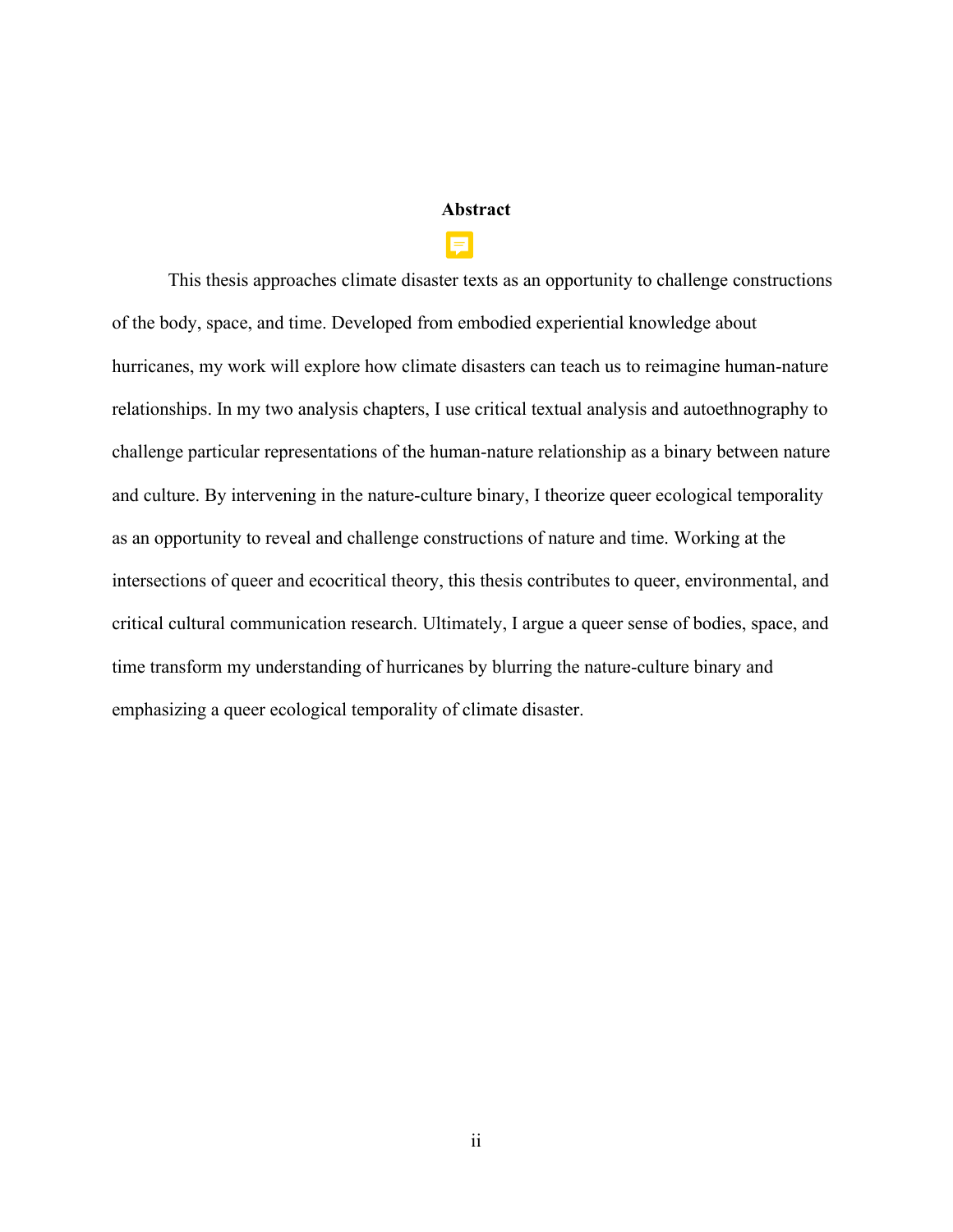#### **Introduction: Orienting to Queer Climate Disasters**

I like to think I understand hurricanes. Living in Southwest Florida all my life, the late summer hurricane season often registers as little more than another marker of the passage of time. Just like going back to school, the annual reminder that I may have to fight for my life in an onslaught of wind and water creates a rhythm of familiarity, if not comfort. Perhaps this is why, along with about 60,000 other Facebook users, I attended an event to "point their fans at Hurricane Irma to blow it away" (Stanaland, 2017, n.p.). When I am lucky and, indeed, privileged enough to have hurricanes blow over my house leaving little more than inconvenience in their wake, a cyclical kind of response seems entirely adequate. As hurricane season ended for the year, I gradually used up my water stores and checked the weather reports less often. That it should feel normal, this cycle of threat, waiting, and scrambled response, is remarkable to me still. I cannot say why this is a normal reaction to hurricanes pounding our shores year after year. It is a rhythm ingrained in me, carried in my tissues as residual trauma from memories of hurricanes past.

Facing the adaptive challenge of climate change and hurricanes, I seek to identify a new way of knowing the storm. Throughout my project, I explore what messages are being communicated about human-nature relationships as a nature-culture binary. Seeking to transform human-nature relationships, I ask, *how could a queer approach to climate disaster representation and experience transform how I understand the hurricane in terms of body, space, and time?* I argue queering climate disaster representations and experiences blurs the nature-culture binary and reimagines ecological temporality.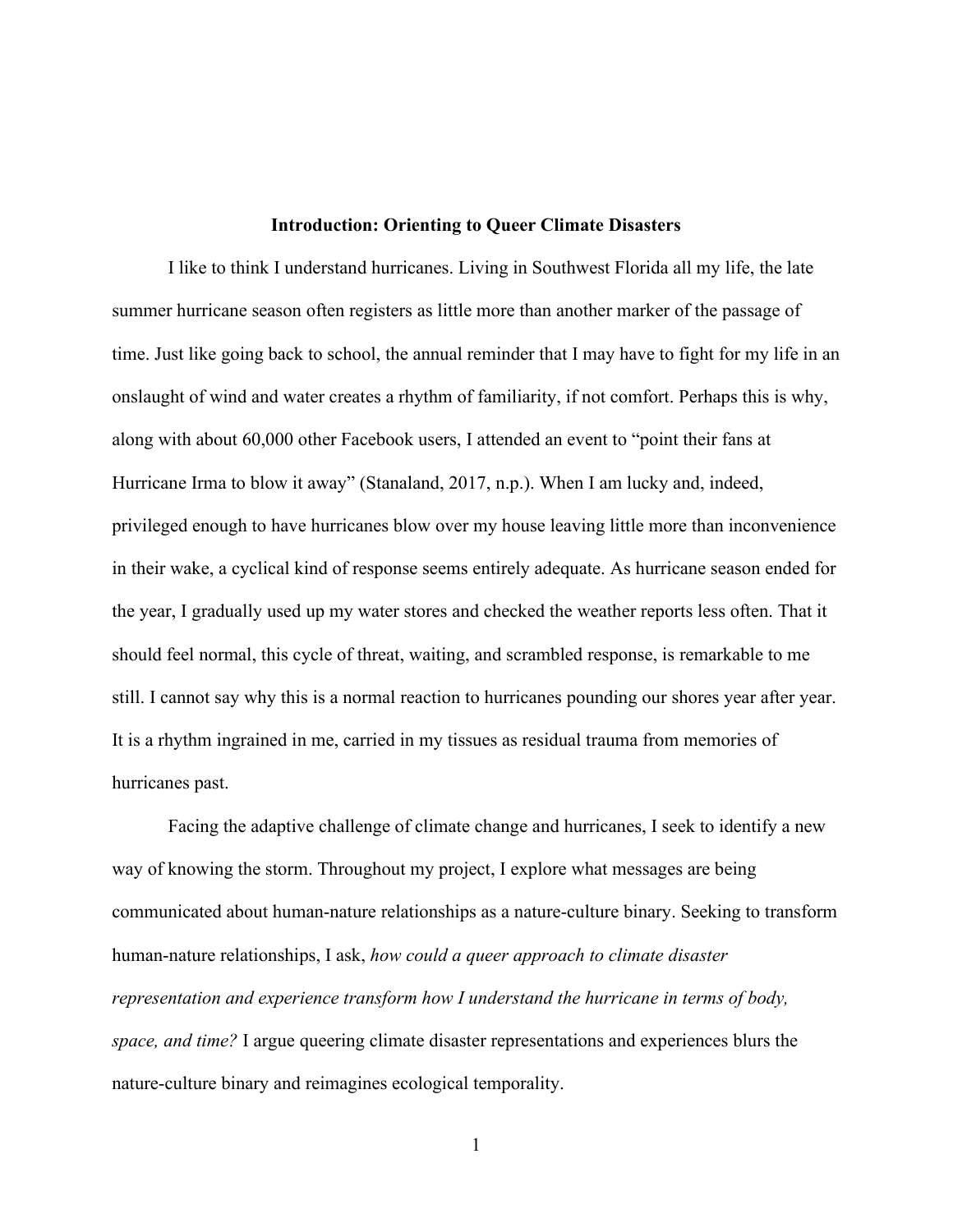My project will contribute to communication as a discipline by advancing the field's ecocritical and autoethnographic approaches in three main ways. First, I blend environmental and critical cultural studies using queer theory. While this project deals directly with environmental communication themes like nature and climate disaster, a queer theoretical framework and critique of discursive power also situate this project in critical cultural studies. The work speaks to several of McDonald's (2017) criteria for critical research: troubling normative assumptions, proposing transformation, and committing to transparency and reflexivity. One goal of this project is to find ways for queerness to move beyond gender or sexual minorities, herein challenging assumptions of the applications of queer theory. Further, my analysis of hurricanes through queer theory advances transformative constructions of the body, nature-as-space, and time. Using climate disaster to theorize queer ecological temporality, I develop scholarship in the intersections of queer theory and ecocritical studies.

While I recognize it is important for queer theory to remain grounded in experiences of queer identity, I seek to create space for it in a broader critical conversation about transforming systems of power. To maintain a balance between embodied and applied invocations of queer theory, my project's second contribution is using both textual analysis and autoethnography interpretive methods. Within cultural studies, I draw from interpretive interactionism to consider how bodies and texts together nuance my understanding of lived experience (Denzin, 2011 & Durham, 2014). Even as I recommend queer ontologies and ecologies in the face of climate disaster, I also turn inward to consider how my embodied sense of place and time realigns when submerged. Durham's (2014) blended project in *Home with Hip Hop Feminism* engages with popular culture texts, autoethnographies, and interviews. Similarly, I use textual analysis and autoethnography to consider both multiple perspectives of interpretive research.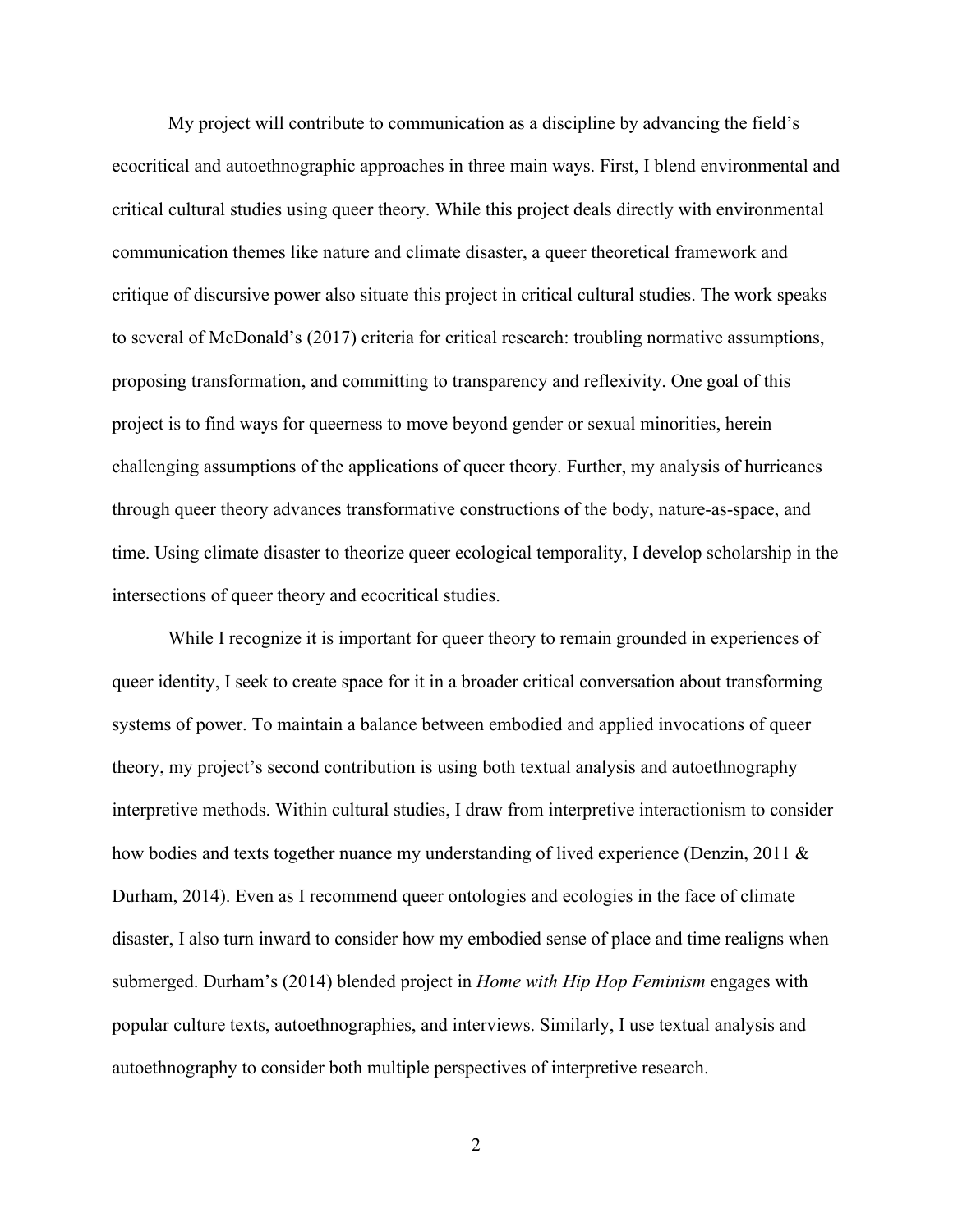Finally, I also offer a methodological contribution to autoethnography practice—masking identity through environmental narration. When remembering particular moments of personal significance I want to include in my story, I am also mindful about other identities I may be implicating. Some relationships, like close family, are impossible to truly mask. In response to this concern, I animate features of my story's environment, like surrounding objects and elemental forces. This emphasizes the interactivity of material nonhuman objects and evokes the necessary feeling without identifying a specific human cause. This methodological practice could help autoethnographers dealing with intimate or personal details of their lives protect others' privacy.

Being transparent about my own investment in the topic, I will advocate for queerness in communication research by positioning it beyond a theory which only applies to queer people. Accordingly, I view this project as informed by and dedicated to queer communities. My deep personal investment in advocating for queerness in all forms drives this work, which applies queer theories to research on the environment to critique normative assumptions about the body, space, and time.

# **Review of Relevant Literature**

Working at the intersections of environmental communication and queer scholarship, my work joins ongoing conversations about ecocritical transformation, climate disasters, climatefiction, and elemental or queer autoethnographies.

**Ecocriticism as transformation.** Before addressing the underlying values of recent ecocritical research, I first situate ecocriticism as a subarea of environmental communication. Pezzullo and Cox (2018) identified environmental communication as "a discipline of crisis and care" (p. xv). It is not only concerned with responding to the threat of climate change and climate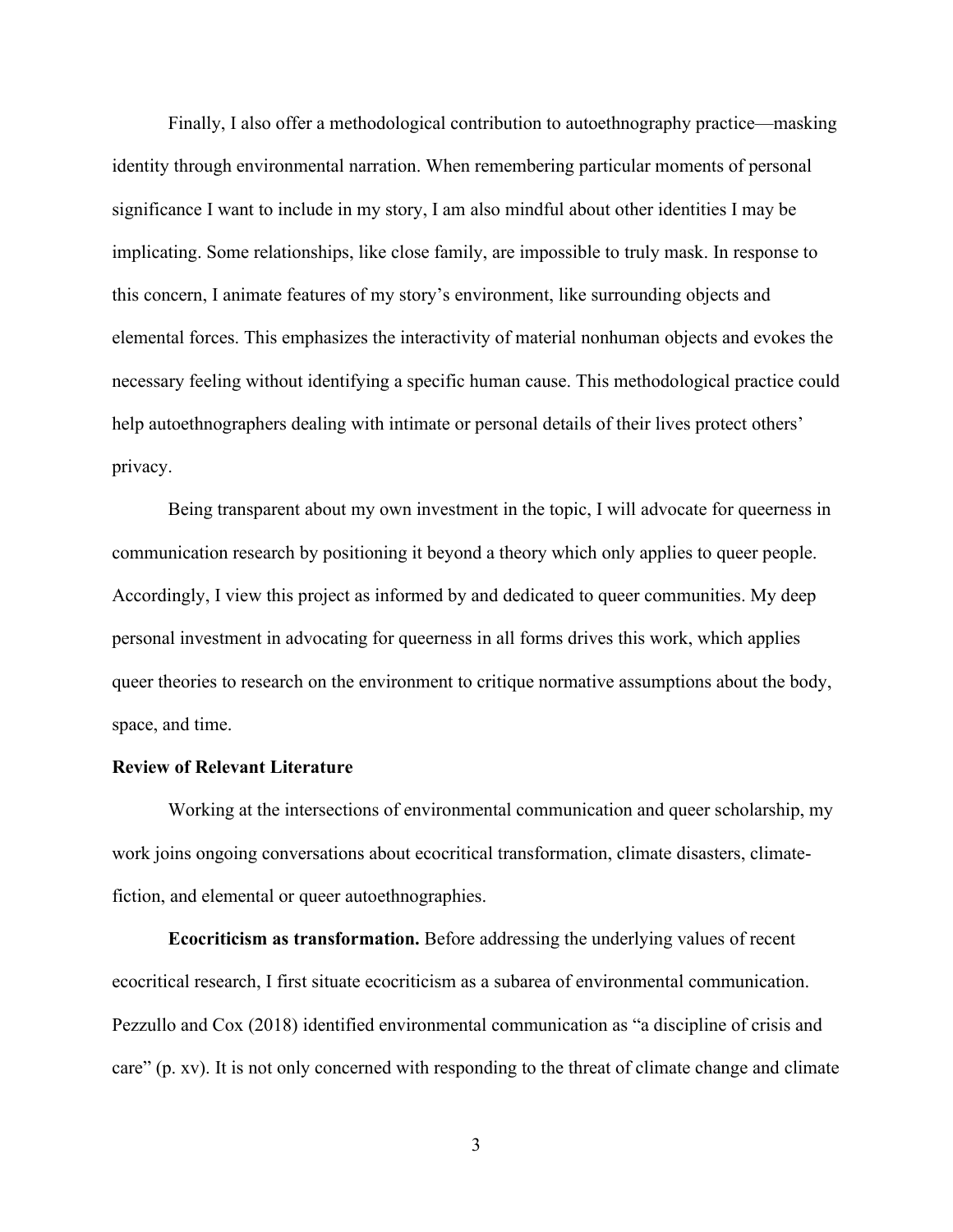disaster but it is also committed to advocating for the environment. Topically, environmental communication can be considered the forms and modes of expressing relationships with ecological systems and species. From a basic understanding of environmental communication, it becomes clear that the field is concerned with exploring and improving agents' situations in the broader world.

Defining ecocriticism elucidates its disciplinary engagements. Bulfin (2017) described ecocriticism as a method that centers the role of the nonhuman physical world in cultural studies work. Bulfin analyzed popular culture as an active force in constructing society's views and values about the environment and climate change. Ecocriticism, then, is a method with a myriad of potential inspirations. Building on this understanding, I approach ecocriticism as a transdisciplinary endeavor. Together, these varied approaches contribute multiple perspectives on representations and relationships with the environment.

As a transdisciplinary method, ecocriticism carries distinct underlying values like challenging the nature-culture binary. According to Alaimo (2016), the nature-culture binary is the dominant Western approach to human-nature relationships. Specifically, Alaimo approached the domestic home as a cultural figure of the nature-culture binary, as the home's cleanliness and structural integrity demarcate a strict barrier to the outside world of nature. Scholars theorize nature-culture binary originated in industrial capitalism (Doyle, 2016) or the Enlightenment era (Swanson et al., 2017).

Ecocriticism also works to deconstruct and transcend the nature-culture binary, seeking alternative forms of human-nature relationships. Thinking beyond the nature-culture binary, like Barad's (2017) attention to "naturalcultural phenomena," requires an imaginative perspective on the order of life with/in nature (G111). For example, Sturgeon's (2010) work with ecological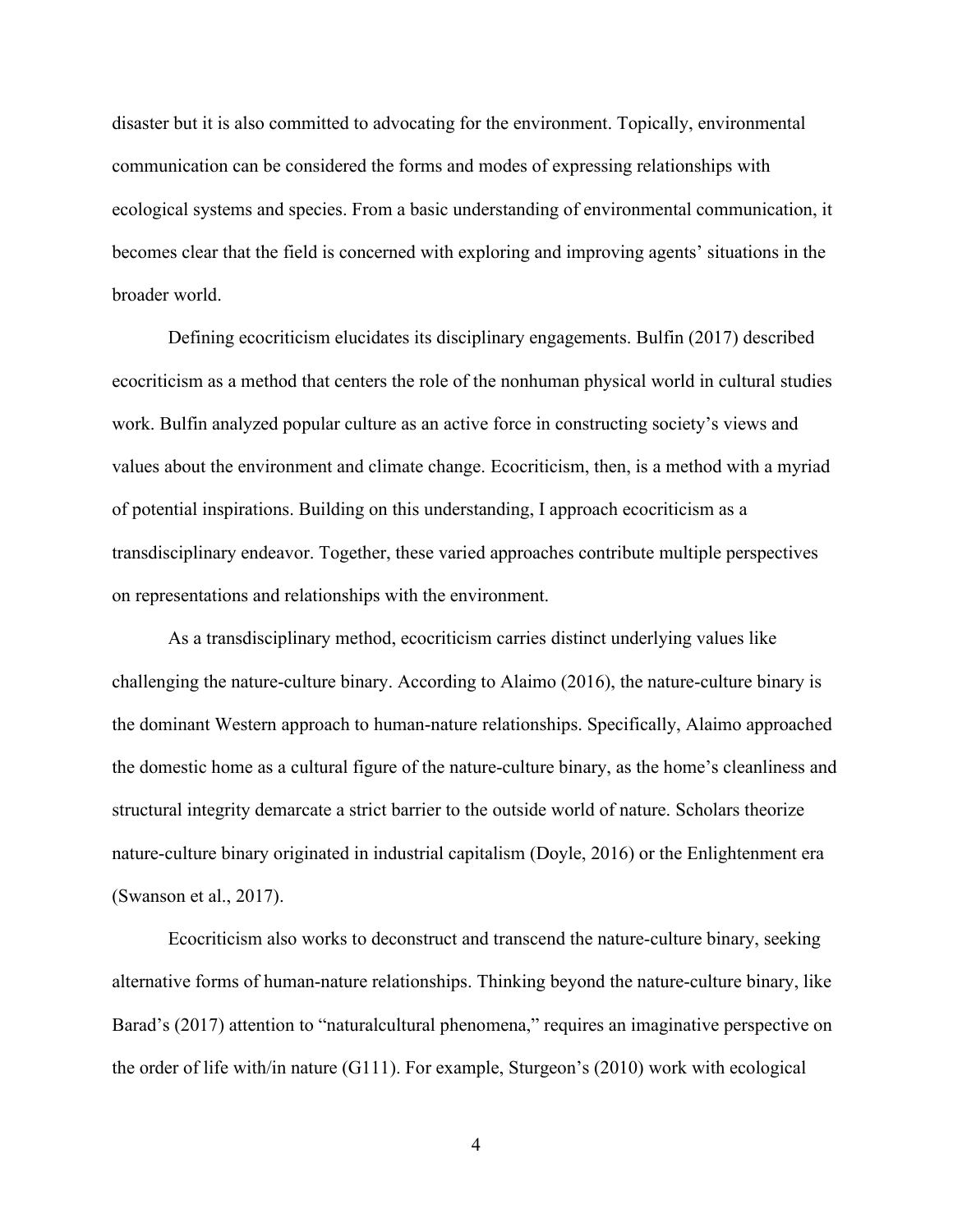families argued for a critical queering of patriarchal heterosexual family structures because they perpetuate environmental degradation. From critiquing the nature-culture binary's long history of economic systems of inequality to advancing queer ecological relationships, ecocriticism assumes the existence of a nature-culture binary and values its transformation.

In recent ecocritical projects, I am struck by the various invocations and evocations of queer theory. Deeply connected to justice for marginalized bodies, queer theory working within ecocriticism can contribute to its critique of organized power and transformative potential. Several of the texts in this review engaged with queer theory explicitly. In others, similar themes and theoretical values emerged without naming the queerness directly. First, I analyze the role of queer theory where it was claimed by the authors.

The foundational volume linking the two areas is *Queer Ecologies,* edited by Mortimer-Sandilands and Erickson (2010). They traced genealogies of the emerging research area to explore the contributions of queer identity and theory to ecological study. According to the editors, the three main areas of queer ecological research are how sexuality has been historically naturalized, how landscapes are shaped by sexual politics, and queering heterosexist and dualistic ideas of the natural (Mortimer-Sandilands & Erickson, 2010, p. 6). The works in the volume transform a binary or oppositional view toward nature through a queer embodied perspective, using queer theory as a deconstructive and reconstructive tool. As a project of challenging the nature-culture binary, I see ecocriticism as indebted to queer embodiments and understandings of binary disruption.

Alaimo (2016) pursued the second and third goals of queer ecology by attending to queer animals and queer geographies. In *Exposed,* Alaimo explored queer animals as figures for queer environmentalisms. She also considered queer landscapes, where nature is pleasurable,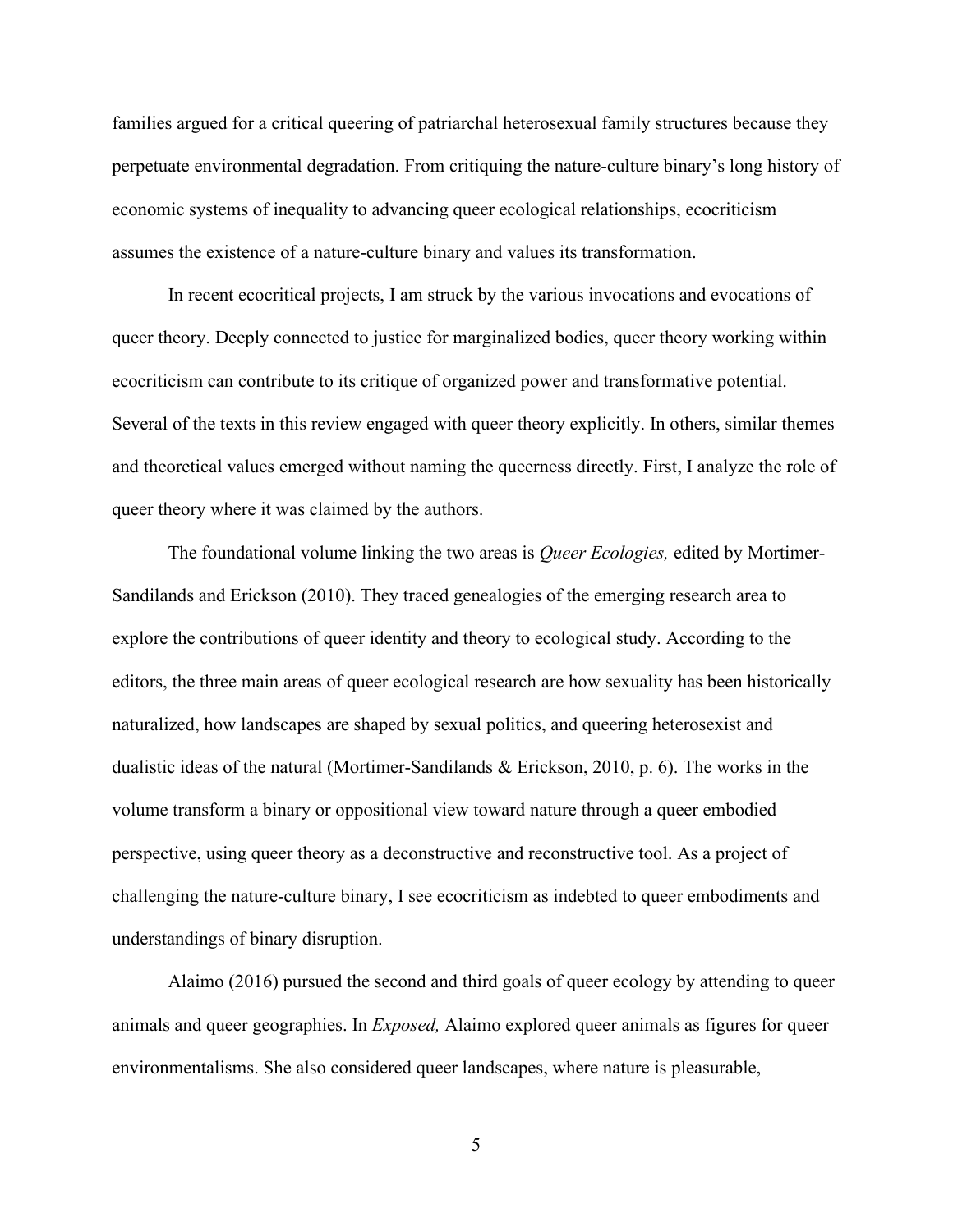surprising, and dynamic. Together, these two works on queer bodies and space suggest the farreaching implications of ecologies beyond binaries. Here, the applications of queerness are not limited to social reform, but also include ontological or epistemological transformation.

The references to queerness in these ecocritical projects go beyond applications of queer identities' experiences. In *Arts for Living on a Damaged Planet,* Freccero (2017) performed a "queer figural historiography" of human-wolf relationships (p. M92). The chapter does not directly analyze experiences of queer identity. Rather, it applies queer theory as a method of "twisted paths, denatur[alized] temporal chronologies and ideologies" (Freccero, 2017, p. M92). Working in queer theory beyond a direct tie to queer experience is a complicated path. On the one hand, I find it imperative that queer theory has more than a niche application. At the same time, I fear queer theory could become too abstracted from the lives which created it. In this case, I find Freccero's work striking an important balance. Using a foundational queer temporality theory keeps queerness close to its genealogy without putting the burden of labor directly on queer bodies. This example of applied and explicit engagement with queer theory demonstrates the workings of queerness in ecocriticism. Queer theory presents an essential but not essentializing opportunity for environmental communication.

Ecocriticism pursues transformation in conversation with the principles of queer ecology. Doyle's book *Mediating Climate Change* (2016) studied representations and discourses of climate change. Throughout, Doyle attended to the scientific deployments of nature, vision, and time which impact our understanding of climate change. While the book does not name queer theory or ecocriticism directly, it certainly contributes to queer ecology's goal of deconstructing constructions of nature. Doyle considered a critical analysis of underlying systems of power necessary to generate ethical responses to climate change and the injustices it exacerbates. As I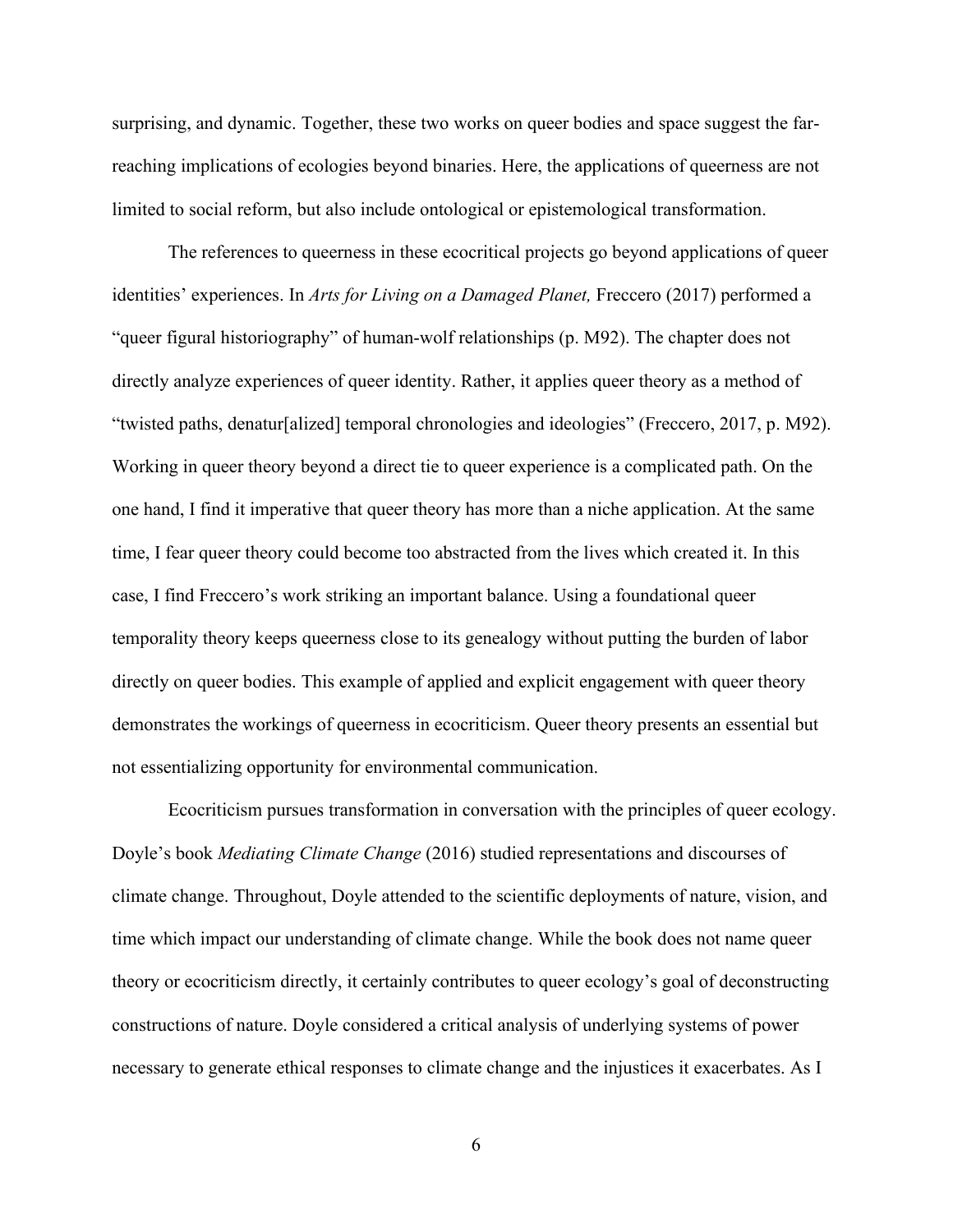see it, this project works in alliance with queer and ecocritical theory. Queer values of transformation may be more pervasive in environmental communication than it may first appear.

As a second example of the underlying queerness of ecocriticism, Hejnol's (2017) chapter of *Arts of Living on a Damaged Planet* employed examples of species diverting from evolutionary trends to think beyond a hierarchy of life. Citing tunicates and comb jellyfish as notoriously difficult to classify organisms that have moved backward on the evolutionary chain, Hejnol challenged organization and classification systems which perpetuate hierarchies of inequality. Hejnol's work also aligns with projects in *Queer Ecologies,* like Alaimo's (2010) chapter viewing queer animals as active agents in their own right. These works demand a new way of knowing and understanding the diversity of the world and its sexualities. With many overlaps between projects with explicit and inferred relationships to queer theory, I begin to wonder what the choice to name it implies.

**Hurricanes as climate disasters**. Understanding hurricanes is more complex in the climate change era. In a 2015 study, Kang and Elsner demonstrated the world's oceans are warming, making tropical cyclones more intense, albeit less frequent. Viewing hurricanes as natural disasters at all it contested, with scholars advocating for new framing to accurately represent the influence of human-driven climate change. Yoosun Park and Miller (2006) contested framing hurricanes as natural disasters at all, given the rich interplay between meteorological events and human contextual landscapes. Instead, they advocated for a new framing of hurricanes more representative of their role in broader social ecologies because "[natural disasters] are not separable from the consequences of human action," (Park & Miller, 2006, p. 10). When extreme weather events like hurricanes are driven by the effects of humancaused climate change, calling them *natural* disasters obscures human responsibility.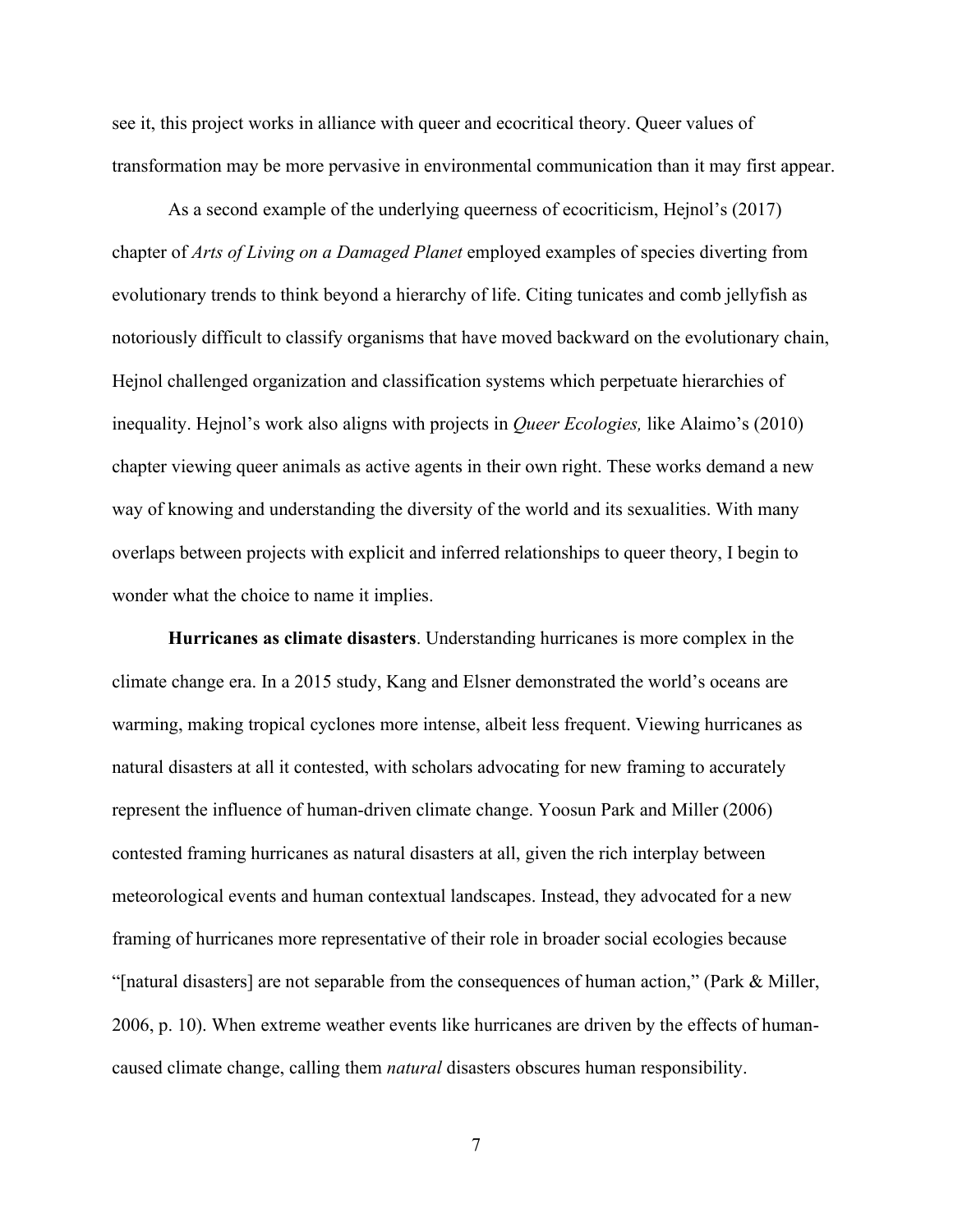Accordingly, my first task in this project is a discursive one. I orient toward hurricanes as climate disasters, which ominously refers dually to immediate threats of the destructive storms and the thematic precarity of the climate change era. The National Oceanic and Atmospheric Administration (NOAA) National Centers for Environmental Information named multiple tropical cyclones, including Hurricane Irma, "weather and climate disasters" (2019, n.p.). This naming invites an intriguing ambiguity when compared to other evocations of climate disaster, like in a letter written by academics, artists, and activists concerned with the climate and ecological breakdowns associated with climate change (Thunberg et al., 2019). In the letter, the detrimental impact on global ecologies is itself the disaster; the authors' concern is not limited to the implications for human routines and infrastructures.

This messy discursive ambiguity between hurricanes as storms and manifestations of a broader climate issue was also recognized by the 2018 National Climate Assessment (Jay et al., 2018). Regarding the role of extreme weather events, the team explained: "Individual extreme weather and climate-related events—even those that have not been clearly attributed to climate change by scientific analyses—reveal risks to society and vulnerabilities that mirror those we expect in a warmer world." (Jay et al., 2018, p. 66). That is to say, even where climate change cannot be directly proven to be responsible for a strong, devastating, unusual disaster, it should be seen as one representation of the types of precarity society will experience as climate change worsens. For my project, I see this ambiguous interplay essential, as it works to reach beyond orientations toward hurricanes as individual episodes to be weathered. To situate my discussion of hurricanes in both their localized and more thematic contexts, I approach the storms as climate disasters.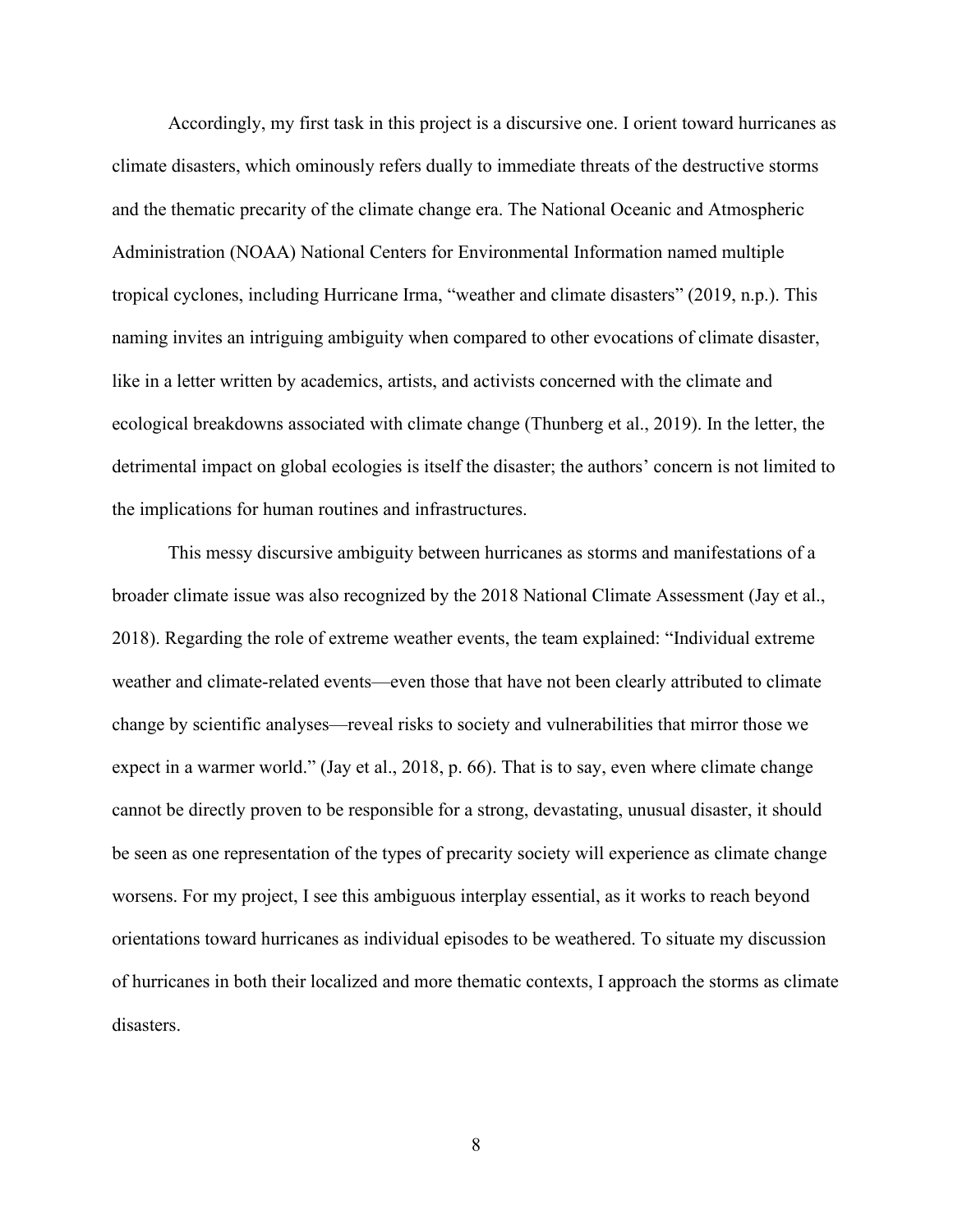The link between climate change and natural disasters implicates cultural and political ecologies. Skilton (2018) reviewed the history of the female-naming system of hurricanes and argued the use of gendered names, even after the inclusion of masculine names, perpetuates gender stereotypes. Citing Jung et al.'s provocative 2014 study demonstrating female-named hurricanes are deadlier, she argued hurricanes' genders matter. Where hurricane naming practices gender hurricane narratives, they evoke histories of gendered oppression. Skilton succinctly described the revelations ripe in hurricane study, writing: "To study a hurricane is to examine a microcosm of society at its moment of greatest stress and dismay, to see cultural trends and assumptions laid bare, like the exposed foundations of a home swept away by galeforce winds" (2018, p. 135). Approaching hurricanes as visceral experiences of wind and water exposing our society's foundations, the elements drive her critical work.

By using a hurricane to critique social and cultural power, Tuana's (2007) approach to Hurricane Katrina suggests the deep relevance of disaster studies for ecocritical work. Implicating systemic problems in New Orleans disaster response, Tuana used Hurricane Katrina as a case study to reconceptualize human-nature relationships. Throughout, Tuana critiqued cultural forces at play, like ableism, racism, and classism. These two examples of critical cultural scholarship of hurricanes suggest the larger cultural meanings at work in responding to the storms.

**Ecocriticism and climate fiction (cli-fi).** In my review of ecocritical cli-fi scholarship, I find scholars concerned with the genre and two famous examples—*The Day After Tomorrow*  (Emmerich, 2004) and *Mad Max: Fury Road* (Miller, 2015)*.* Looking at the cli-fi genre as a whole, Svoboda (2015) identified seven subthemes: flooding/sea-level rise, extreme weather events, ice age, melting arctic, famine/drought, preclima(c)tic stress disorder, and climate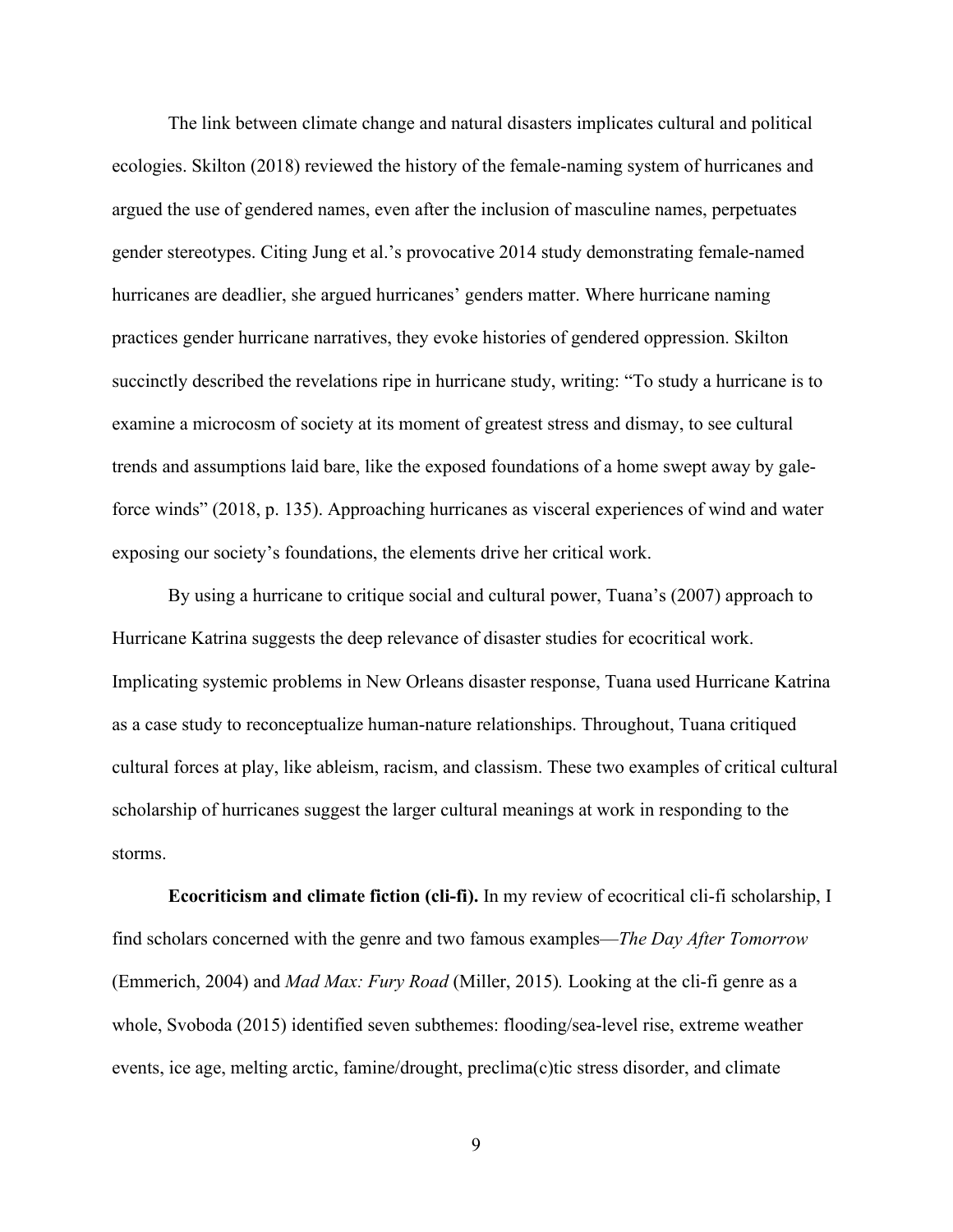antagonists. Of these groups, extreme weather event cli-fi films are the most common. In particular, Svoboda was concerned with popular blockbuster films like *The Day After Tomorrow*  (Emmerich, 2004) which promise last-minute salvation from climate disaster. Instead, the genre needs films representing adaptive strategies in the face of overwhelming and catastrophic climates.

Similarly, Bulfin (2017) analyzed popular catastrophe narratives and their impact on climate change communication. Noting responses to *The Day After Tomorrow* (Emmerich, 2004)*,* Bulfin argued that the film helped people make contrasts between the swift apocalyptic climate disaster in the film and the gradual creep of climate disaster in our world. Bulfin noted cli-fi's significance in helping imagine the large-scale effects of climate disaster yet-to-happen. As such, it warrants further investigation into the messages of cli-fi films.

The popular film *Mad Max: Fury Road* (Miller, 2015)*,* hereafter *Mad Max,* has been analyzed several times (Du Plooy, 2019; Pesses, 2019; Richardson, 2018; & Yates, 2017). The last two of this list are most applicable here. Richardson (2018) connected his analysis of *Mad Max* to theories of futurity and climate trauma. After summarizing the main points of conflict in the film, he connected the film's narrative to a critique of capitalist struggle over resource control. Richardson approached the film as transformational, offering new forms of existence in a world demanding adaptation. Bringing the text back into its real-world context, Richardson concluded that viewing cli-fi films in the present manifests a fear for the future, demonstrating the impact of pop culture representations of climate disaster.

Yates (2017) approached *Mad Max* (Miller, 2015) as an ecocritical text doing ecofeminist work. For Yates, *Mad Max* is an ecocritical text because it disrupts a traditional ecological narrative of the Garden of Eden, treats nature as agential, and represents a transformational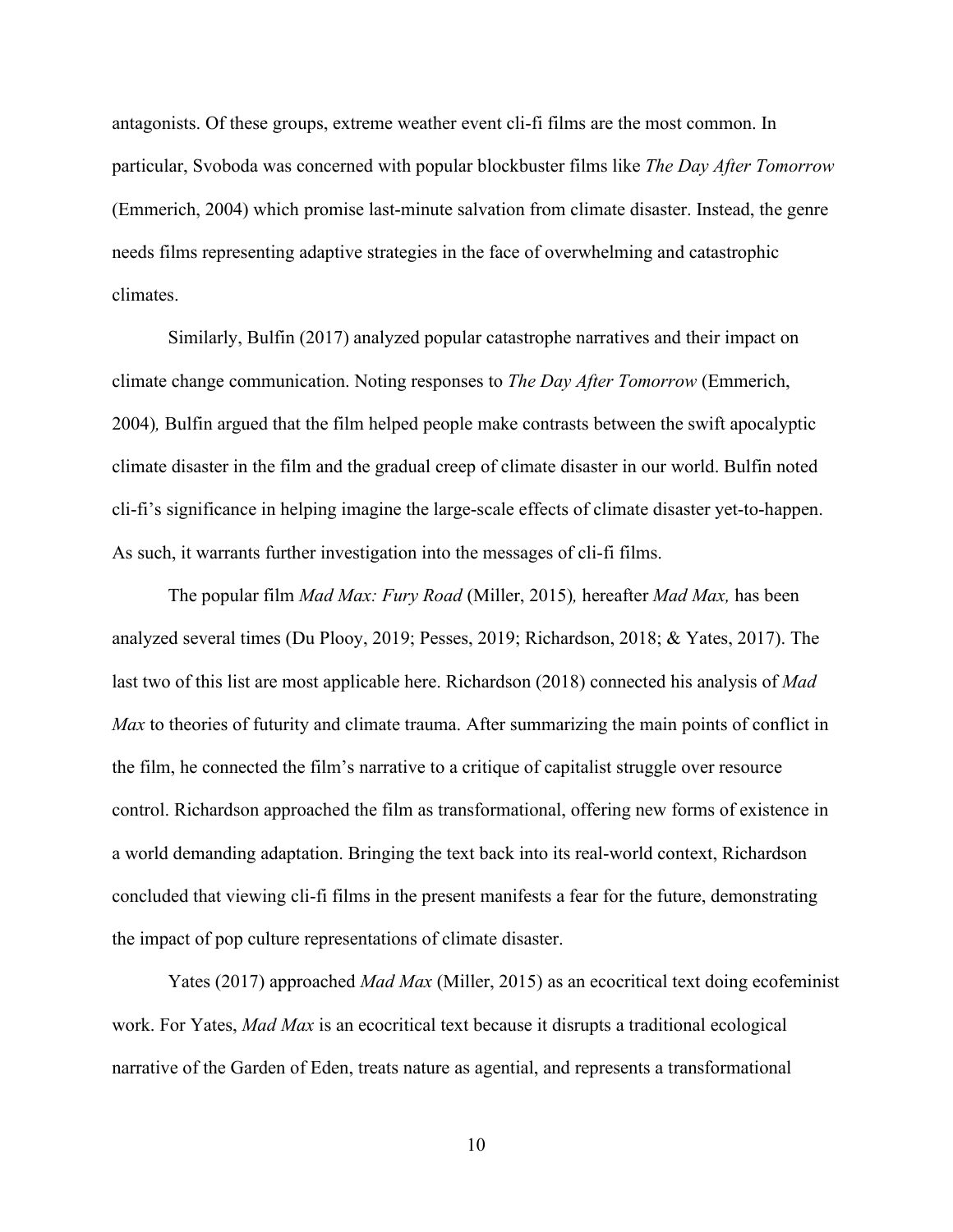ontology. Yates first reviewed the ecofeminist theories of linked oppression of nature and women and then compared *Mad Max* to earlier films in the franchise to situate its departure from its own inherited tropes. As a takeaway, Yates argued the film's main lesson for modern audiences is suspicion of efforts to return to Eden, or environmental purity. These analyses of cli-fi suggest the continued relevance of climate change communication via popular films.

**Elemental/queer autoethnographies.** My autoethnography of formative queer and hurricane experiences joins an ongoing practice of using personal narrative to explore these personal, embodied, life-changing moments. First, my work joins literature of autoethnographic understandings of natural disaster. Johnson (2018) narrated her experience of Hurricane Harvey by simultaneously recognizing the power of destruction and creation that wild natural elements possess. Through a deeply evocative narrative, Johnson argued that hurricanes expose the precarity of our social reality. This hurricane narrative approaches the disaster as a site of pain and imagination, a delicate balance that takes the storms seriously. While this is the piece most directly tied to my work here, there are several other works taking personal narrative approaches to disaster studies.

Many autoethnographies of natural disaster focus on the period of recovery and survival after the storm has passed. Browne (2008), Chan (2008), and Edmunds (2014) wrote about life after Hurricane Katrina in New Orleans. Fishell (2013) discussed the aftermath of Hurricane Sandy. While there is scholarship focusing on being in 'the eye of the storm' (Amankwaa, 2017), the post-disaster period appears most prominently. My autoethnography focuses on the period of anticipation before the hurricane hits, adding to an array of temporally diverse embodied knowledge of hurricanes.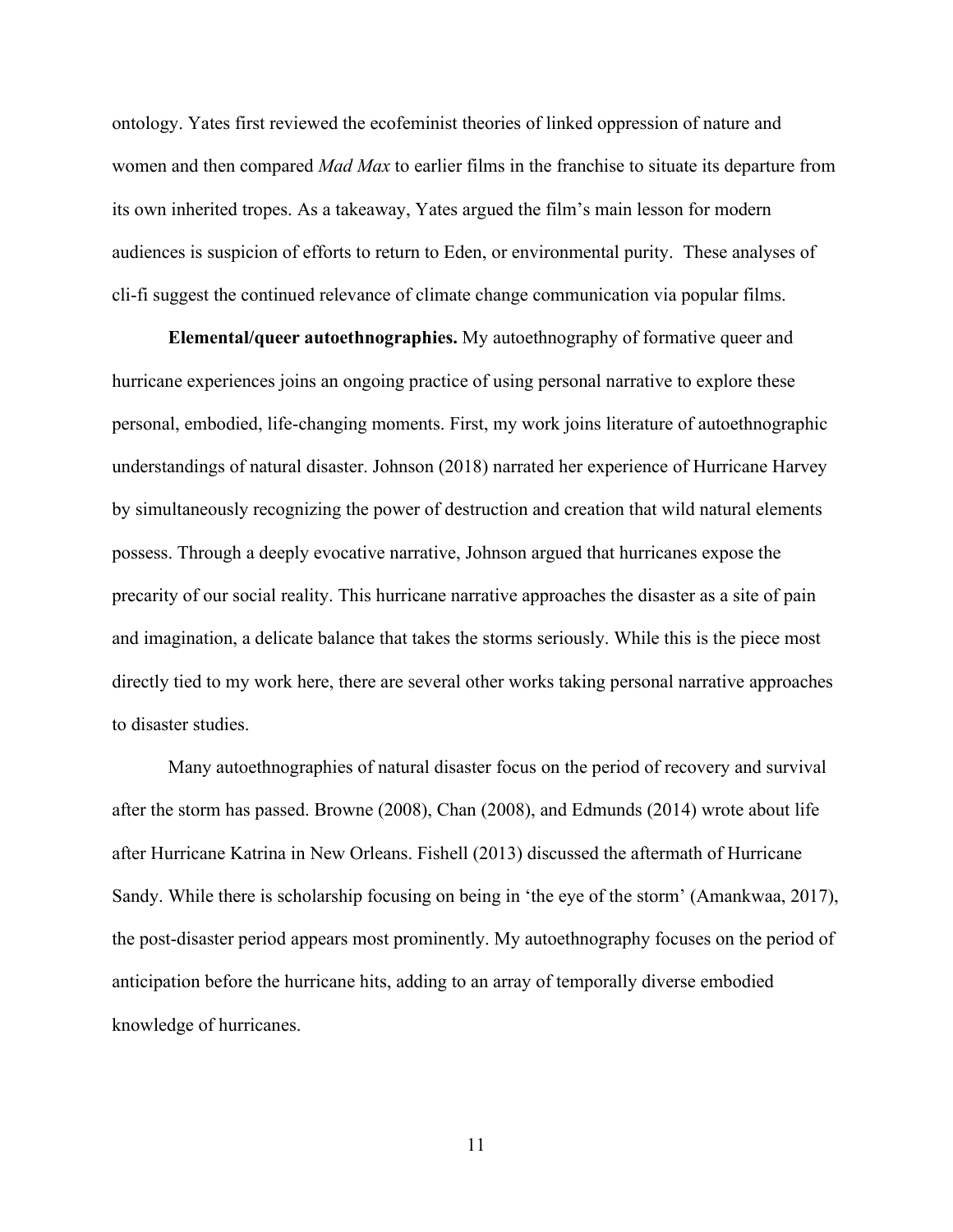Communication scholarship also produces autoethnographies of queer experience. In particular, I sought out others narrating their experiences of coming out as LGBTQ. From my review, these works are theory-driven and methodologically rigorous. Adams (2010) wrote autoethnographies of coming out as a gay man in academia and the politically fraught identity work it entails. Adams (2014) also wrote autoethnography focusing on the temporal phase after coming out. Using relational dialectics theory, Adams (2014) found a queer melancholy in his narrative, rife with longing for the past while grieving the present. Adams' autoethnographies establish ambiguity and complex temporality as aspects of queer experience.

I find two other autoethnographies contributing to the literature of coming out narratives. First, LeMaster (2014) used multivocal autoethnography to explore family relationships after coming out as queer. LeMaster understands gender identity as relational and fluid, recognizing the complex temporal and physical contexts enacting gender performances. Also taking an intersectional approach to queer identity, Eguchi (2015) critically explored their personal queer race awareness in social settings like gay bars and clubs. By evocatively relating moments of tension in various racialized spaces, Eguchi called for increased attention to material and discursive constructs that shape queer intercultural experiences. Together, these two queer autoethnographies center intersecting identities and their points of privilege and precarity.

I join this queer autoethnographic conversation by attending to my own positionality as both a marginalized queer body and a privileged white, middle-class scholar. My narratives of waiting to come out and anticipating hurricanes combine two recent areas of autoethnographic study. By highlighting the temporal dimensions of my lived experiences, I contribute to scholarship centering the embodied experiences of precarity in natural disasters and identity disclosure.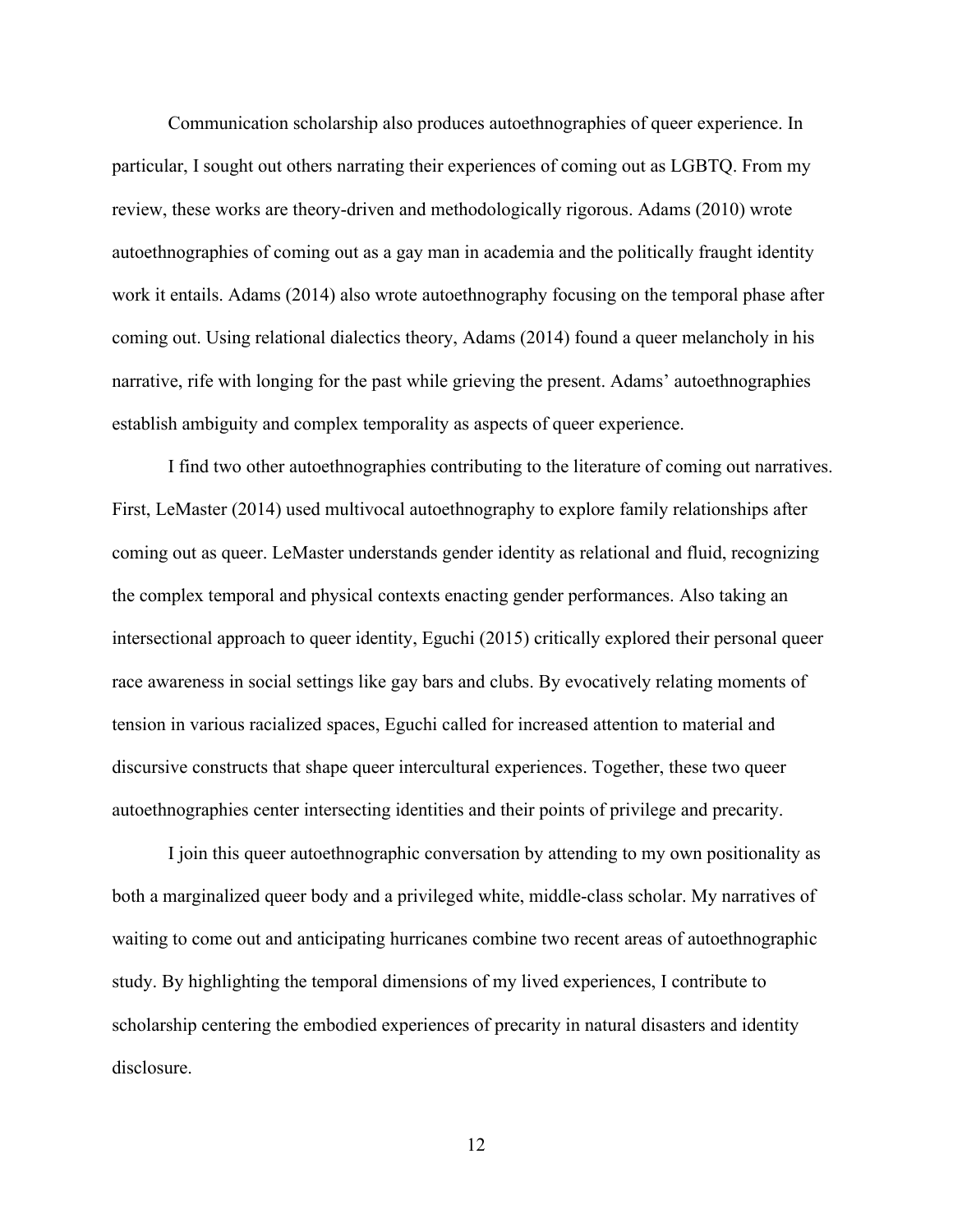**Literature Summary**. After reviewing the values, theoretical contributions, and applications of ecocriticism, the literature reviewed here suggests the importance of climate stories in the pursuit of environmental justice and lasting transformation to face the challenges of the Anthropocene. From cli-fi films to embodied personal narratives, providing tangible narratives of the often-inscrutable effects of climate change matter. Throughout, this ecocritical research also used environmental justice issues to critique systems of queerphobia, colonialism, and racism. I see the boundary-blurring work of ecocriticism, such as transcending binary categorizations and rigid disciplinary lines, as queer-inspired. By reviewing recent ecocritical projects, I better understand ecocriticism's ethical orientation toward transformative and inclusive justice. Informed by these authors, I carry the metatheoretical assumption of nature as agential and more complex than Western dualisms allow. Studying hurricanes through ecocriticism, I approach them as manifestations of climate disasters. Working at the intersections of ecocritical and queer theory, I am reimagining and transforming human-hurricane relationships.

## **Theoretical Framework**

In my two analysis chapters, I use queer theories of body, nature-as-space, and time to critique representations and experiences of the human-nature relationship as a binary between nature and culture. Queer ecological bodies ontologically challenge the nature-culture binary and queer ecological temporality builds on queer ecology to shift epistemologies privileging human temporality.

**Queer ecological bodies.** My work with climate disaster texts is situated in theories of queer ecological bodies. Before I explicate these specific theories and their uses for this work, I define how I approach the term *queer*. While housed, in the nominal sense, in issues of gender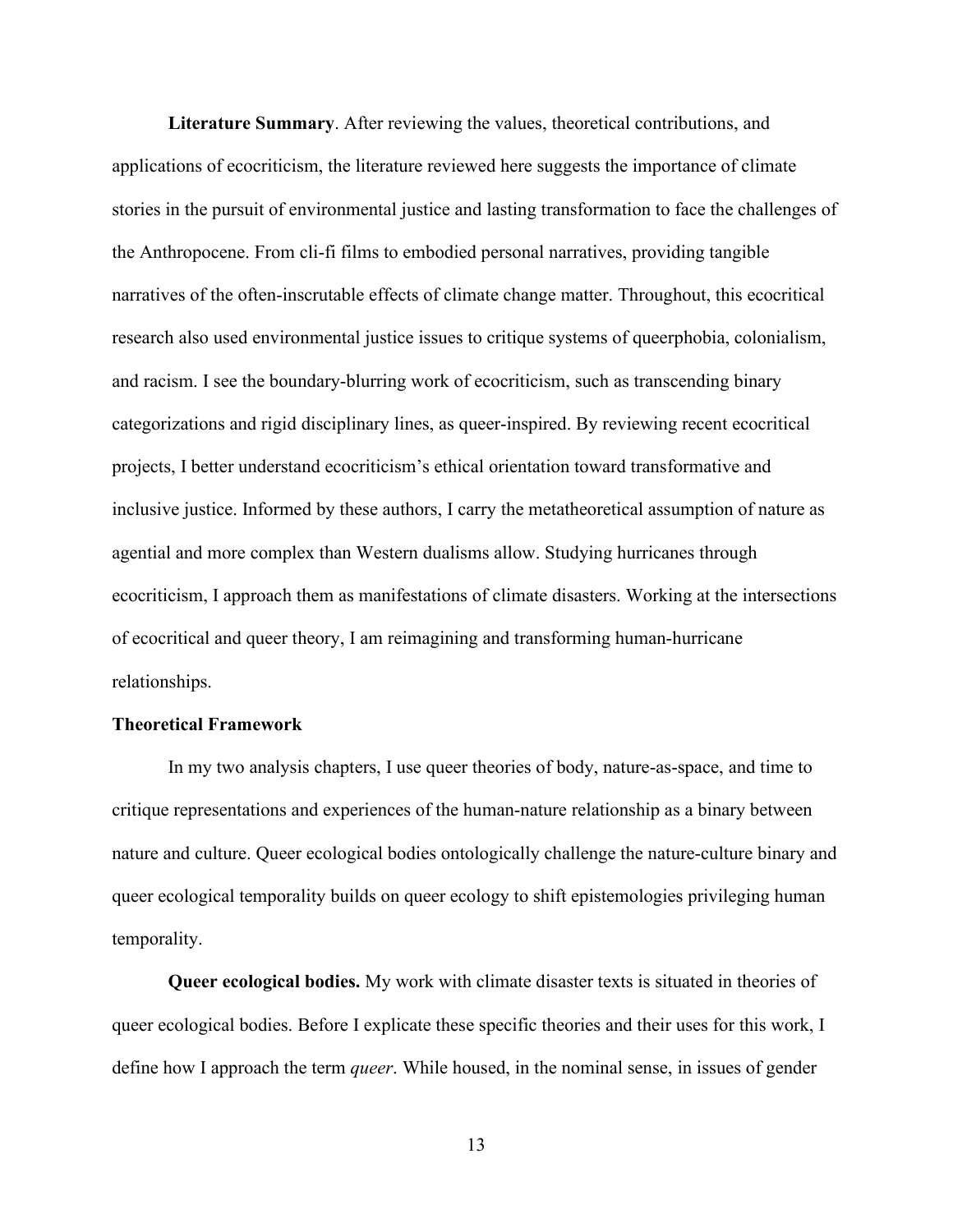and sexuality, queer can be extended to include other disruptive forces. I favor Halberstam's (2005) definition of queer: "nonnormative logics and organizations of community, sexual identity, embodiment, and activity in space and time" (p. 6). This definition recognizes the sexual identity roots of queerness while allowing for a diverse application of different embodied experiences in solidarity. I identify queer as nonnormative embodied experiences which contribute to a different logic of space and time.

Taking an ecocritical approach to environmental communication's work of studying human-nature relationships, I seek theoretical transformation. As ecocriticism, my project is operating on the assumption that nature is agential. Recognizing the agency of nature, the space of what we generally consider to be 'out there,' is a queer notion in itself, as it upsets the Western dualistic approach to human-nature relationships. Pursuing alternative forms of humannature relationships will require theories which blur the nature-culture binary. With a disregard for strict binary categorizations, I see a natural overlap with goals of queer theory. Accordingly, the theories I engage work in the spirit of a queer ecological body, forms of being which recognize porosity and impurity of bodies to transcend a nature-culture binary.

To start, invoking these new forms of being fundamentally requires an ontological shift. An interactionist ontology is one answer to the problem of the nature-culture binary. Tuana (2001) approached ontological interactionism as "emergent, issuing from complex interactions between our embodiment and the world" (p. 238-9). In other words, neither end of the natureculture binary can be taken for granted. Rather, the existence of one shapes the other, and they continue reshaping each other as they go. Discussing the body through these theories cannot be detached from space. Human and nature, insofar as they appear here, are less discrete concepts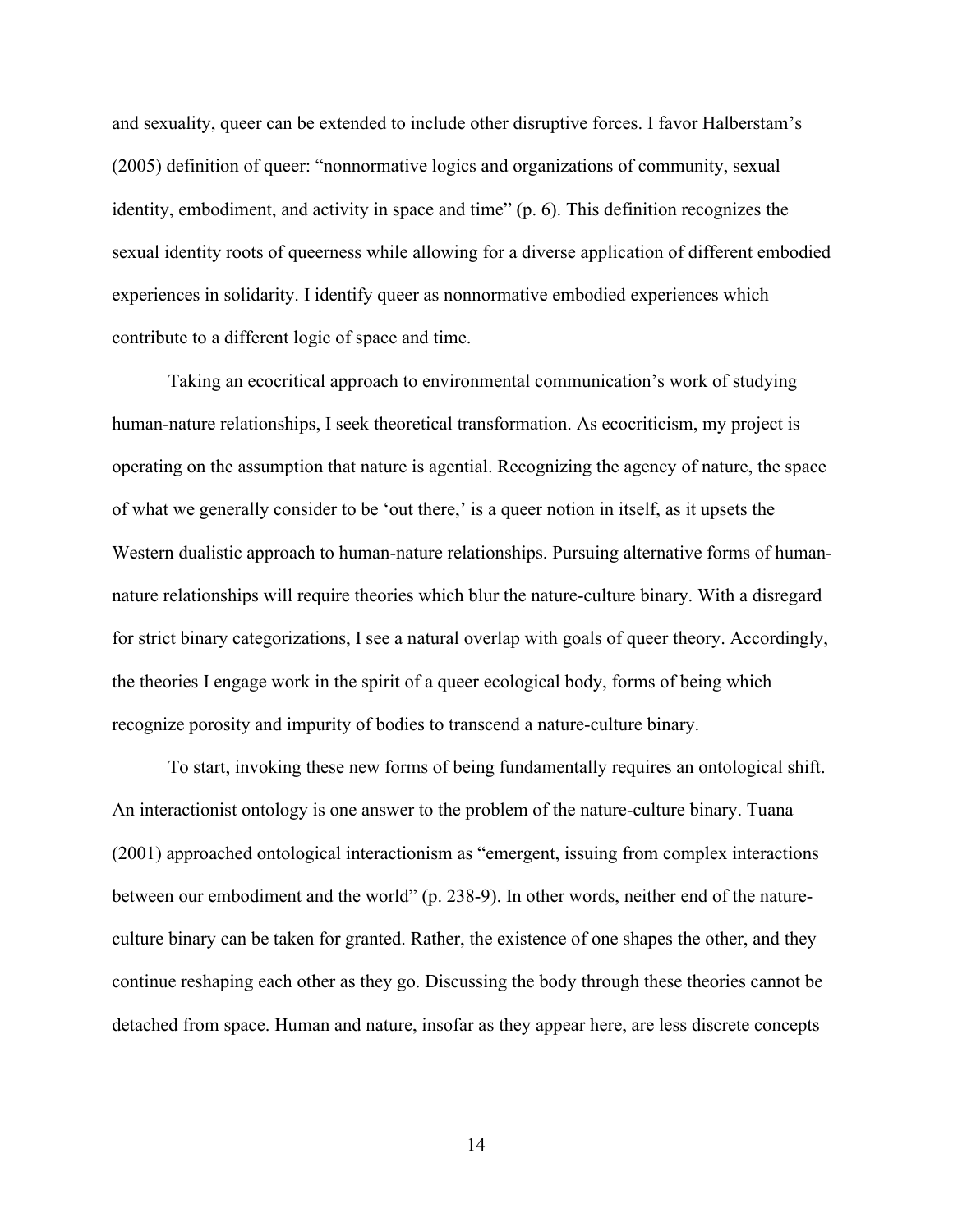than labels of convenience. Underneath appearances, they are entangled, caught up in each other and co-creating our existence.

Tuana's (2007) work on Hurricane Katrina and power in New Orleans examined the resounding implications of longstanding systems of racism and poverty through the interactionist ontology of viscous porosity. Identifying viscous porosity as the interactivity between material aspects of social phenomena and the agency of the natural world, Tuana problematized concepts of nature as detached and passive. At the same time, viscous porosity challenges ideas of the body as purely social or cultural, detached from environmental concerns. On the contrary, the very name implies the permeability of boundaries between so-called distinct entities. Stressing instead the inherent fluidity and co-creation of being, viscous porosity "eschews the type of unity and continuity celebrated in traditional Western metaphysics" (Tuana, 2007, p. 188). At its core, viscous porosity is an ontological project in reimagining human-nature relationships.

In *Bodily Natures: Science, Environment, and the Material Self,* Alaimo (2010) drew from viscous porosity to extend interactionist ontologies with a theory of transcorporeality. Alaimo posited transcorporeality as the situation of the human within the material, describing it as a "turn from the disembodied values and practices of bounded individuals" (2010, p. 22). With an ethics of responsibility, transcorporeal beings are bound to their social and physical environments. One main contribution of her work with transcorporeality is its emphasis on toxic bodies and agencies, which are themselves caught up in systems of power. Here again, material or 'natural' agents are not separate from the systems of health and justice which impact 'human' society.

An (eco)critical approach to disaster provides opportunities to critique orderings of power which create hierarchies of inequalities between agents of different racialized identities,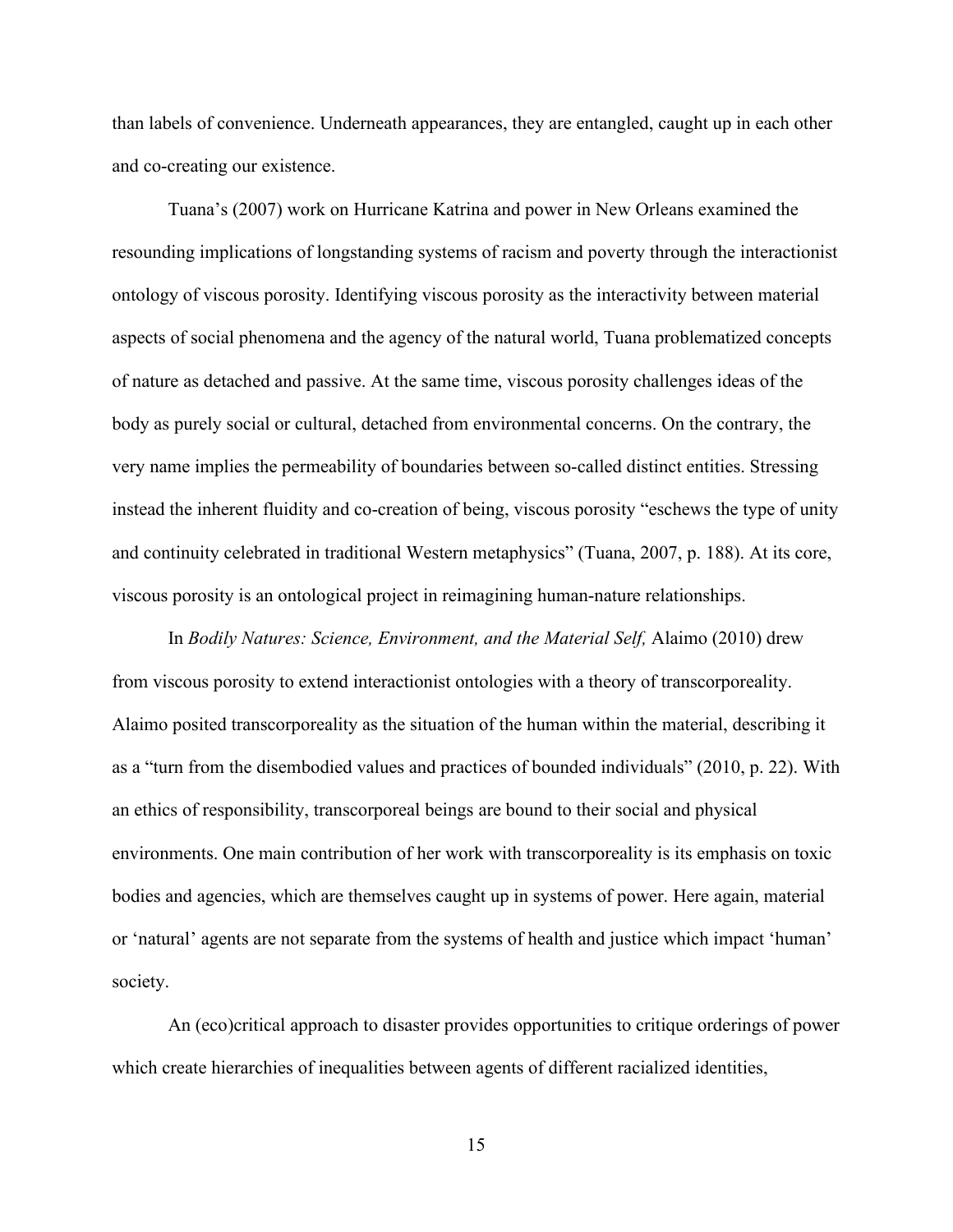economic situations, and even species. Where human bodies are viscously porous, taking in environmental influences, so too are they vulnerable to the material impacts of social injustice. Here, the elements are not limited to wind and water out in the world somewhere, but the atoms also pressing into bodies facing marginalization through less readily palpable social means. Viscerally connected to experiences of social injustice, this family of theory is deeply invested in critique of real-world power dynamics which perpetuate these inequalities. It reevaluates our position in relation to each other and our place in social, cultural, or political systems that create these relationships.

Reckoning with toxic bodies and systems, Shotwell (2016) argued to reject purism and purity politics. Purity politics are founded on "defensive individualism, the sense in which the self is imagined as a fortress, separable from the world and requiring defense against the world" (Shotwell, 2016, p. 11). Tracing the history of purity politics through racism, eugenics, ecological degradation, and violent exclusion, she critiqued this manifestation of the natureculture binary for its social and climate injustices. In its place, Shotwell theorized being against purity by centering the ways in which we are all, already, impure, be it biologically, ecologically, or politically. Recognizing the biological strangeness of human bodies disrupts the purity of the nature-culture binary by revealing its impossibility.

In my work, I approach queer ecological bodies as porous, transcorporeal, and impure. Bodies represented on screen or in my memory cannot be easily separated from their material and social surroundings. Rather, they are ontologically intertwined to the core. Under such theory, my understanding of hurricanes must be complex enough to account for layers of shared responsibility and intra-acting in polluted, compromised worlds. Throughout, my work with queer human and elemental bodies is also informed by understandings of time.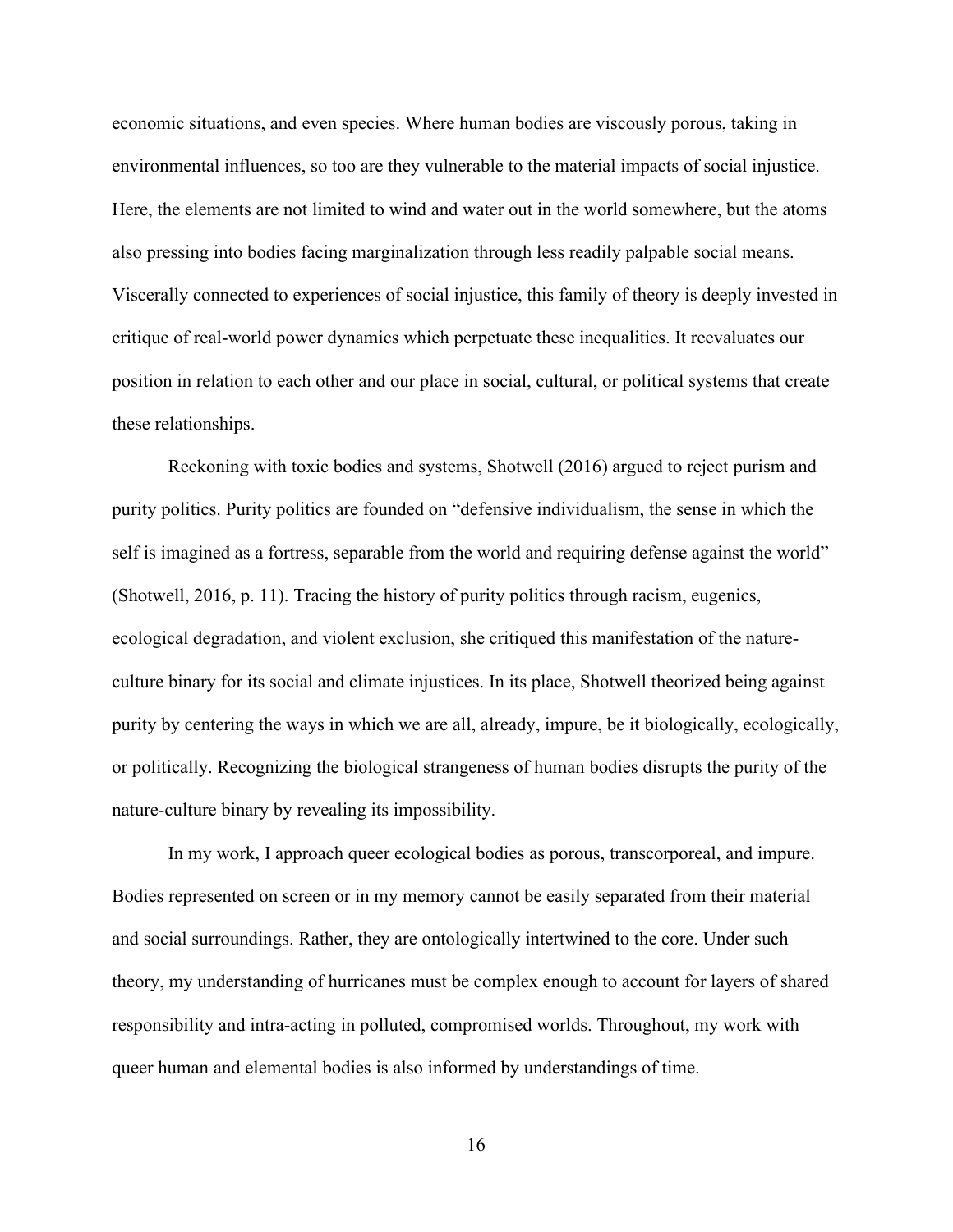**Queer ecological time.** My theoretical engagement in this project builds on two areas of research: queer temporality and ecological temporality. A project by, for, and about queer identity, I ground my theorizing in my own queer experience while also applying queer epistemologies to environmental studies. Before I preview how I navigate queer ecological temporality, I first review current understandings of queer temporality and ecological temporality.

Queer temporality is a ripe theoretical vein with two main orientations: queer presentism or anti-futurism (Edelman, 2004) and queer futurism (Muñoz, 2009). Edelman's *No Future* holds a firm line against ideals of futurity. Positioning queerness in tension with the forward momentum of biological reproduction and the psychological concern with achieving a stable and legible identity, he articulated a radical use of queer power. Embodying this disruption of the march to the future inspires resistance to a temporal system designed without queer people in mind. In this rejection of the future, queer people cannot ride off into the sunset, but they do not need or want to, anyway. Edelman's transformative mechanism is the death drive, or the desire to begin again, abandon the current timeline, and focus on the present.

As a model of queer futurism committed to intersectional queer identity, Muñoz (2009) vehemently opposed Edelman's (2004) queer presentism. One main critique he offered was the privileged position central to a rejection of futurity. Muñoz viewed queerness as aspirational, "a structuring and educated mode of desiring which allows us to see and feel beyond the quagmire of the present" (2009, p. 1). In other words, when the present is so uninhabitable, thinking toward the future is necessary for survival. For queer bodies with less social power, like queer people of color, reimagining a future is critical, life-saving work. Queer futurism is looking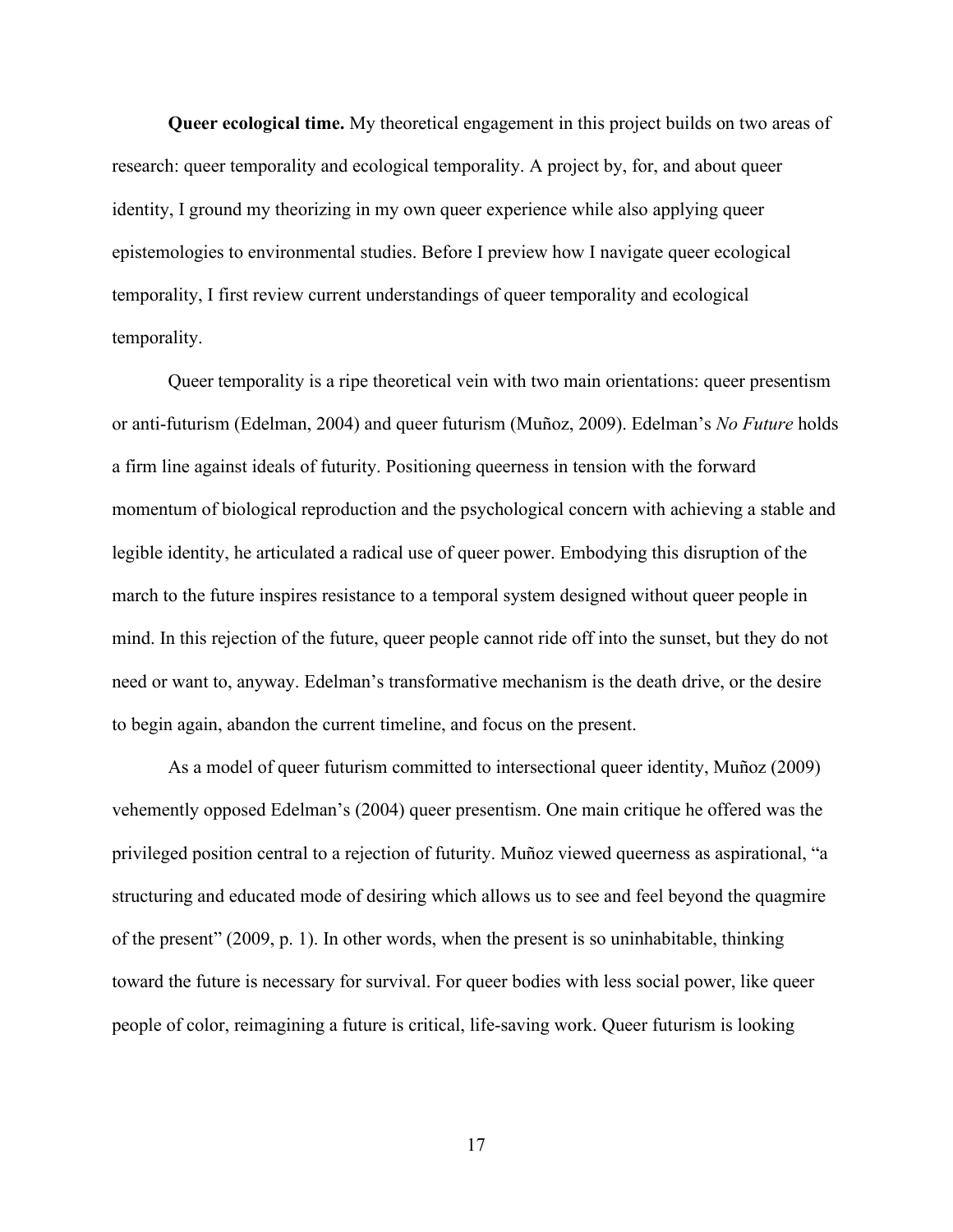forward when it is too painful to stay looking at the present and past. Without the hope of a better, queerer future, there is no hope to survive the present long enough to get there.

These two approaches share a collective understanding of the disruptive potential of queer time: interrupting the uncontested, dominant linear progression of time (Dinshaw et al., 2007). I see these two divisive theories working in alliance. With queer temporality's loose delineation of past, present, and future epochs, a focus on the present does not have to foreclose aspirations for the future. Rather, when the present is understood as both implicated by the past and shaping the future, the past and future start to blur into the present. In this way, a queer understanding of time makes a total rejection of any future impossible, for the future is now. Blurred timely epochs are central to my approach to queer ecological temporality.

Ecological temporality centers the chasm between human and ecological understandings of time. Ecological temporality is "the multiple, complex, contextual rhythms and processes of ecosystems" (Doyle, 2016, p. 26). In particular, it argues that humans have difficulty conceptualizing the vast expanse of ecological time which contributes to apathy and inaction in the face of climate change (Doyle, 2016; Shotwell, 2016; & Rush, 2018). If climate disaster is a concern of the distant future, a problem for future generations, it becomes less attractive to act now. Further, ecological temporality challenges neoliberal logics of production and consumption. While capitalist industries seek short-term benefits, ecological time reminds us of the centuries-long impacts of environmental degradation (Fitz-Henry, 2017). Ecological temporality is hard for us to conceptualize, in part because it is convenient to worry primarily about present rewards.

In my research, I have encountered no one directly naming queer ecological temporality. Seymour (2013) comes the closest in her work with the queer ecological imagination. Invoking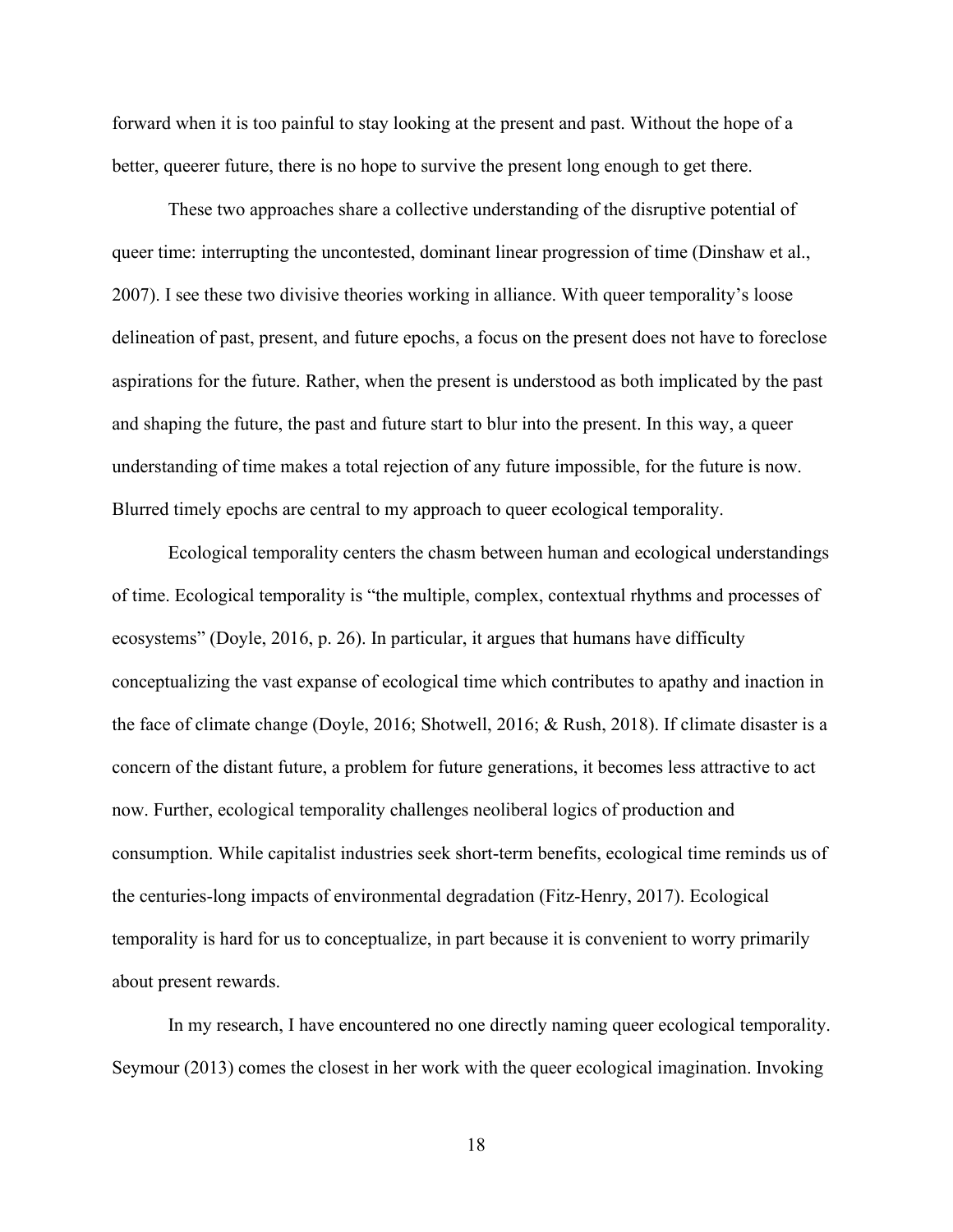queer temporality, Seymour draws from Muñoz (2009) and critiques Edelman (2004). Queer presentism or anti-futurism is incompatible with sustainability because "environmentalism is future-oriented at its core" (Seymour, 2013, p. 150). Her model of queer ecological imagination uses expanded empathy for human and nonhuman subjectivities to form new attachments that drive greater concern for our shared survival. Drawing from both queer ecology and queer temporality, Seymour suggests queer ecological futurism.

What happens when ecological temporality is queered? The ability to differentiate between a present problem and a future problem decreases. Without a clear distinction of what is outside our realm of temporal concern, climate disaster becomes a problem for us now. Climate disaster is happening now. For many marginalized communities, it is already a reality (Rush, 2018). The ability to speculate about climate change as a problem of tomorrow (or the day after) is inherently privileged. In this way, queer ecological temporality is as much a theory as it is a practice of ecological justice. Drawing from Edelman (2004) and queer time (Dinshaw et al., 2007), I pursue a queer ecological temporality that reclaims and expands the present to recognize that the climate future has arrived faster than we realized.

## **Methodologies**

To pursue queer human-nature relationships with climate disasters and ecological temporality, I employ critical textual analysis and critical evocative autoethnography. Following Griffin's (2015) model of textual analysis, I trace pieces of narrative structure and plot in my text, the 1995 film *Waterworld.* In my analysis, I am concerned with researcher reflexivity and accountability for my role in reproducing dominant ways of knowing (Denzin & Lincoln, 2008). Throughout, I center representations of natural elements like air, water, and fire to further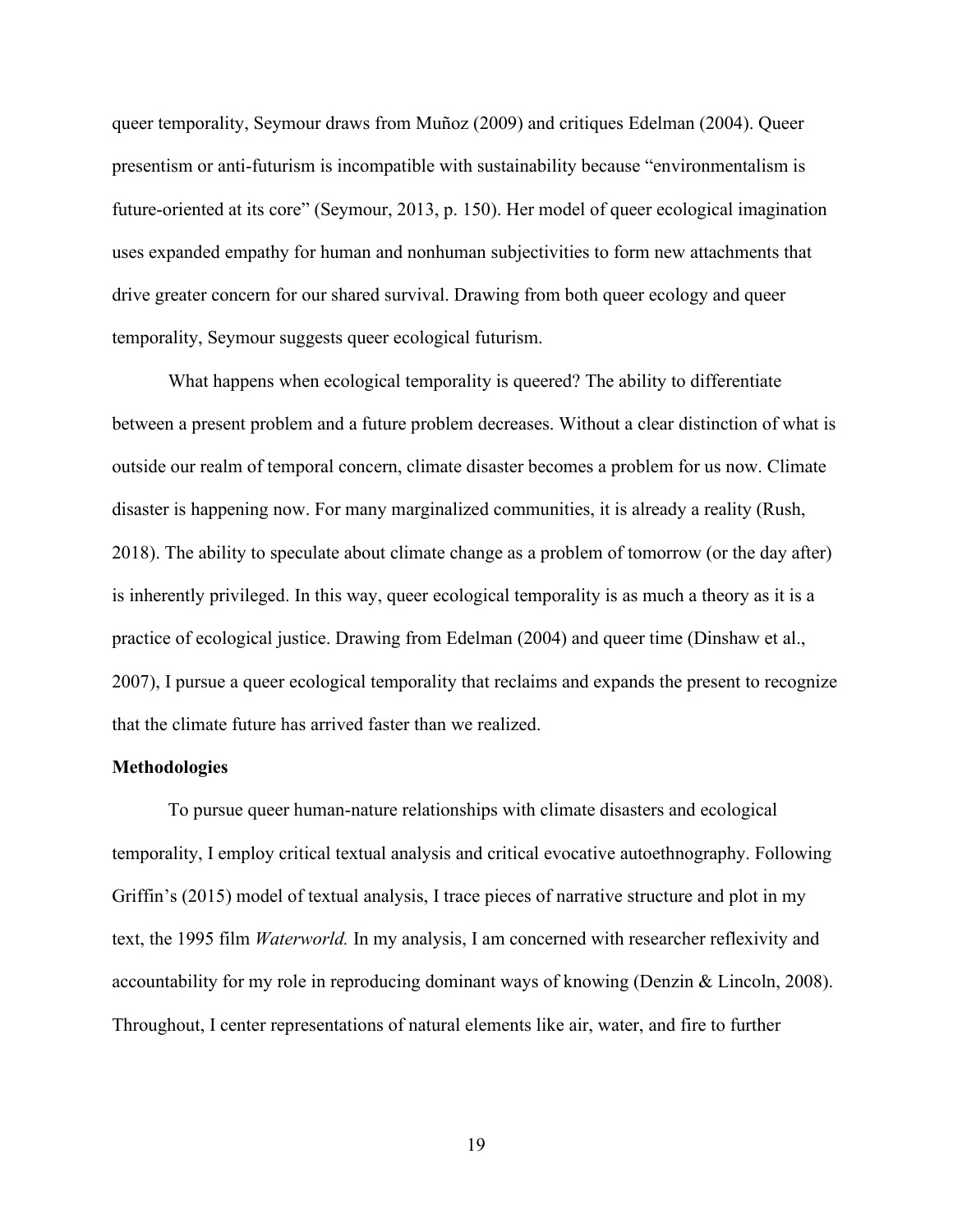challenge culture's domination over nature. My critical textual analysis approaches *Waterworld*  (1995) mindful of its cultural context and situation in larger systems of power and privilege.

To explicate queer ecological temporality, I use critical evocative autoethnography to explore my temporal experiences of coming out as queer and waiting for Hurricane Irma. Guided by Bochner and Ellis (2016), Boylorn and Orbe (2014), and Durham (2014), I remember and narrate my experiences. Emphasizing points of overlap between my queer and hurricane experiences, I apply temporal theories to understand my body as shaped by both space and time. Situating identity as cultural and co-constructed (Boylorn & Orbe, 2014), autoethnography provides important insights for this work. Throughout, I attend to my own complex positions of cultural privilege and precarity. My work with critical evocative autoethnography contributes to the overall project by centering the body in environmental communication theorizing.

### **Chapter Overview**

Recalling my research question, I am asking: *How could a queer approach to climate disaster representation and experience transform how I understand the hurricane in terms of body, space, and time?*

To answer this overarching question, I employ two sub-questions for my two analysis chapters. Both my critical textual analysis and my autoethnography engage with entangled ontologies. My first analysis chapter engages with queer theories of ecological bodies as interconnected and active (see Alaimo, 2016; Tuana, 2007; & Shotwell, 2016). Performing an ecocritical textual analysis of the film *Waterworld* (Reynolds, 1995), I explore alternative embodiments of human-nature relationships as a response to climate disaster on an apocalyptic scale. In this chapter, I ask, *what do elemental representations of climate disaster in Waterworld suggest about human-nature relationships?* I argue the film critiques the nature-culture binary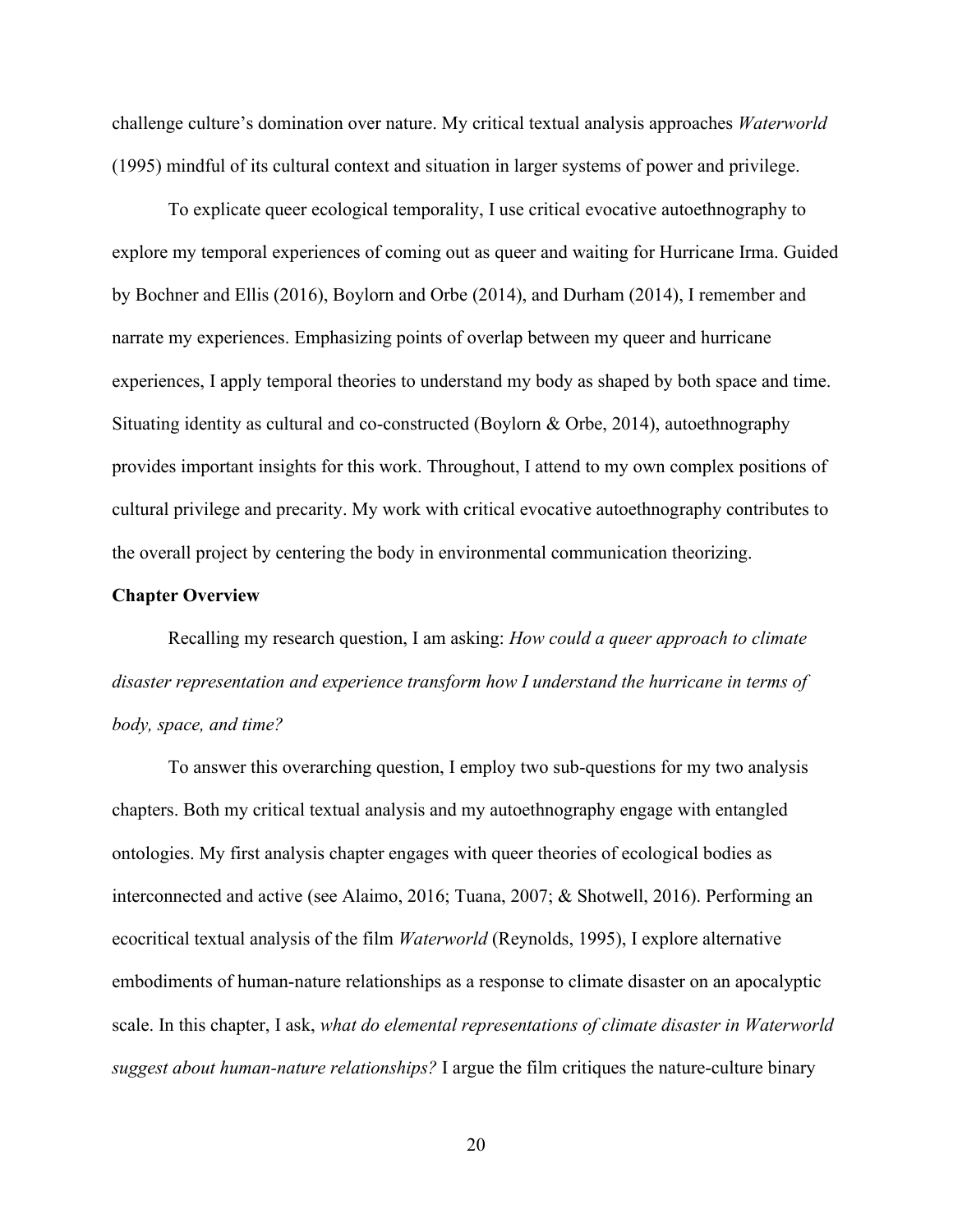because it narrates the necessity of a different orientation toward the environment and toward concepts of the body itself in the face of overwhelming water.

My second analysis chapter performs critical autoethnography to emphasize the temporal interconnections of body, space, and time. Comparing my experience of Hurricane Irma and experiences formative to my queer identity, I engage with theories of ecological and queer temporality. Doing this work, I ask, *how does my temporal experience of Hurricane Irma in Tampa, Florida relate to my temporal experiences as a queer subject?* Analyzing these autoethnographies for their implications in temporal disruption and disruption of systems of power, I argue for queer ecological temporality as a way of reconceptualizing the disruption of hurricanes as an opportunity to reimagine responses to climate disaster.

In my fourth and final chapter, I summarize my argument and reflect on its contributions. Bringing the two analysis chapters back together, I return to address my overall research question. Together, these two analyses explore hegemonic and alternative ways of knowing and communicating the environment in film representations and embodied narratives of climate disasters. Looking for ways to reimagine responses to climate disaster, I see transformative potential in viewing hurricanes and other elemental climate forces as embodiments of disruption. Tracing the line between disruption and queered human-nature relationships will imagine queerness in the future, a realm it is arguably denied.

By intervening in the nature-culture binary, I theorize queer ecological temporality as an opportunity to overcome human understandings of temporality which are inadequate to respond to the long-reaching effects of climate disaster. In my work, I am queering my understanding of hurricanes in order to imagine climate disaster beyond the nature-culture binary. Ultimately, I argue a queer approach to climate disaster blurs the nature-culture binary and reimagines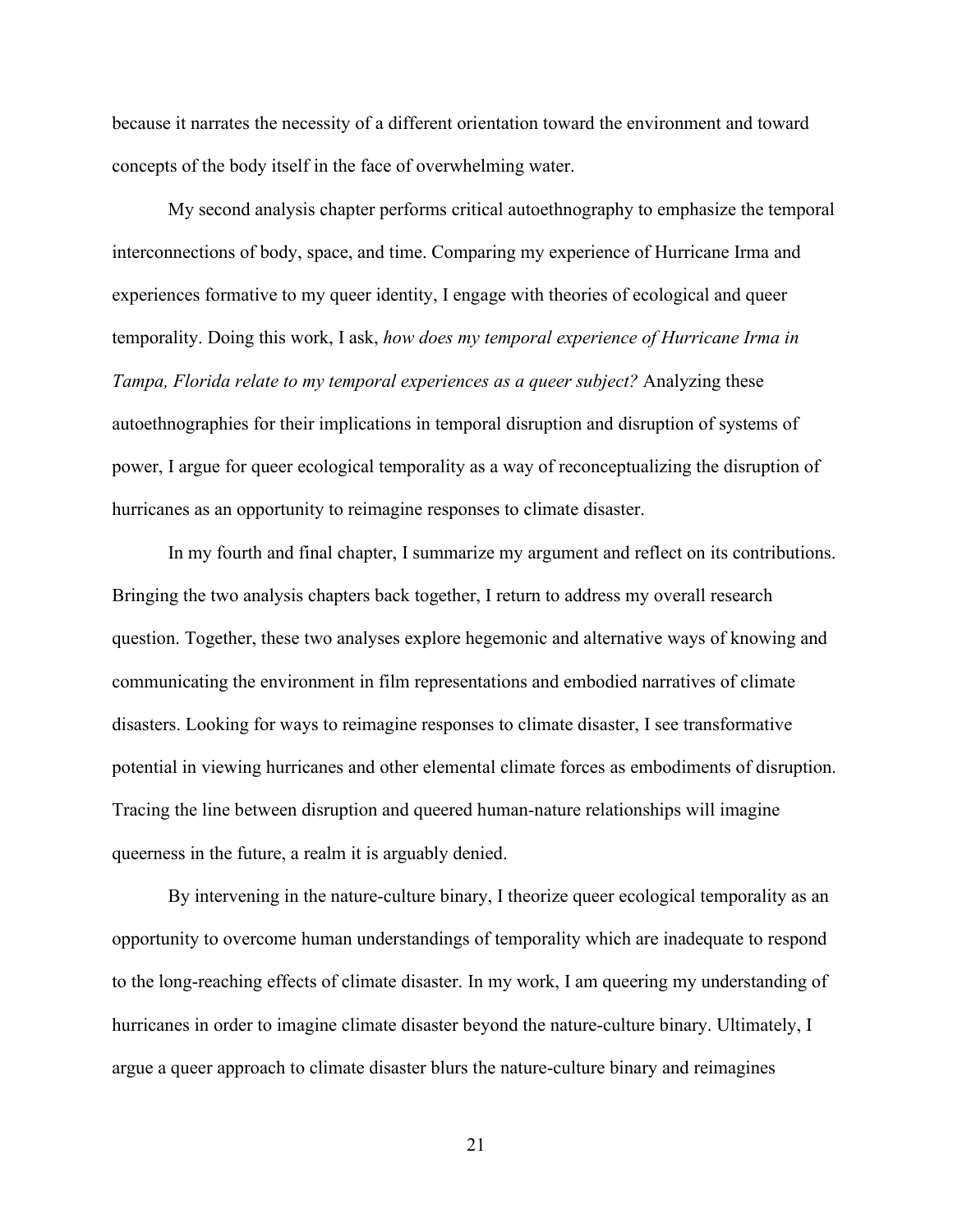ecological temporality. I also re-establish my contributions to queer theory, critical cultural studies, and environmental communication research. Putting my work into a larger scholarly context, I address potential limitations of this project and suggest avenues for future study of elemental texts and climate disasters. As I conclude with thoughts for queer ecocritical communication research, I encourage growing multiplicities of embodied knowledge.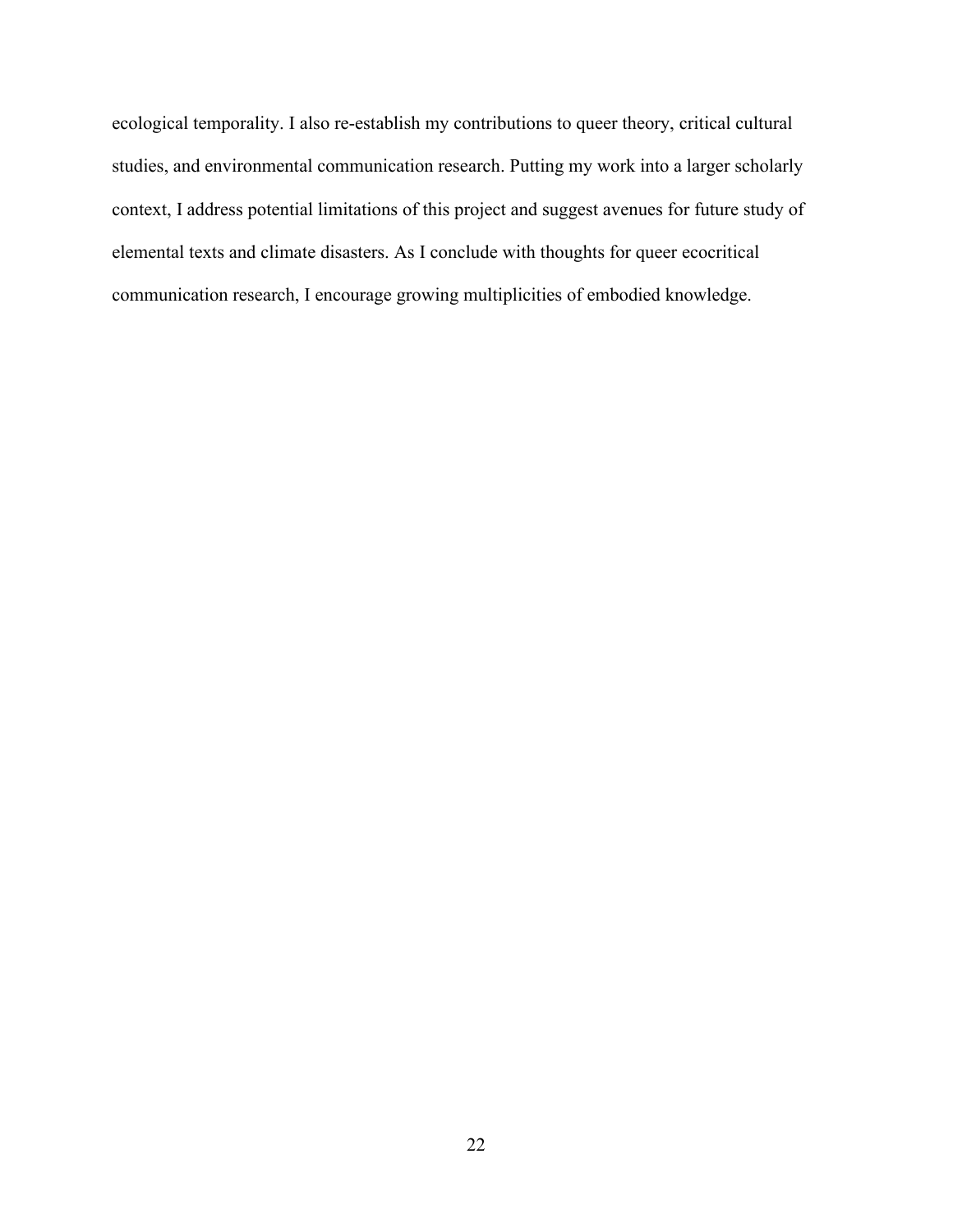#### **Chapter Two: Queer Human-Nature Relationships in Climate Disaster Film** *Waterworld*

Seeking alternative forms of human-nature relationships to usher in new responses to climate disaster requires a shift in perspective. Looking to transcend the nature-culture binary, I am bound by my own positionality. That is to say, I need additional inspiration for the forms which human-nature relationships may take. To reimagine my own response to hurricanes, the climate disasters I experience most often, I first need to rethink my underlying relationship to the 'natural' world. In the introduction, I related to Pezzullo and Cox's (2018) definition of environmental communication as concerned with studying relationships to the natural world, in order to respond to ecological crises and care for all ecological inhabitants. Climate disaster, at a grand level of destruction ending life-as-I-know-it, feels blessedly far-off until a hurricane approaches my shores. If I am to consider the long-reaching impacts of climate disaster, on a larger ecological temporal scale, I need some help.

Viewing representations of climate disasters and natural elements as messy and active, I will perform ecocritical textual analysis on the fraught but important cli-fi film *Waterworld* (Reynolds 1995)*.* To guide this work, I ask, *what do elemental representations of climate disaster in Waterworld suggest about human-nature relationships?* I argue that queering humannature relationships, as imagined in the film, suggests different orderings of power over elemental bodies. Along the way, I explore alternative imaginings of power in a watery world where a business-as-usual approach to climate disaster is no longer an option. In a plot driven by the recovery from the collapse of industrialized society, I trace the different formulations of human-nature relationships and their moralization by the film. To call upon *Waterworld*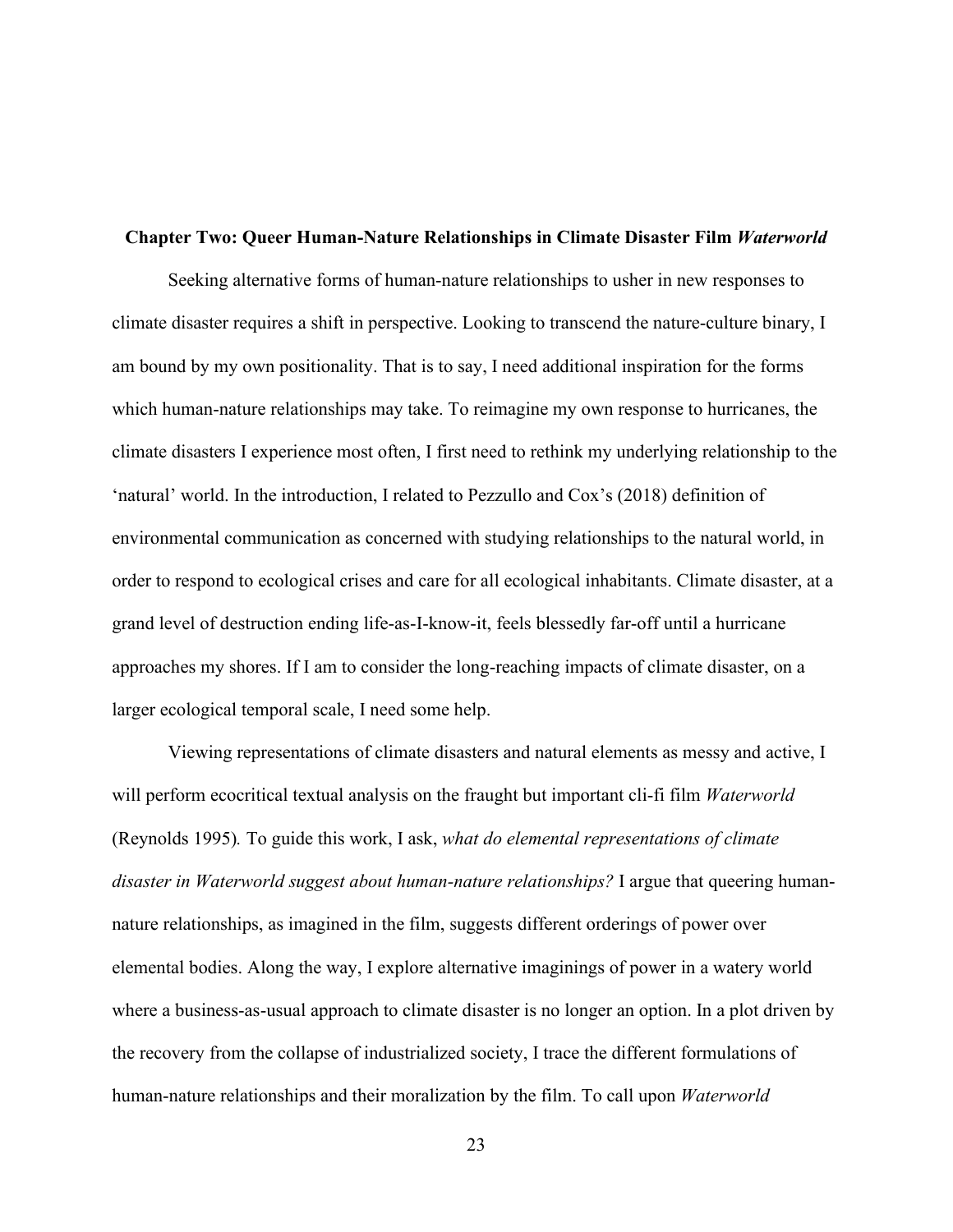(Reynolds, 1995) as a text animating queer human-nature relationships, I first explicate my rationale for choosing this pop culture film and explain my approach to ecocritical textual analysis.

Richardson (2018) found aesthetic texts particularly useful in bridging the temporal gap between present and future disaster. According to Richardson, witnessing acts of climate change, even through mediated channels, affects climate trauma, a bodily response to the risk of future catastrophe. Focusing largely on climate change at a thematic level, Richardson also considered specific weather events as manifestations of the often-intangible phenomenon. If I approach films as "potential experiences of existence," pop culture presents possible futures not-yetrealized (Richardson, 2018, p. 4). Loosely bound to reality by the imaginative limits of its creative team, a film can help viewers temporality divest from the constraints of the present. Engaging with a film, other forms of life can begin to take shape. For my work, I approach pop culture as a source of reimagining reality.

A foundational challenge to the paradigm of human-centered earthly existence comes in the title of the 1995 film depicting climate disaster from rising seas. In *Waterworld* (Reynolds, 1995)*,* the planet is no longer recognizable by its telltale continents. Instead, a perpetually vexing saltwater washes over civilizations and rocky formations alike, leaving a watery playground on which the survivors fight. The power of naming, here, becomes quite clear. The elemental forces which rose up in response to climate change took over, reasserting themselves as primary over the soil and rocks which bolstered human civilization. Not wholly reset, the world and all its inhabitants must now redefine themselves in relation to the water which consumed their old lives.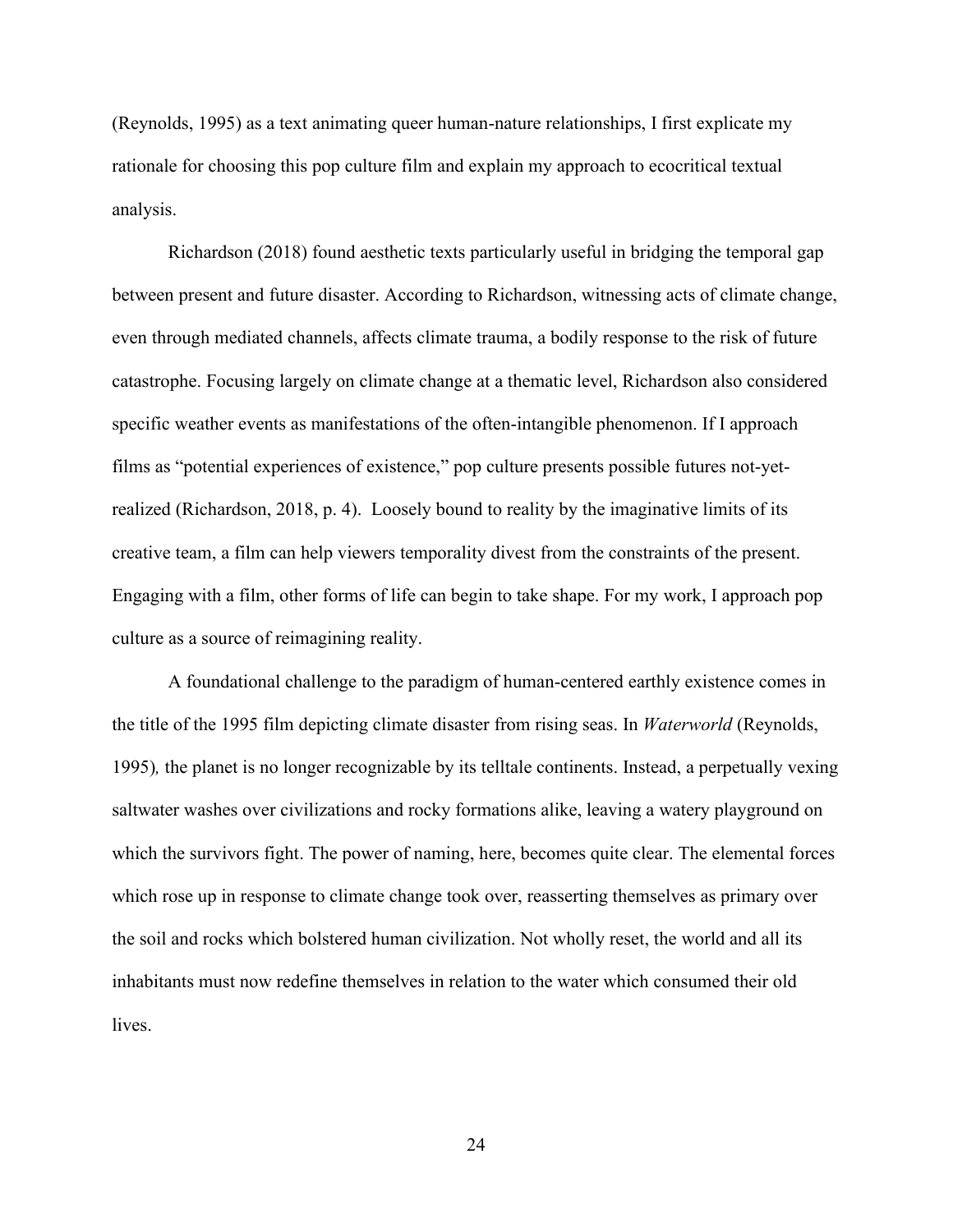The film itself is, admittedly, quite strange. Accordingly, I struggle in writing to capture its whole messy appeal. For context, news articles about its filming speculated about its potential. At the time, *Waterworld* (Reynolds, 1995) was considered "the most expensive movie ever made," with a reported budget of at least \$172 million (King, 1995, p. B2). In production, the film weathered major nonhuman setbacks. With many scenes taking place on open water or a floating set, crew struggled to set up and shoot footage (Eller & Welkos, 1994). The image of camera operators drifting away, helpless against the current, speaks to the oversaturation of the film and its production. Water, an element wreaking havoc on the fictional survivors, vexed the crew behind the camera as well. Even after being recorded and distributed across the world, the waters of *Waterworld* took their toll, running up production costs and driving up the much sought-after profit margin. After a mixed but generally generous critical reception and a hopeful opening weekend, the film did not earn on par with other epic blockbusters (Weinraub, 1995). In strictly financial terms, then, it seems *Waterworld* is an unabashed failure.

Nevertheless, I turn to this film for several reasons: (1) the centrality of water as a titular character shaping the narrative of the film and (2) the shared elemental relationship between characters and water. Recalling Bulfin's (2017) definition of ecocriticism as a method centering the nonhuman, *Waterworld* (Reynolds, 1995) provides opportunities to engage with the elemental world from the very start. Various nonhuman elements are active participants in the film's human-nature relationships.

Further, *Waterworld* (Reynolds, 1995) is a significant and early contribution to the genre of cli-fi, or climate fiction. In Bulfin's (2017) review of catastrophe narratives, *Waterworld* is the earliest cited example. Further, Svoboda (2016) identified *Waterworld* as the earliest cli-fi film centering global flooding or sea level rise. After reviewing cli-fi films from 1984 to 2015,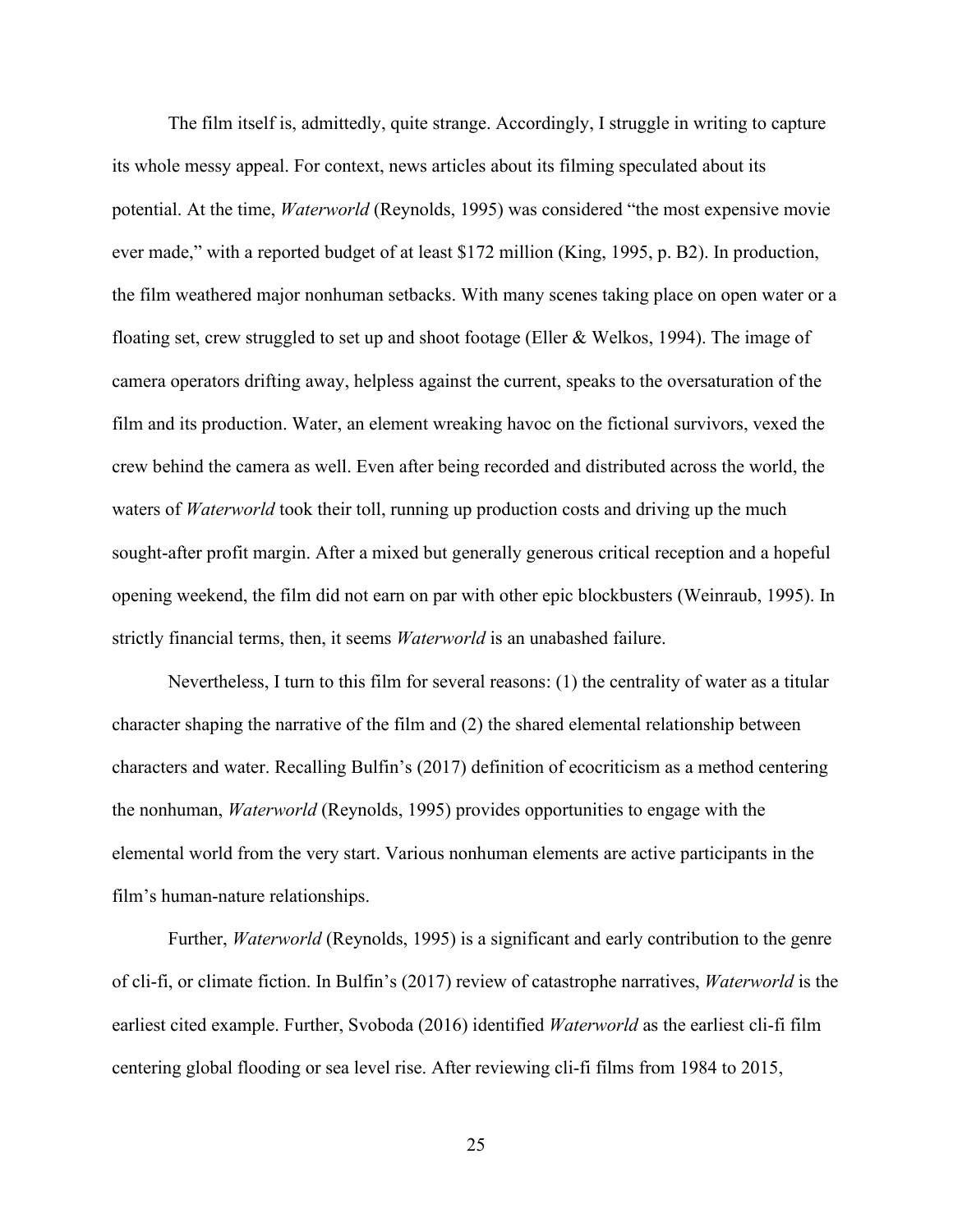Svoboda concluded that the majority depict extreme weather events as manifestations of climate disaster and recommended other areas of cli-fi receive more scholarly attention. In this project I engage both these perspectives. My interest in *Waterworld* is its more abstract level of engagement with climate disaster. By presenting the narrative 'end' of the line of climate disaster, I can explore how my own approach to human-nature relationships could be reimagined. While often overshadowed by more successful films like *The Day After Tomorrow*  (Emmerich, 2004), *Waterworld* surely represents a notably historic and unique perspective on cli-fi and climate disaster.

Despite these citations in cli-fi scholarship, I could not locate any published scholarly textual analyses of *Waterworld* (Reynolds, 1995)*.* Before I raise my final point in choosing *Waterworld*, I need to be transparent about why this might be the case. In comparison to more modern depictions of post-apocalyptic society, like the often-studied narrative of *Mad Max: Fury Road* (see Du Ploy, 2019; Pesses, 2019; Yates, 2017)*, Waterworld's* application as a cite for ecocritical reimagining is muddy. I want to briefly account for the more problematic elements of the text, which fail to embody several tenets of diversity and social justice I expect for critical work.

Accordingly, I note the pervasive whiteness of the film. *Waterworld,* the film itself and the world it creates, are not welcoming to people of color. Protagonists and antagonists alike present as white, with characters who are visibly nonwhite scattered sparsely in the background. Additionally, toxic masculinity abounds when the main character displays one-sided aggression and violence toward fellow survivors Helen and Enola, a woman and a child. It seems even in this watery world, reborn, the narrative still depends on a white masculine gaze. But *Waterworld*  is not a white utopia, the world itself is deeply flawed, seeking revival. Speaking into this vein,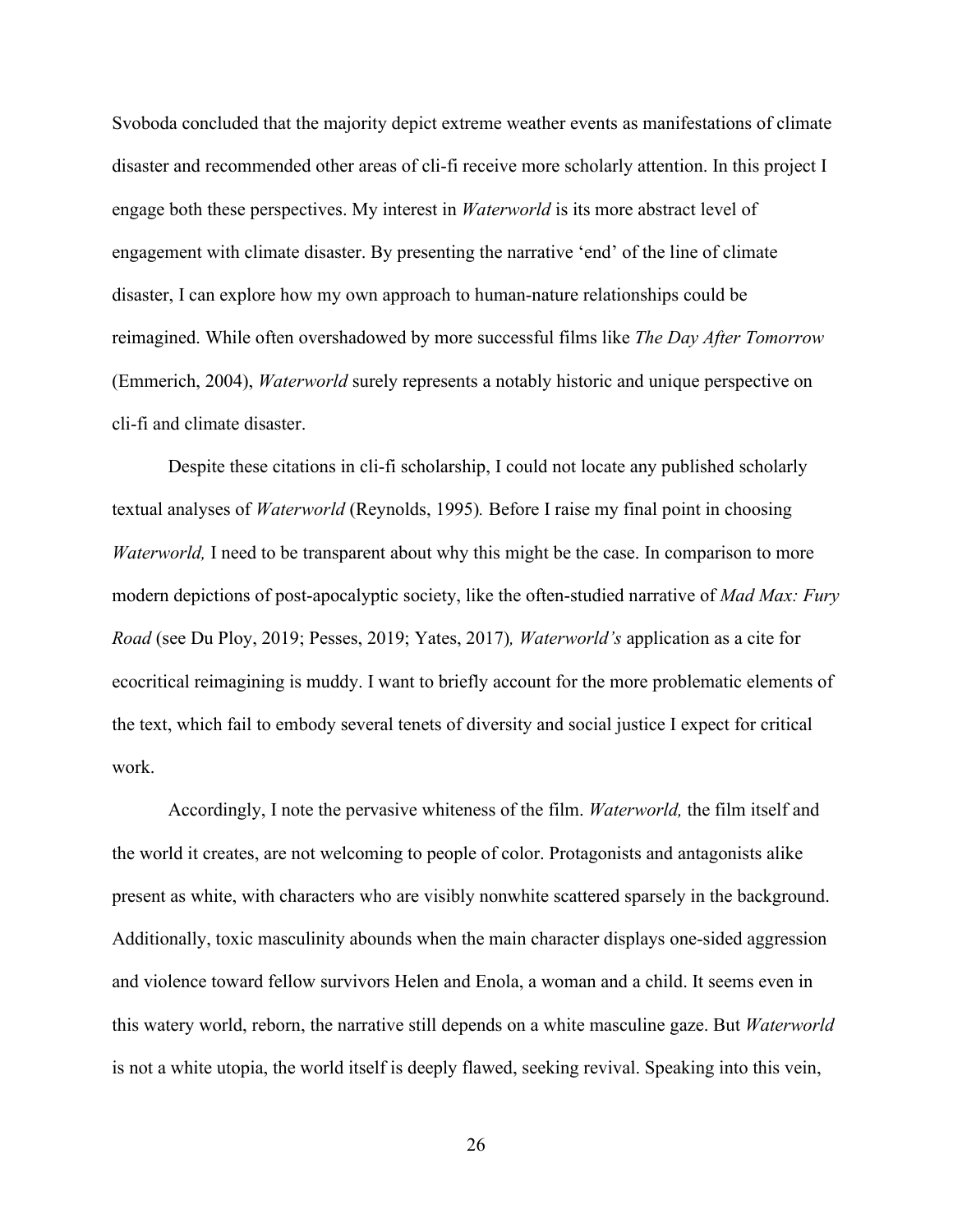in the spirit of a 'yes, and' interpretation, I reach for what Sedgwick (2003) called a reparative reading, looking for survival in unlikely, counter-intuitive, and fraught places.

Understanding one of the ethical complications of this work, I turn back to the potential I see in *Waterworld* (Reynolds, 1995)*.* My final, and most comprehensive, reason for selecting *Waterworld* for this project is its congruence with this work's theoretical alignments. As I engage with queer theory, I sought a text that invited queerness in form. Reflecting on the nearly two decades of special effects developments that have accrued since *Waterworld's* release, the film's visuals have not stood the test of time. Ever since its debut, one prevailing opinion seems to be that it is not technically very good, but watchable nonetheless (Maslin, 1995). This evokes the queer art of camp, succinctly described by Seymour (2013) as "I know it's ugly/bad; I love it in spite of it being ugly/bad. I love it because it is ugly/bad" (p. 163). Camp gets its theoretical power from ironic subversion of expectations.

By embracing a film that is, by most accounts, low-quality or laughable, I am engaging the film's queer and critical theoretical potential for transformation. In pursuing this project, I am turning my attention to a film which, ironically, becomes less far-fetched as we progress with climate change unmitigated. Choosing an outdated piece of cli-fi is an intentional queer move to deconstruct the association between recency and relevancy. My attention toward *Waterworld*  (Reynolds, 1995) is a critical and queer rereading, looking back when considering my future with climate disasters.

#### **Ecocritical Textual Analysis**

Preparing to perform ecocritical textual analysis of *Waterworld* (Reynolds, 1995)*,* I first explicate my approach to this method, building on previous research in critical textual analysis. Doing this work, I am primarily informed by the critical media studies approach to textual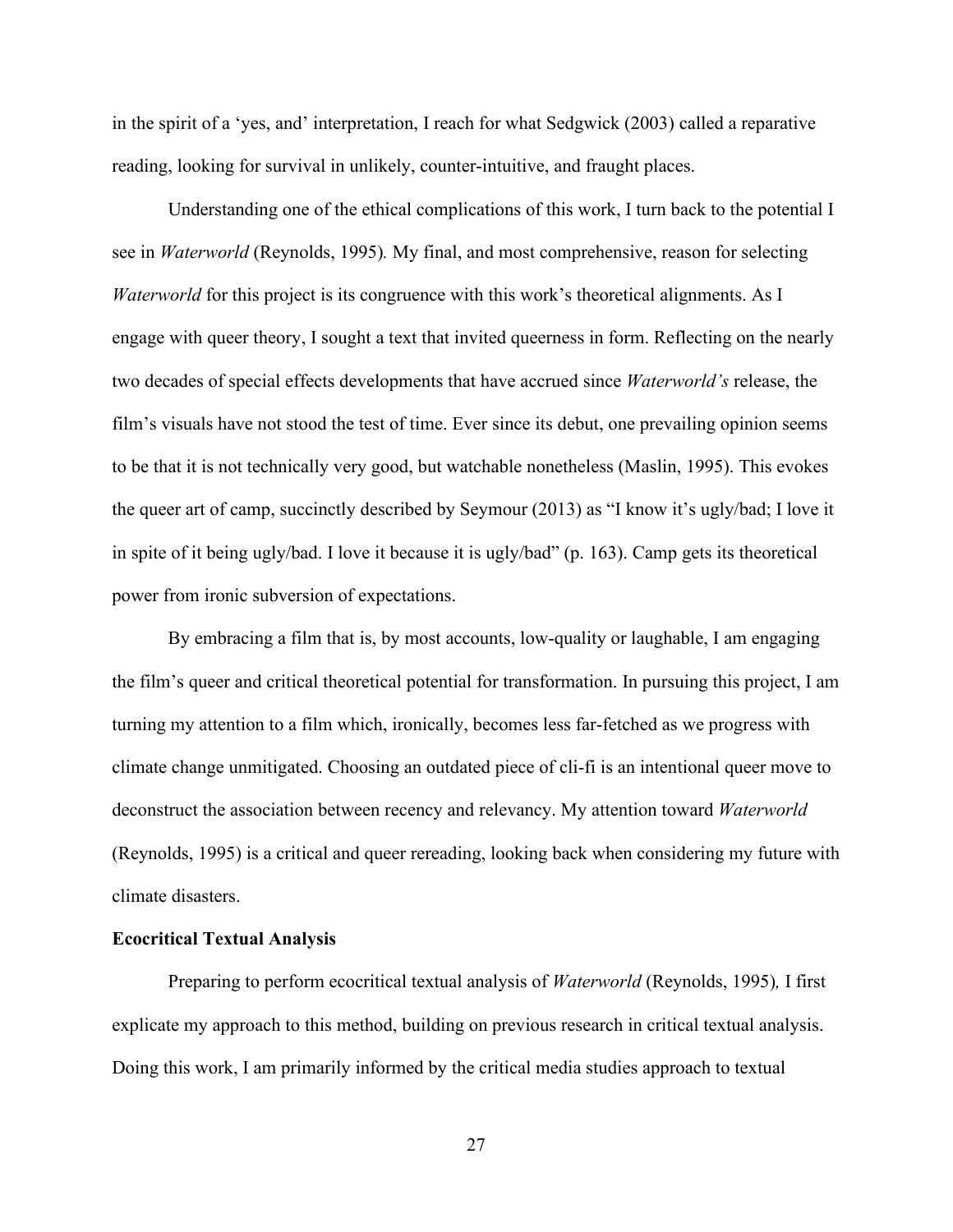analysis. Griffin's (2015) textual analysis of *The Help* (Tayler, 2011) provides a foundation for the methodology I will follow. Griffin's work outlines several preliminary steps for performing textual analysis: summarizing the film and applying relevant theory. In this project, Griffin engaged with the theory of strategic whiteness. Then, she analyzed how the characters are functioning in the overall structure of the film by identifying Skeeter as the film's white savior. I understand Griffin's approach to a film's narrative structure as the ways the narrative is designed to be received, or where the audience is meant to relate or feel distance. She described this as who "we are encouraged to root for" and why (p. 158). Finally, textual analysis relates back to its impact or situation in the world at the time of its release and/or analysis. By reviewing Griffin's work with critical textual analysis, I understand the method to be theoretically informed, textbased, and connected to a critique of cultural power.

I also attend to complex and contradictory representations in film characters. Dubrofsky and Ryalls (2014) used textual analysis to examine authentic femininity and whiteness in *The Hunger Games (Ross, 2012).* In their approach, they addressed the significance of the text in its contemporary context and included theory throughout an analysis of themes including surveillance, postracism, and exceptional whiteness. Noting visual elements like use of lighting and audio elements like dialogue, Dubrofsky and Ryalls argued that protagonist Katniss' heroism is interwoven with naturalized whiteness. They acknowledged the complexity of media representation wherein Katniss is both an icon for younger girls to admire as a strong female character and a figure complicit in representing whiteness as heroic and authentic. In my work with the Mariner of *Waterworld* (Reynolds, 1995), I will share their dedication to considering multiple layers of meaning associated with film representations.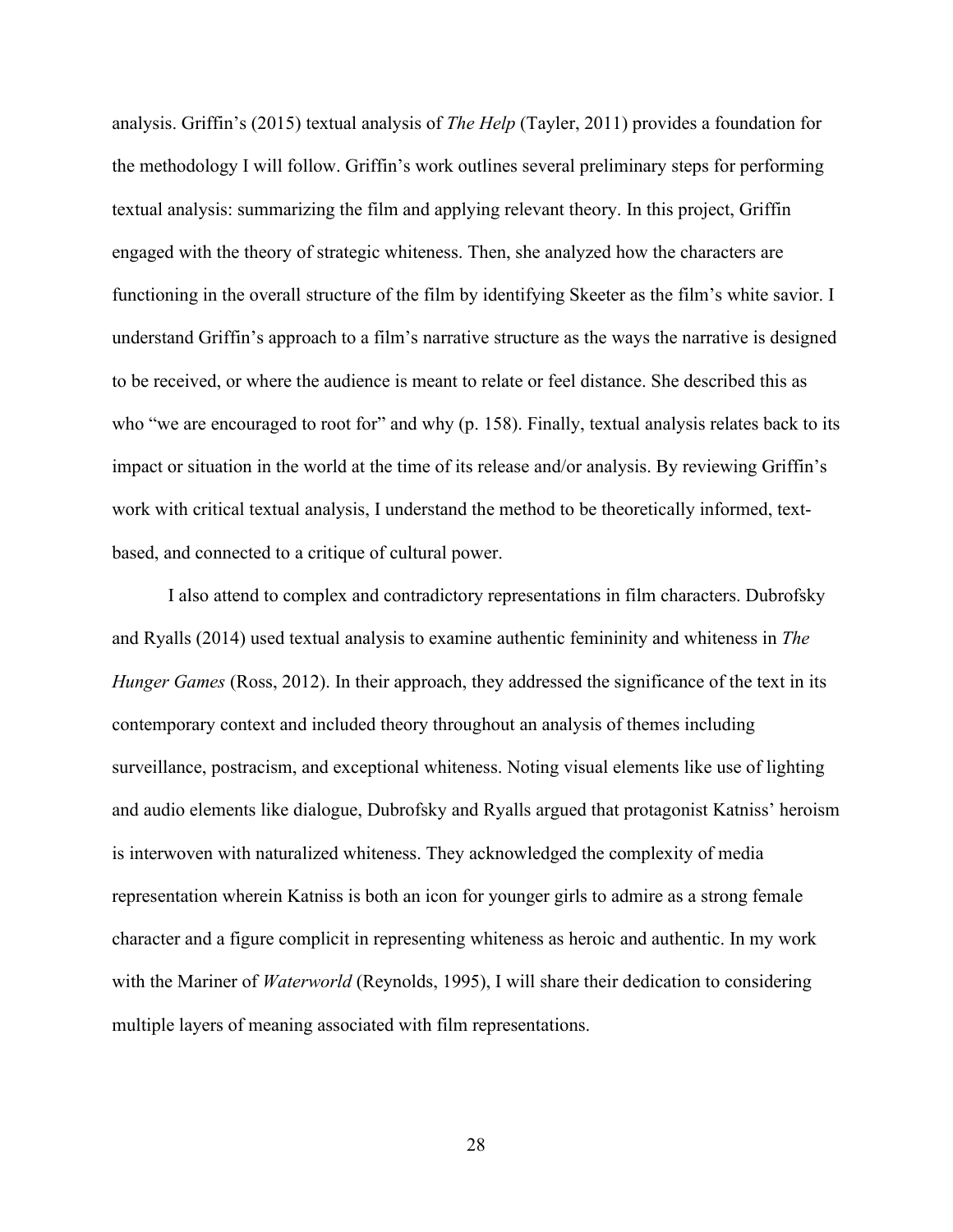In addition to this process of observing predominant themes in the text and applying theory, I also account for how my position as a researcher may influence my analysis. Durham (2014) studied Queen Latifah and Beyoncé as popular representations of Black femininity and sexuality. Durham approached this interpretive research as textual experience, not analysis, because the researcher's interaction with the text animates it, giving it specific meanings based on the embodied experience of observing. In this way, there is not one true meaning of a film. Rather, there is a situated meaning cultivated through my embodied watching. Approaching *Waterworld* (Reynolds, 1995) as an important cli-fi rendering of climate disaster, I consider what meanings I infuse in the narrative based on my identities and lived experiences.

Ecocriticism works in tandem with critical textual analysis while centering the natural or nonhuman. Pursuing an ecocritical project of elemental climate disaster in film, I am guided by Yates (2015), who performed ecocritical textual analysis of representations of water as a natural element. Yates was careful to avoid a grand narrative of the role of water. In the end, he found there is no end to wrestling with the elements' pull on our lives but allowing representations to be "momentary hostings of other orders of finitude than our own" and not grand narratives, we can grapple with elemental metaphors in a meaningful way (Yates, 2015, p. 205). Viewing elemental metaphors as significant but specific invites a complex understanding of human relationships to water without creating totalizing narratives which oversimplify processes of environmental communication. Grounding elemental projects in their embodied contexts, then, works dually to avoid replicating a nature-culture binary and avoid one trap of interpretive research. Ecocriticism, like critical work more broadly, is methodologically mindful of its own limitations while seeking foundational transformation.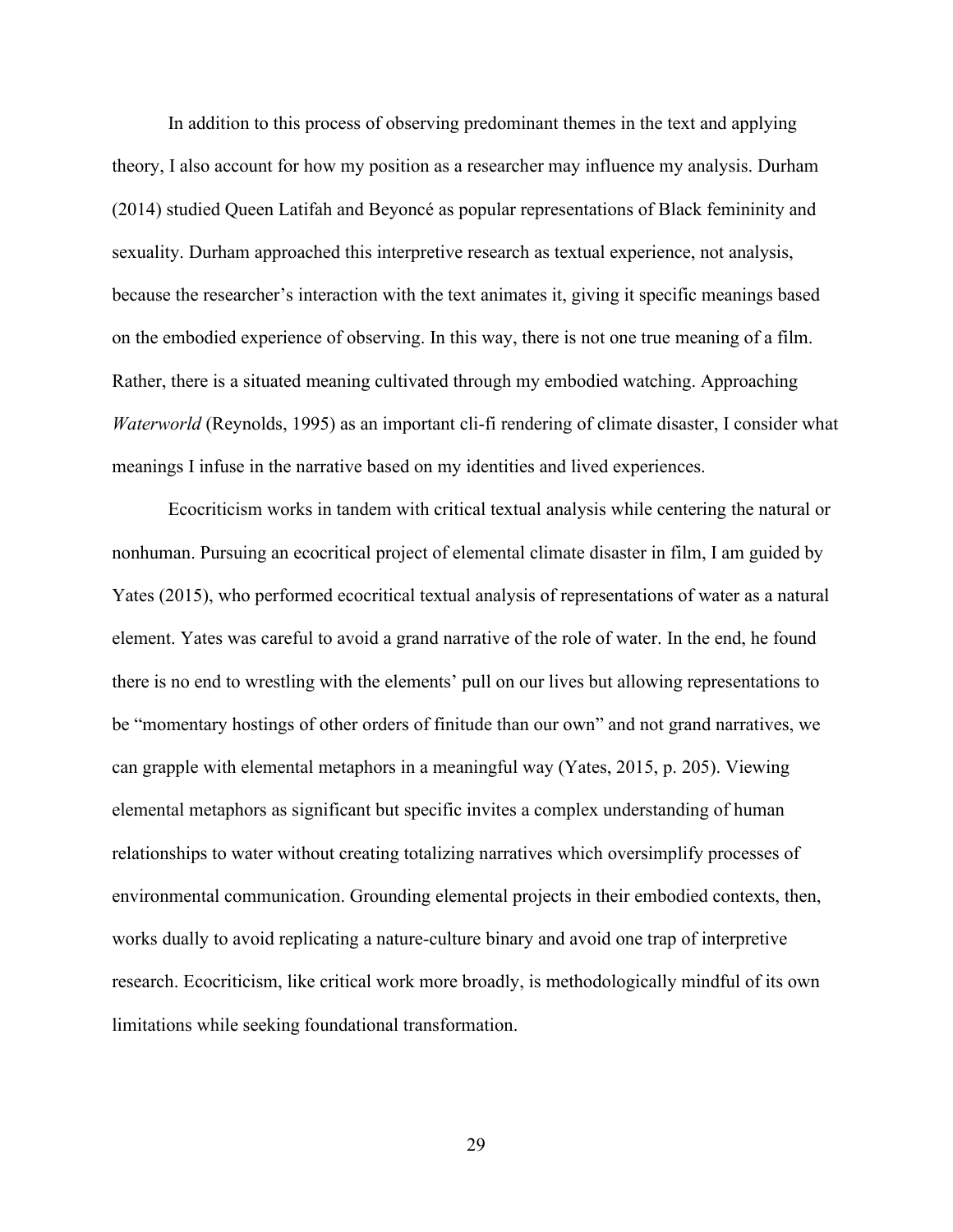Analyzing *Waterworld* (Reynolds, 1995), I consider water an agential character in the plot because its various relationships to human characters shape the film's narrative arc. Gordon's (2020) analysis of *The Shape of Water* (del Torro, 2017) centered the queer ecologies that emerge when human and nature know each other intimately. Drawing from a posthuman, entangled philosophy of ontology and corporeality, Gordon connected to other cultural myths of mer-people. In the analysis, Gordon emphasized how watery characters and visuals flood the screen. By tying the film's representation of entangled human-nature relationships to the recent environmental problem of the Florida Red Tide bloom, Gordon (2020) situated a necessary ontological change within an ecological one. Here, with the Gulf of Mexico's ecologies becoming toxic, human culture needs to reconsider how we understand ourselves, and grow with nature rather than against it. I also center the role of water in my analysis and carry the ontological messages of *Waterworld* (Reynolds, 1995) into my autoethnography of Florida hurricanes.

Taking on the additional influence of ecocriticism, my project incorporates both critical and ecocritical values. First, I approach critical methods as committed to reflexivity and transformation. Taking Denzin and Lincoln (2008) as guides, I understand that critical work is about seeking "research practices that are reflexively consequential, ethical, critical, respectful, and humble" (p. 9). Specifically, they engaged with a critical indigenous pedagogy to de-center the West's dominance in academic research. To work in alliance or solidarity with indigenous perspectives, I need to be accountable and reflexive of my privilege as a white Western scholar.

My engagement with human-nature relationships starts from a Western model of patriarchal domination over nature, what Craig (2016) called a humans-as-engineer environmental frame. Deviations from this model, such as alternative embodiments represented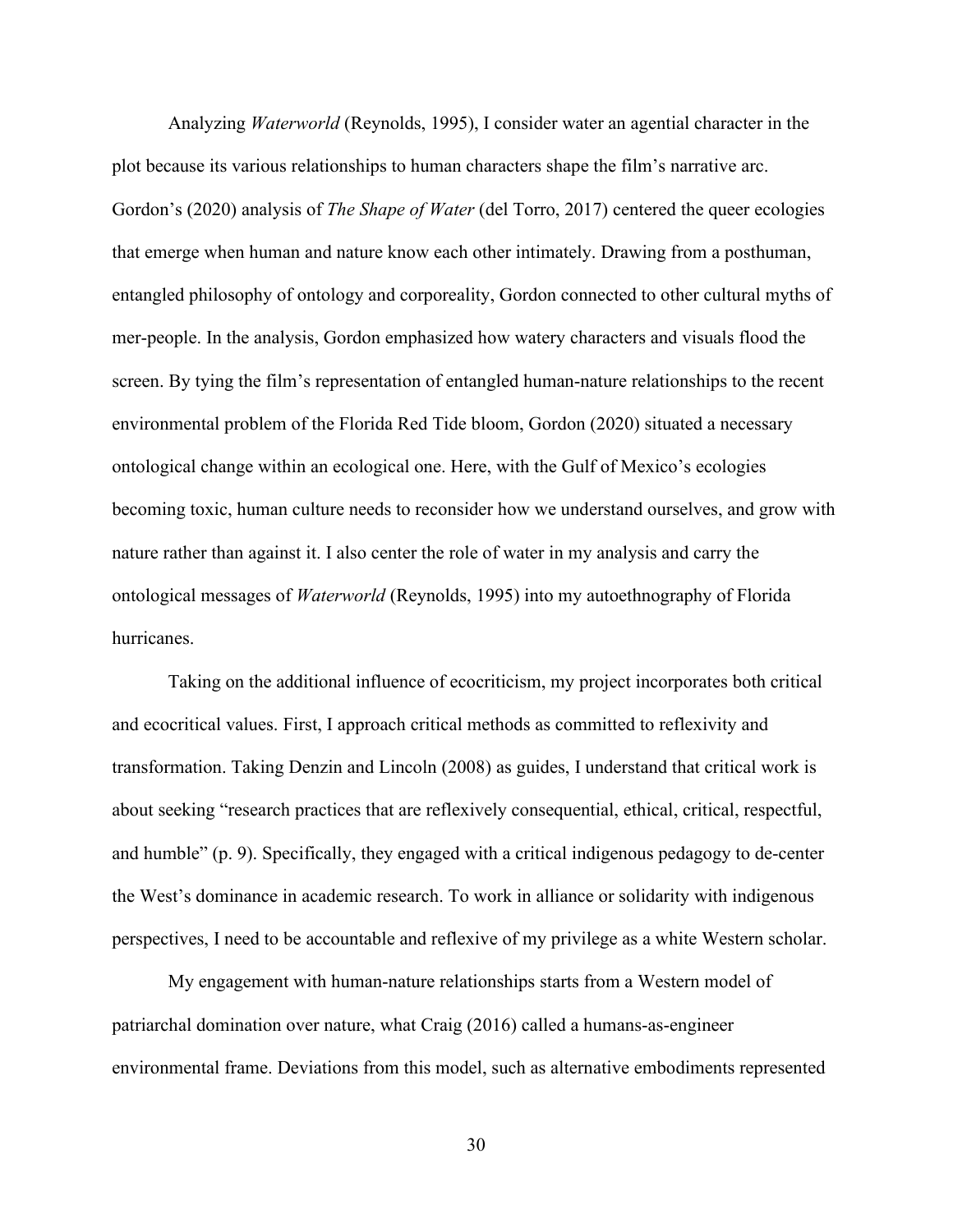in *Waterworld* (Reynolds, 1995) are positioned as queer, which could risk reifying the dominance of the hegemonic frame. However, I feel ethically comfortable with the scope of this project because it is concerned with deconstructing the naturalness of this Western model. By refusing to accept the inherency of a nature-culture binary, my work begins to resist reproducing Western hegemony in academia.

Informed by these critical and ecocritical scholars, my work with textual analysis is grounded in reflexivity about what I bring to the research. My position on the topic comes from the historical and cultural context of the film and from my points of privilege as a white Western scholar, for whom the disasters of environmental degradation are still largely hypothetical. Accordingly, the points I raised about the film's problematic elements must be revisited in the analysis, to account for what else might be happening in the film. The main purpose of my work with *Waterworld* (Reynolds, 1995) is advancing transformative ontologies, which challenges patriarchal and capitalistic systems of domination over nature. In this way, my work contributes to de-centering the West by critiquing this paradigm and its role in oppressing indigenous bodies, non-masculine identities, and ecological health.

Methodologically, I build my analysis following Griffin (2015), Dubrofsky (2014), Durham (2014), Yates (2015), and Gordon (2020). First, I summarize the film's narrative to ensure more accessibility for readers who are unfamiliar with it. Then, I interpret where I see the film working with the queer theories of body and space I identified earlier. To provide evidence for these claims, I cite relevant examples of dialogue and plot points and consider how they contribute to the film's overall structure. Regarding the film's overall argument, I am most interested in its alternative representations of human-nature relationships and power. Throughout, I approach power in a Foucauldian sense, as "an ongoing discursive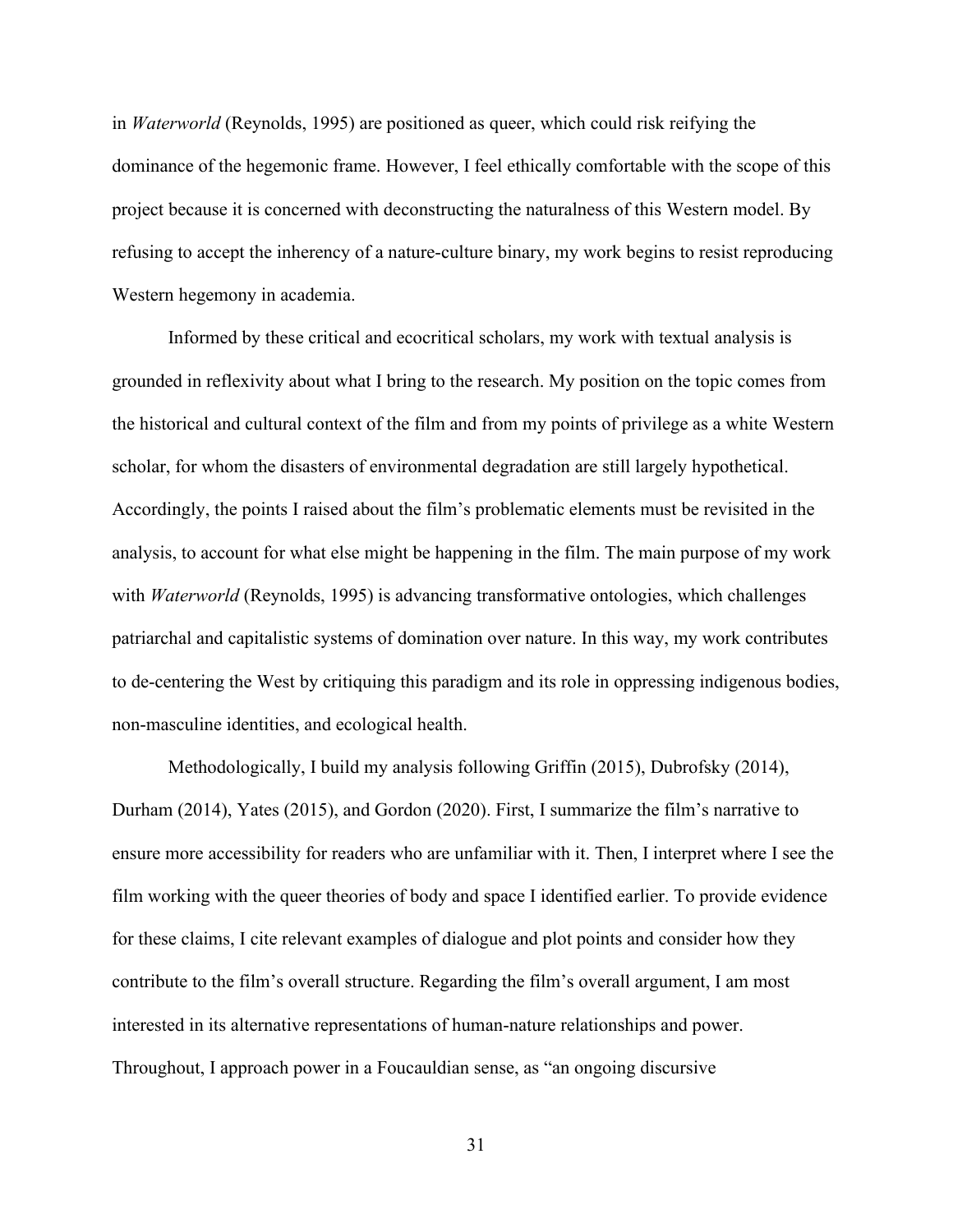accomplishment" practiced and reified in relationships (McDonald, 2017, p. 2). Therefore, the relationships between characters, including nature and natural elements, cultivate *Waterworld's*  (Reynolds, 1995) narrative structure.

Essentially, I examine the arguments about bodies and space the film makes by narratively moralizing the actions of some and critiquing others. Ultimately, I argue that the film does not present all human-nature relationships as equally valid, favoring transformational formations of power and their underlying ontological change. Further, no characters are pure in relation to nature and no one is innocent in relation to the world's systems of power. To put the film back into its temporal context, *Waterworld* (Reynolds, 1995) matters now precisely because it is dated. That it seems so laughable or campy, and yet the real-world conflict in its premise has not been resolved, underlines the urgency of new forms of responding to climate disaster which account for humanity's responsibility and entanglement with the systems which perpetuate it.

**Synopsis.** By way of brief summary, *Waterworld* (Reynolds, 1995) represents multiple versions of survival in a world overwhelmed by sea level rise. Viewers first meet a mysterious lone survivor, who is never named but dubbed the Mariner. He lives in open ocean, captain of a tricked-out vessel equipped with a small lime tree, water filtration, and a rig to troll the ocean floor for scraps. He encounters fellow drifters to trade with before making his way to an atoll, a floating village guarded by water cannons. While bargaining for supplies, like freshwater, he is outed as a mutant for his gills and webbed feet.

Locked up, he is set to be executed when the atoll is attacked by Smokers, a rival group. The Smokers bring fire and guns to the battle, intent on destruction. In the chaos, atoll refugees Helen and Enola flee with the Mariner, freeing him in exchange for safe passage. Helen and Enola are seeking Dryland, a mythic last hope mapped onto young Enola's back. The Mariner's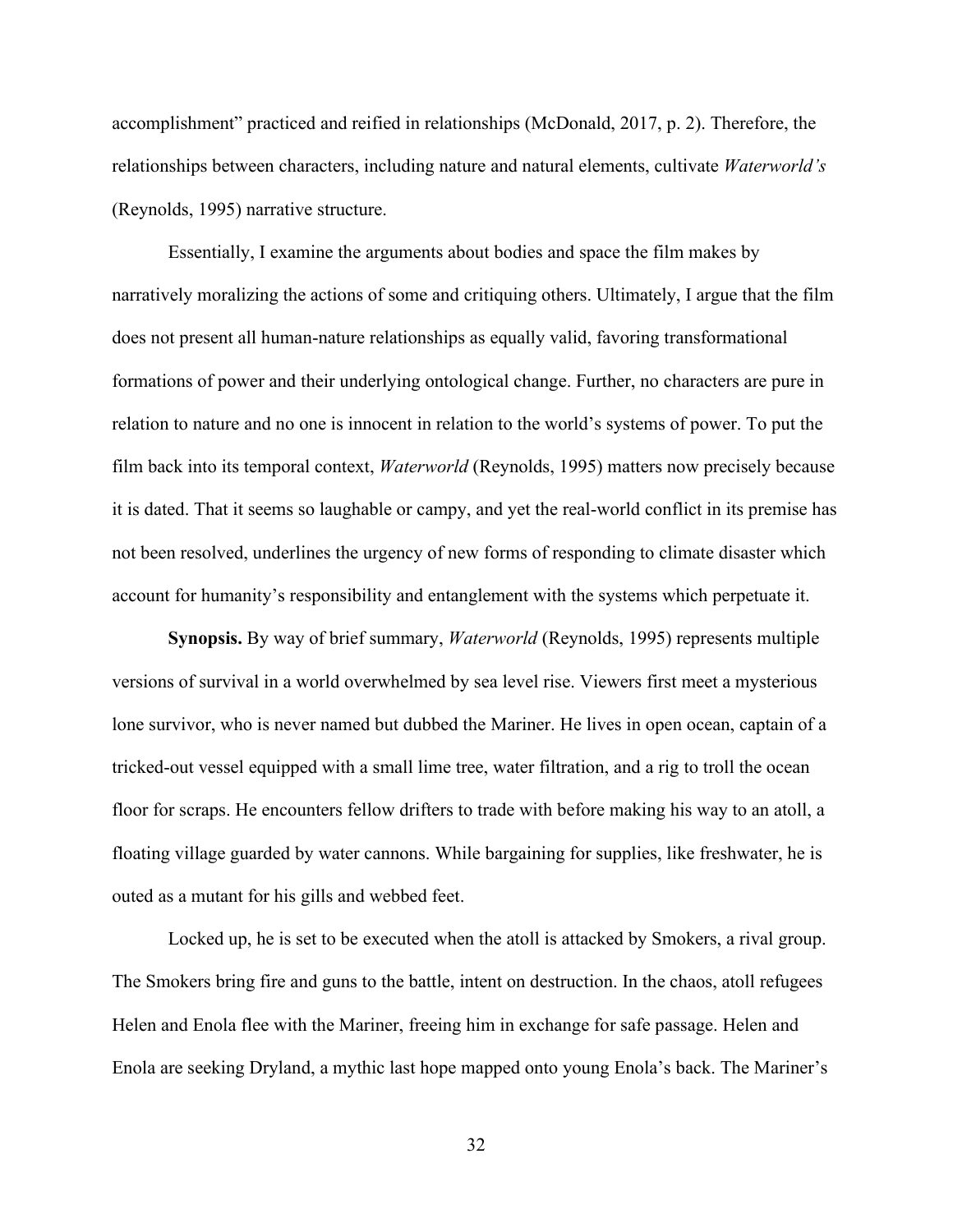alliance with them is uneasy, as he resents their interference and presence, lashing out them in varying degrees of aggression. The Smokers, tipped off about Enola's map to Dryland, pursue them in hopes of claiming the land and its resources for their own.

When Enola is captured, the Mariner rescues her and destroys the Smokers' base, an old oil tanker. The Mariner, Helen, and Enola are reunited with Gregor, a survivor from the atoll who invented a crude airship. They follow the directions to Dryland, finding a lush island with evidence of Enola's now-dead family. As the film ends with them settling-in to life on the island, the Mariner slips away, heading back to the open ocean.

**Analyzing human-nature relationships.** Moving to my analysis, I consider how three types of human-nature relationships represented in the film relate to ecocritical theories of nature as an active agent and human bodies as porous. *Waterworld* (Reynolds, 1995) suggests that human-nature relationships need to transform to meet the challenges of climate disaster. For each representation, I consider its role in Waterworld's power structures shifting with the times, its engagement with nature-as-space, and its concept of the body. The film narrates that bodies need to be viscerally entangled with the elements and old systems which oppress elemental bodies need to be left behind.

First, I will address the Smokers, the most ardent ambassadors for a nature-culture binary, to prepare for a radical departure to other ontologies. Not choosing to adapt or transform in response to the climate disaster, they cling to the vestiges of old-world power, fueling their lifestyle with the last drops of gas available on the planet. Their very base, the rusty Exxon Valdez, invokes the capitalist power of controlling petroleum. Their leader, the Deacon, professed himself "spiritual shepherd and dictator for life" (Reynolds, 1995). He claims spiritual inspiration from Saint Joe, the Exxon Valdez' captain whose picture still hangs in the halls. The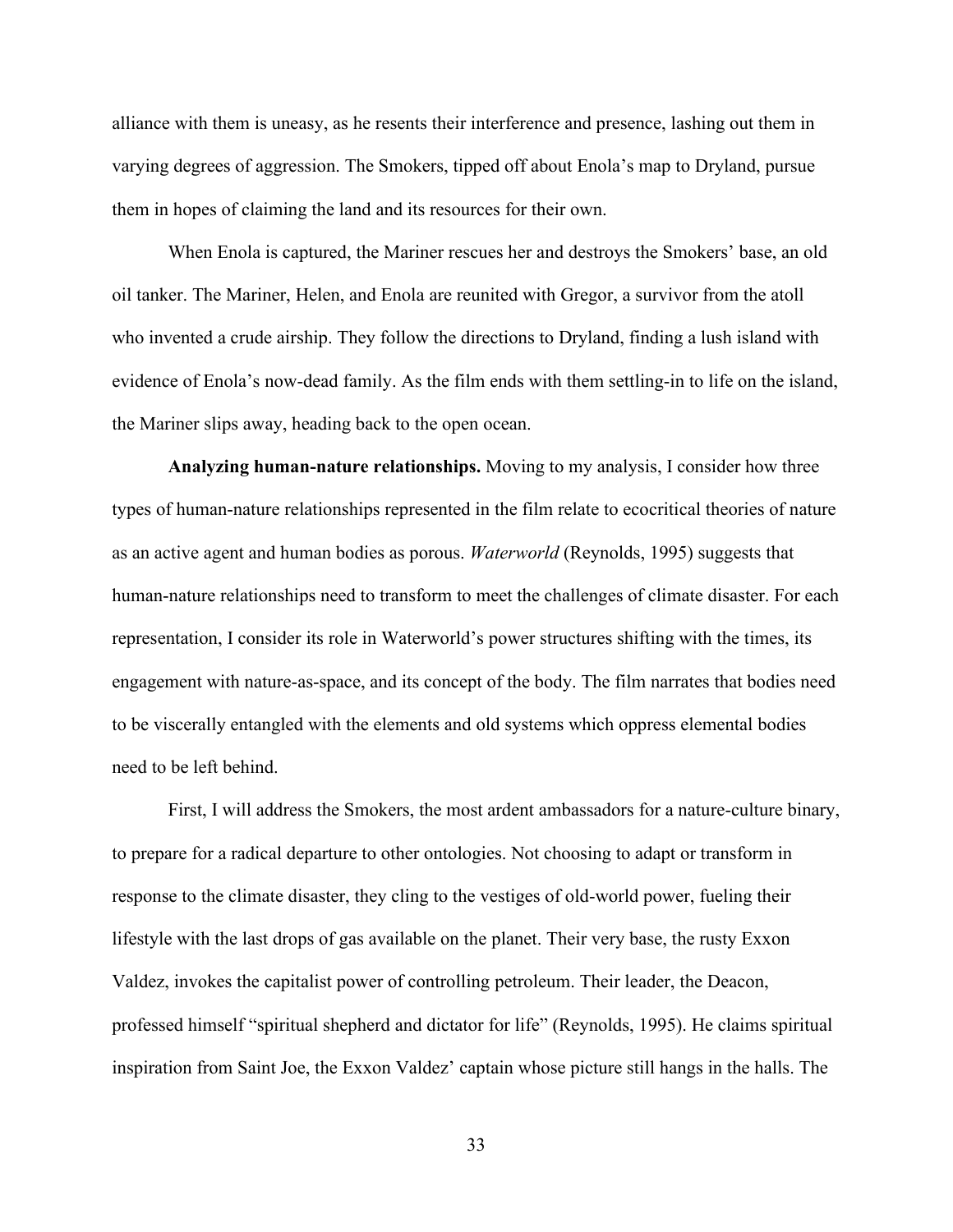body, specifically the white male body, holds power over other human and elemental bodies. During a sermon to the crew, where he addressed the crowd with Jack Daniels in one hand and a cigarette in the other, he proclaimed his visions of Dryland: "If there's a river, we'll dam it. And if there's a tree, we'll ram it. […] Dryland is not just our destination. It is our destiny" (Reynolds, 1995). Perpetuating a narrative of white men's manifest destiny to expand and conquer all 'untouched' lands, the Smokers' society maintains an ideology of masculine consumption.

The Smokers demonstrate ontological porosity even though their relationship with water is highly detached. They travel on jet skis, skimming along the surface of the ocean and kicking up water in their wake. Most frequently, entering the water means death for Smokers. In battle, once they fall into the water, they are not seen re-emerging. Their porosity comes from their relationship to fire, instead. Smokers are nearly continually shown around fire, with fighter pilots even lighting up a cigarette mid-battle. Unfortunately for them, the new reality is not Fireworld. Their relationship with fiery elemental bodies and avowed distance from the water surrounding them spells destruction. By maintain a distant relationship with water, the Smokers hold onto an old era of human-nature relationships. Their society is out of time. The Mariner drops a lit flare into their oil supplies, sparking an explosion which sinks the Exxon Valdez. As the Smokers die in a string of explosions, the last monument to the long regime of oil dies with them.

Whereas the Smokers are not adapted to the omnipresent water, the survivors in the atoll represent adaptation to Waterworld without overarching transformation of power. When the Mariner arrives to trade, the atoll quickly demonstrates a civility like a Wild West outpost. He is quickly greeted by the de facto town sheriff, who warns him not to start trouble and gives him two hours to do his business. The Mariner's entry is justified by his utility, which he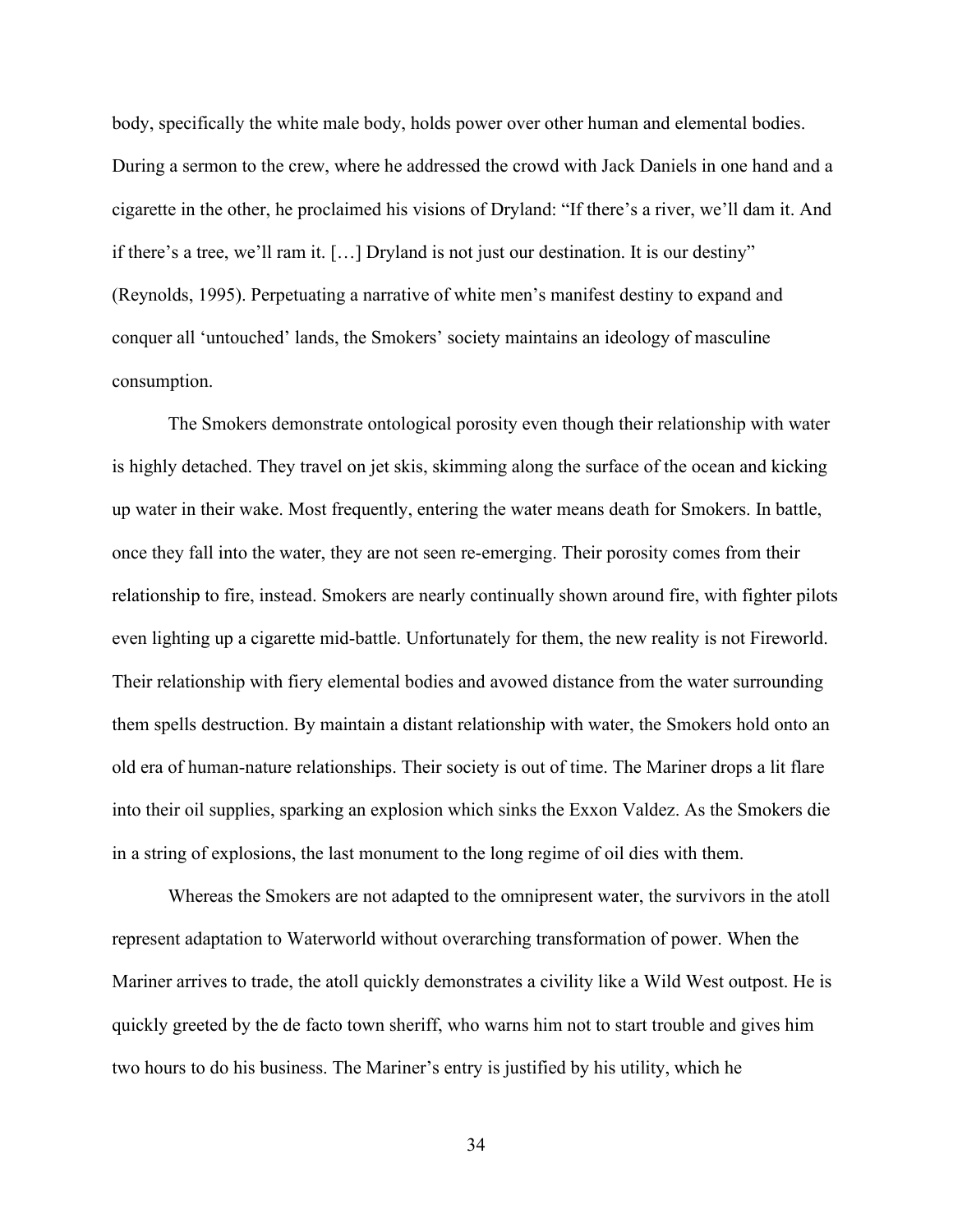demonstrated by bartering with his valuable jar of dirt. The only parts of the atoll featured on screen are the store and a small garden. Both these features of their environment serve vital subsistence roles, suggesting the atoll is governed by utility.

The people of the atoll demonstrate a severe intolerance toward difference, as evidenced by their reaction to the Mariner's mutation. Upon revealing his gills, they mean to kill him, stopped only by the sheriff insisting he deserves proper justice. Arguing that he is "too strange for life," they rule to execute him "in the interest of public safety" (Reynolds, 1995). By holding the line about which bodies they will accept into their space, they mark their distinction from a new species better adapted to their world. Emphasizing the unnaturalness of the Mariner's mutant body, the atoll people are firmly rooted in the present—humans still dominate and change reaching toward future survival is a threat.

Nevertheless, the atoll survivors demonstrate several important adaptations which facilitate their survival. Their relationship to nature and concept of the body are much more fluid than the Smokers'. Water is used as a standard converter of currency in their economic system, with the Mariner's dirt being valued as quantities of "pure hydro" (Reynolds, 1995). They also serve up hydro like alcohol at a bar, which the Mariner realizes when other survivors berate him to buy them a drink. Saltwater also serves an important purpose. When the Smokers raid the atoll, they are met with powerful blasts from water cannons. Despite recognizing water in various forms as a vital resource, it still plays a utilitarian, rather than collaborative, role in their survival. As survivor Helen notes, they just "weren't made for the sea" (Reynolds, 1995).

Despite the relative distance they maintain toward the water around them, they frequently challenge the limits of ontological purity. The atoll garden is fertilized by a pool of green sludge which also serves as the town's graveyard. The Mariner observes a funeral where an elderly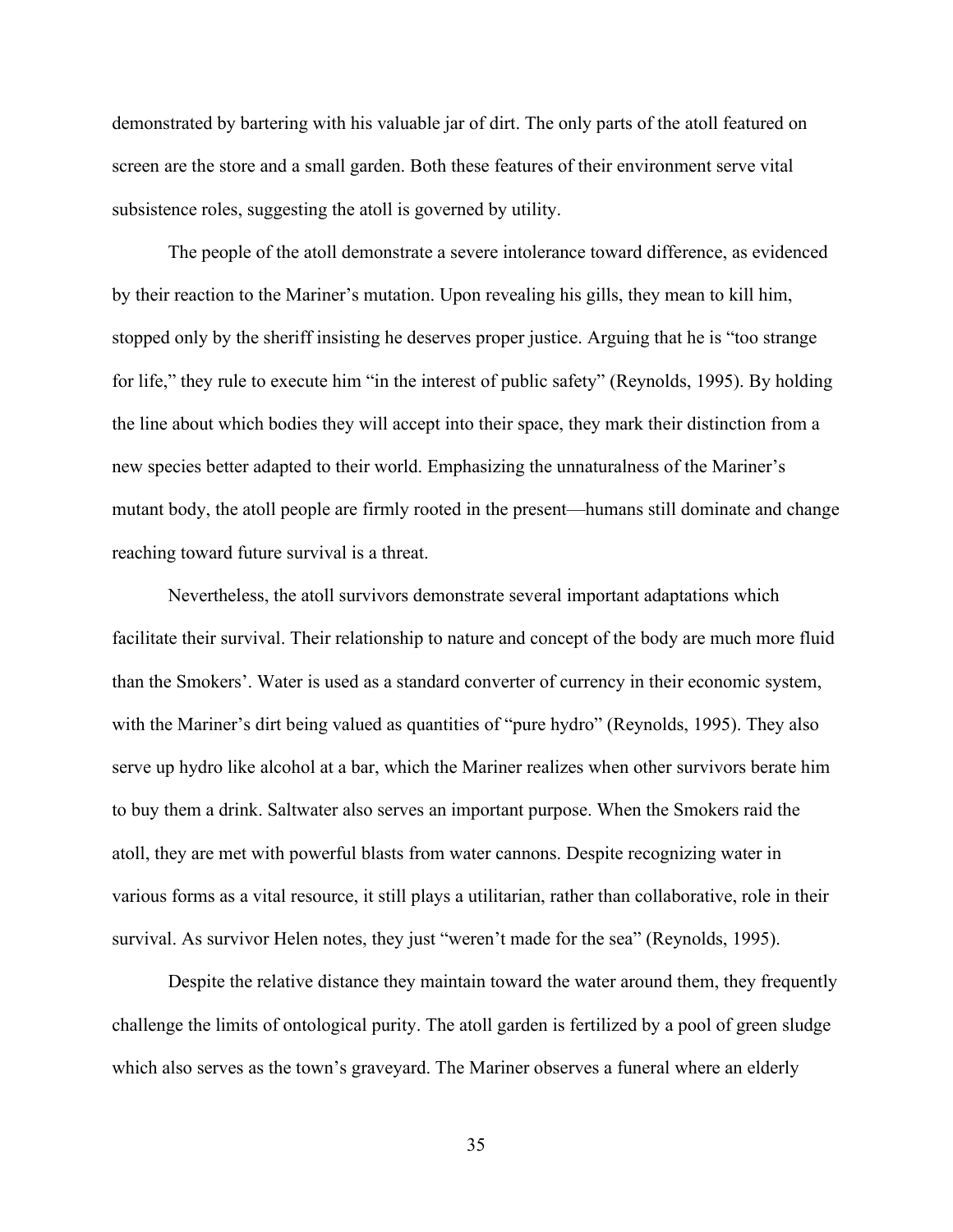woman is deposited into the concoction amid the last rites of "Bones to berries, veins to vine" (Reynolds, 1995). This recycling of human matter makes the trees more chemically human, and the human body "potential dirt," in the words of the Mariner (Reynolds, 1995). Recycling and contaminating the human body in this way marks a considerable innovation in relating to the environment, while the Smokers' reliance on fire continues themes of Western destruction and consumption. Where the Smokers clung to fire, the atoll survivors rely on earth. In the end of their narrative, they make it to Dryland and presumably settle there. While unwilling or unable to live on water, their behavioral and cultural adaptations to Waterworld accompany an impure and porous ontology.

In *Waterworld* (Reynolds, 1995)*,* it is certainly better to be on the run from the fire, seeking a return to Dryland not for its resources, but its safety. Still, the addition of the Mariner's relationship to water brings in another layer of complexity. In the apocalyptic society, the Mariner is at risk as a markedly mutated body but he still has economic and gender-based power over others. His collection of material artifacts makes him rich in the atoll and with other drifters. Passing for a while as a human male, he is free to travel without the threat of gender-based violence, often being complicit in it himself. Atoll elders attempt to include him in their heterosexual reproduction, begging him to impregnate one of the local girls. When he refuses, his body is examined under the suspicion of deviance. Finding gills, they declare him a mutant, a queer body not fit for their society.

While he generally utilizes the cover of masculine privilege for the first half of the film, he does suddenly reject this power arrangement by reneging on a barter he established with a drifter. He had agreed to give him thirty minutes of access to Helen's body, without her consent. Before the assault is shown, the Mariner intervenes, attacking the drifter. From this point on, his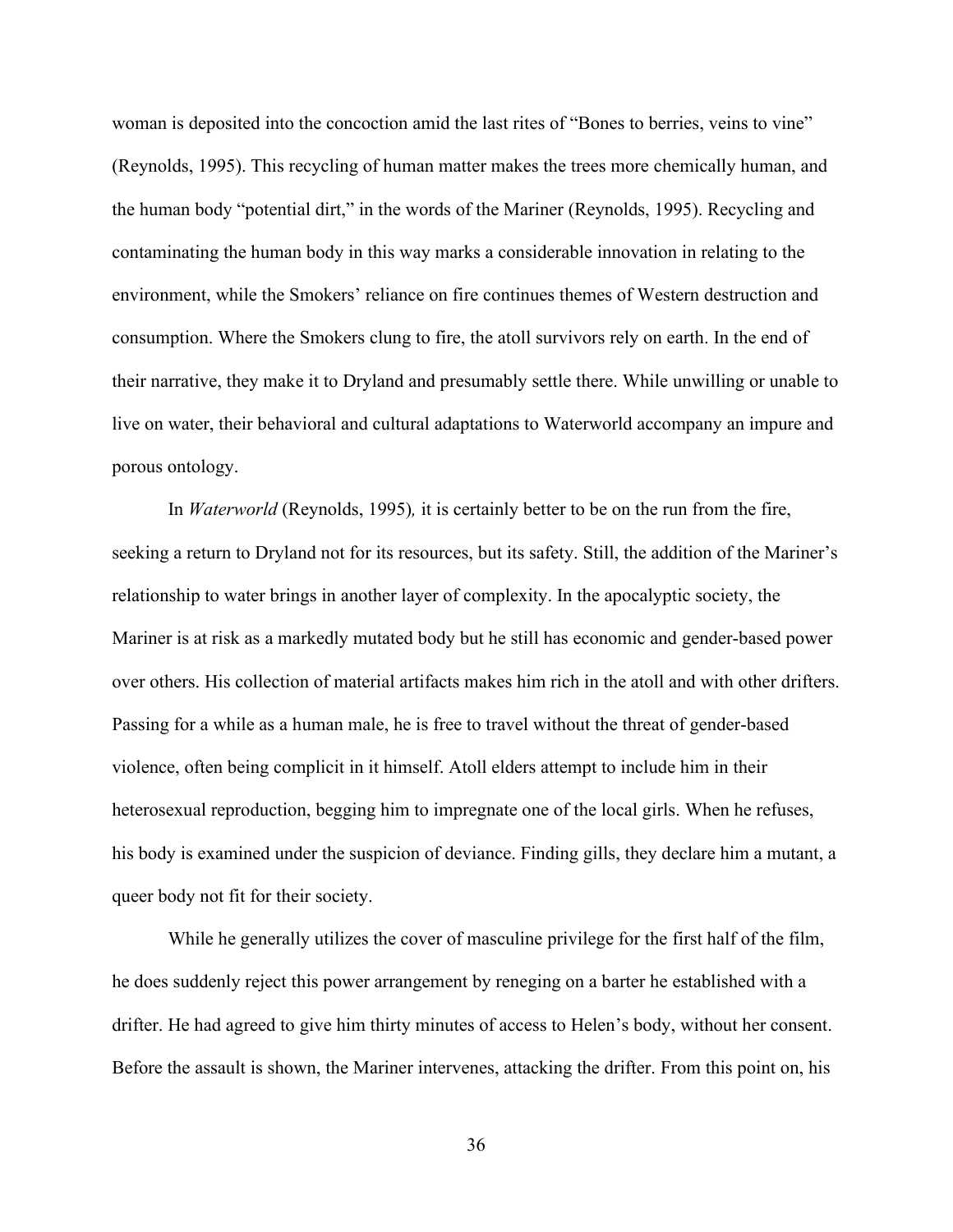relationship to atoll survivors Helen and Enola changes. He is less antagonistic toward them, sharing his crayons with Enola and teaching her how to swim. While he does later use violence to infiltrate the Smoker base and rescue Enola, his heroic potential is more solidly fermented when he ends the displays of one-sided violence.

His relationship with water is the most collaborative, as his mutated fish body might suggest. He dives and swims for long periods of time to scavenge the ocean floor. He facilitates others' education about water, as well, taking Helen and Enola underwater. While teaching Enola to swim, he instructs her to "let the water tell [her] arms and legs how to move" (Reynolds, 1995). The Mariner listens to the water, communicating with it in a more nuanced way than the Smokers who stay on top of it and the atoll who deploys it only as they see fit. Most tellingly, the Mariner is always eager to return to the water. He hurries to leave the atoll after his business is done and rejects a life on land, even though it would bring human companionship and stability. His sense of belonging is elsewhere; the open water is his space. Rejecting both human civilization and conventions of naming, the Mariner's way of being in Waterworld is highly queer. His body is porous enough, breathing in seawater. His behavioral adaptations are all the more so, as he embraces the impurity of being a mutant and seeks his own way of life.

*Waterworld* (Reynolds, 1995) follows the Mariner's voyages from open to close, tracking his character development from gruff loner to sympathetic nomad. The Mariner is a mutant ahead of his time. His body, suspected to be the first of its kind, offers the ontologically challenging prospect of post-human life. Linked to water where humans avoid it, the Mariner suggests the impossibility of dominant and distanced relationships to nature-as-space. Along the way, his queer ecological body rejects human civilization, going so far as to vanquish the remnants of the capitalist regime of expansion. Based on these details, the greedy, fuel-burning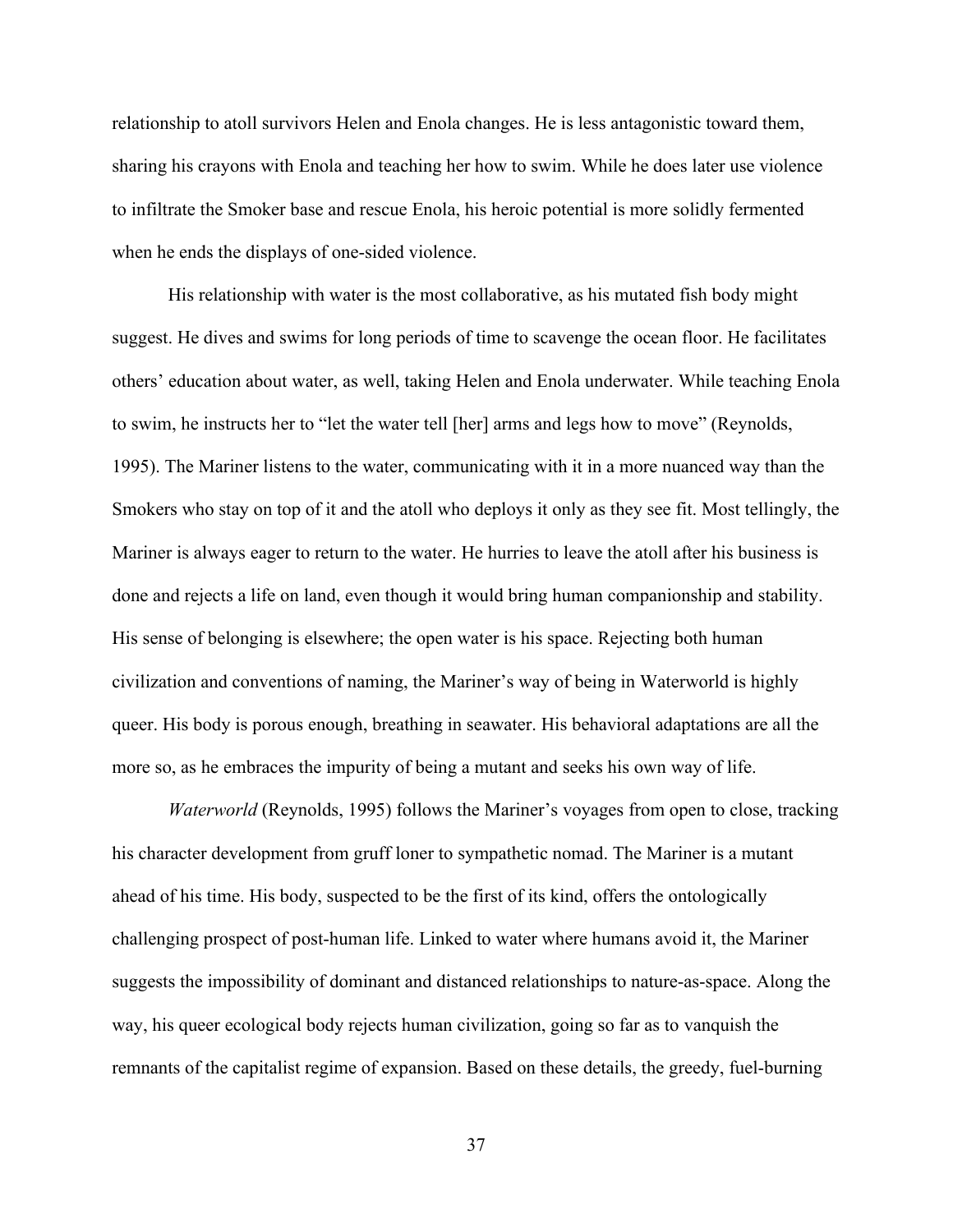Smokers are the clear antagonist, with the woman and child characters of Helen and Enola providing both a redemptive arc for the gruff Mariner and a narrative end. The ending aerial shot pans back from Helen and Enola on the cliff side to show the Mariner sailing away, widening the audience's perspective and keeping his watery existence in our gaze even as humans return to Dryland.

The film's opening line proves correct: "Those who survived have adapted to a new world" (Reynolds, 1995). This new world, consumed by water, requires new ways of living besides capitalist consumption. When they make it to Dryland, the atoll survivors cherish the newfound freshwater, reveling in its abundance. The Mariner, to go a step further, loves the messy, troubling saltwater that doomed the old world. The Smokers, with their love of fire and militaristic destruction, have no place in Waterworld. A collaborative relationship between morethan-human bodies and expanding natural spaces emerges in their place.

Of course, it bears noting that *Waterworld* (Reynolds, 1995) also functions like a masculine power fantasy. The Mariner takes pride in being self-reliant, needing no help piloting his vessel, gathering food, or fending off attackers. On the contrary, having Helen and Enola on his boat slows him down. He wants to have complete control over his ship punishes them for any perceived slights. In their world, there are no consequences for choosing to violate another's bodily autonomy and no higher authority to judge him. This makes his decisions not to sexually assault Helen upsettingly admirable. When she later asks why he restrained himself, he says it was because he knew she "didn't really want it" (Reynolds, 1995). By showing the basest consideration and respect for others' consent, he is already leagues ahead of most other onscreen men.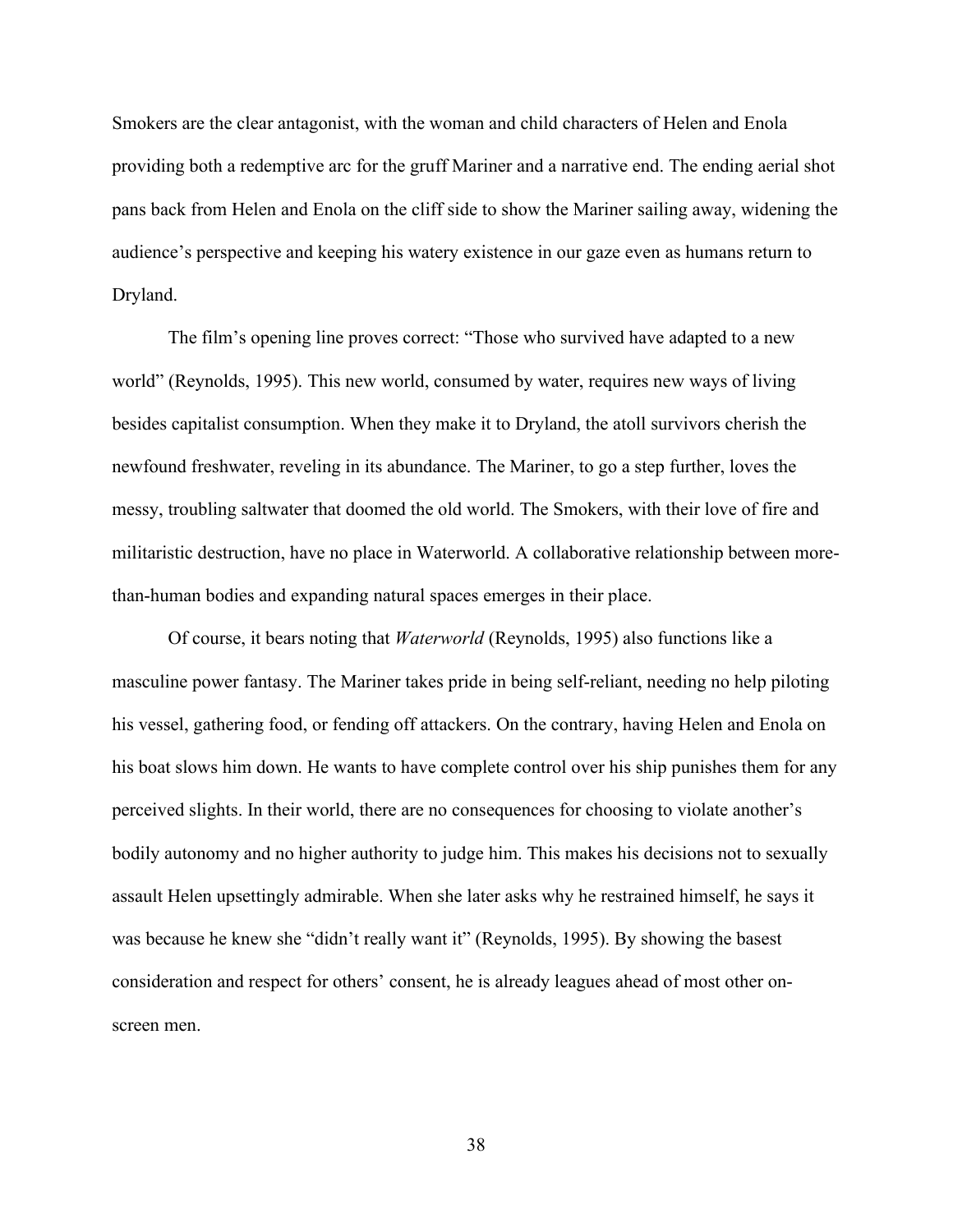This masculine appeal makes the film's divergence from a narrative of Western conquest all the more significant. That a film this steeped in masculine autonomy and power fantasies finds a way to critique overconsumption of natural resources is downright transcendent. Humannature relationships in this film are highly moralized, with more collaborative approaches to nature aligning with heroic figures. Directing viewers to root for a recycling mutant, *Waterworld* (Reynolds, 1995) urges us to consider alternative ways of being to survive climate disaster. A film that is admittedly bad and outdated does not look any less relevant to me in 2019, when I still experience climate disaster as both annual storms and impending apocalypse. As I picture myself scrambling for higher ground, *Waterworld* urges me to take to the water like a fish and avoid a life of fire.

### **Discussion**

Alternative ways of being and relating to the environment emerge through this analysis of one popular representation of climate disaster. By taking a weird and often over-the-top approach to imagining climate disaster, *Waterworld* (Reynolds, 1995) looks beyond strict limits to the human form. While the various groups of survivors cope differently with their restructured space, they all must reckon with the onslaught of water one way or another. For the Mariner, water is a comfortable home. For the atoll survivors and the Smokers, water is a commodity and a challenge to overcome. In both the latter cases, an antagonistic and detached relationship with water proves disastrous. Such an arrangement of human-nature relationships can no longer function. These outmoded forms of elemental relationships spell trouble for social power, as well. In *Waterworld,* elemental exploitation and human inequality go hand in hand. In representing a collaborative and porous relationship with water as heroic and advantageous,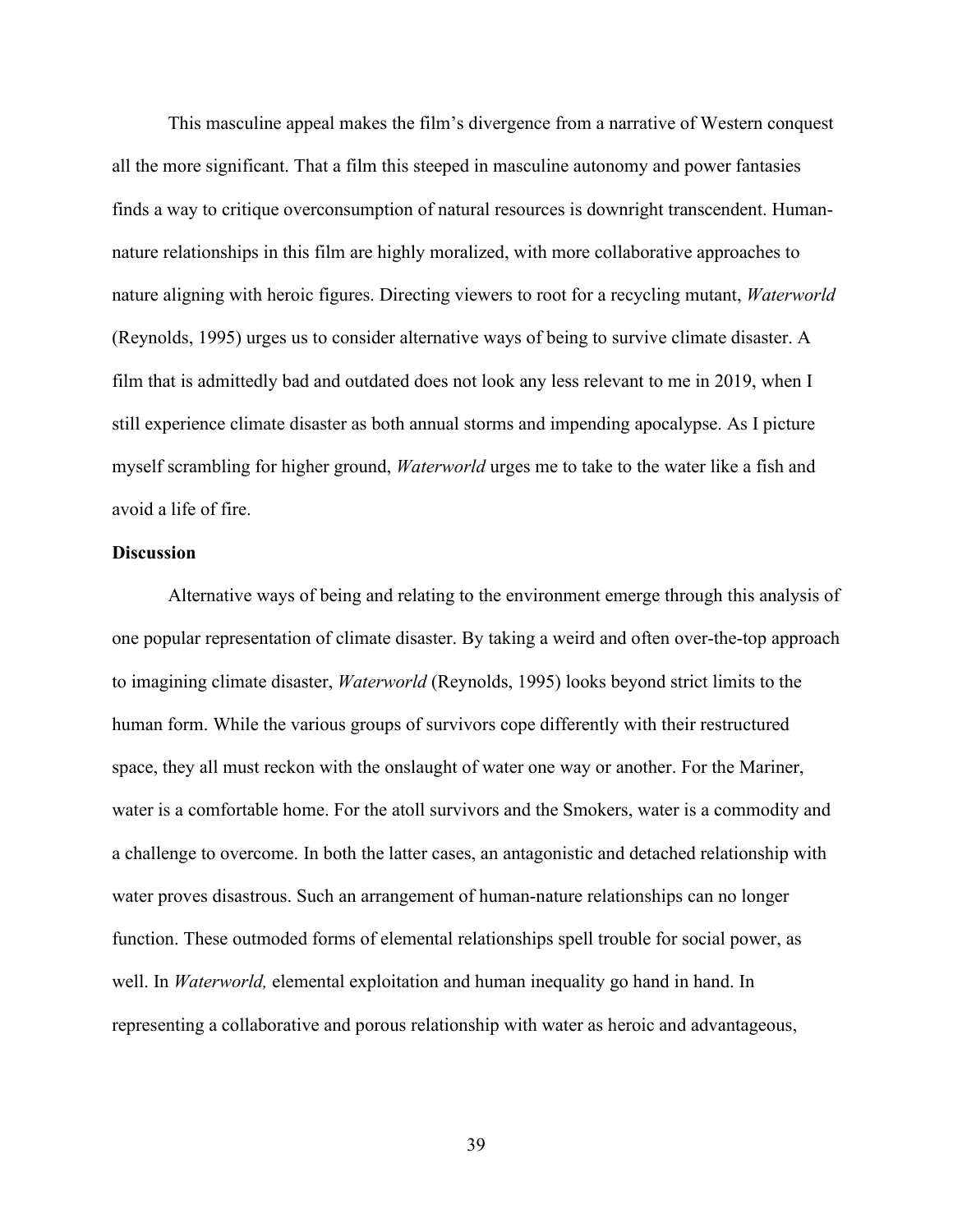*Waterworld* suggests that adapting away from patterns of consumption and lifestyles which perpetuate systems of elemental inequality is not only admirable, but necessary.

Representations of climate disaster, like the one in *Waterworld* (Reynolds, 1995), provide important insight into possible alternative forms of human-nature ontological and power relationships. Throughout, I have addressed ethical implications of several aspects of the film which limit the transformational potential of the narrative. Where the film reproduces a white masculine ideal of adaptation and survival, I hesitate to laud the film for its transgressive representations of the human body. Nevertheless, its attempts to contest the Mariner's body as a site of white male power are an engaging entry point into reimagining relating to climate disaster. Here, perhaps the whiteness of the Mariner is essential. *Waterworld* is not merely perpetuating a fantasy of white expansion and power; it is critiquing it. Where the Smokers fervently cling to systems which keep them at the top, the Mariner changes his own position of power by adapting his relationships with water and other survivors. *Waterworld* is not placing the burden on embodied queerness, as the Mariner is theoretically but not interpersonally queer. Instead, it is calling for those who might relate to the Mariner, for their privileges of power from whiteness or masculinity, to rethink their approach to living with a world caught up in the elements.

While this does not in any way mean *Waterworld* (Reynolds, 1995) is not still critically flawed, it does speak to the underlying ethical commitments of my ecocritical textual analysis. By marking *Waterworld's* engagement with whiteness and Western orientations toward power, I situate the film as a potential entry point for alternative ontologies which put bodies in collaborative relationships with space. Through my analysis, I find *Waterworld* transforms the nature-culture binary by positioning a mutated, fluid embodiment as its protagonist. Still, my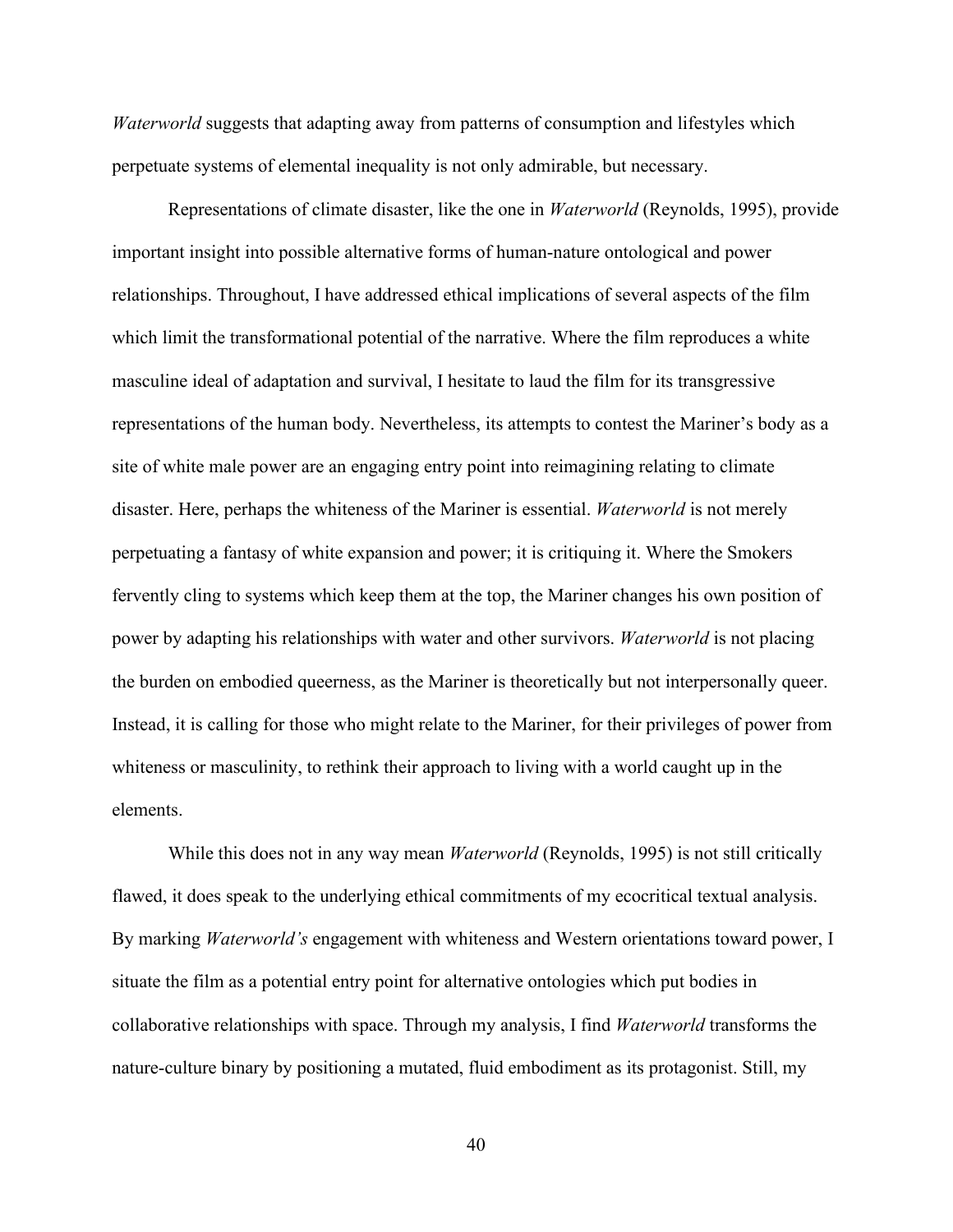reclaiming of the *Waterworld* narrative is complicated by my position as a researcher doing this interpretive work. Coming from places of privilege as a white Western scholar, I can identify with the Mariner. Perhaps seeking his redemption is partly an effort to resolve my own complicity in the system he represents. Still, reconciling his queerness with his masculine privilege in the world speaks more to my experience as a queer scholar, making this a claim I feel more comfortable making. Understanding some of my influence over this interpretive work, I offer my arguments here in the hopes of deconstructing and reconstructing the body of the Mariner which both accepts and transcends his points of power in *Waterworld.* 

By exploring different possible responses to climate disaster, I have begun to loosen my own hold on a nature-culture binary formation of human-nature relationships. Queer elemental bodies like the Mariner and their adaptive relationships with nature represent survival in climate futures. In the next chapter, I will explore experiences of temporality during climate disaster. *Waterworld* (Reynolds, 1995) has provided an important touchstone for a future in which a business-as-usual approach to relating to nature and 'natural' disasters is no longer possible. When I take fictive imaginings of climate futures seriously, I can open myself up to alternative climate presents. Challenging my underlying ontological orientation toward climate disaster is essential to queering my experience of time and timely epochs in hurricanes. Turning toward autoethnography, a highly personal method, I will continue to consider the ways in which my positions of power situate my relationship to the work and to nature themself.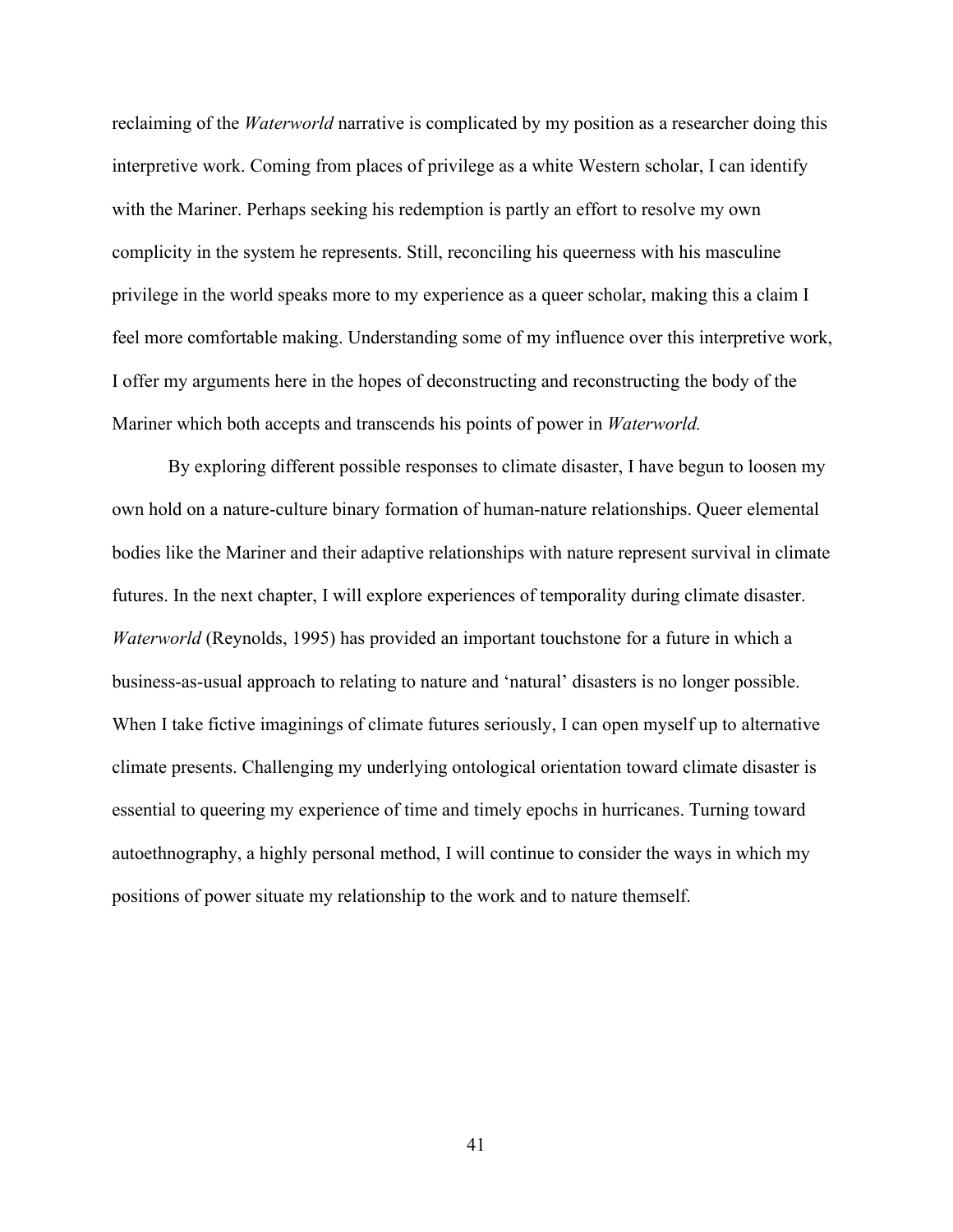# **Chapter Three: We're Living in Queer Times: Autoethnography of Queer Ecological Temporality**

I am fighting for my life. As I write these words, I feel the unrelenting rush of time circling me. I feel the buzzing threads of history snaking around my feet. I am rooted in place. I can only hope to grow up. Growing up in this place, Florida, as a queer subject, calls me to bounce from disaster to disaster. I have limited civil rights and my life is threatened, annually. Hurricane season, lasting from June to December, reminds me of the place of precarity I know I always occupy. I never imagined a hurricane would feel so much like home.

In the pages that follow, I wind my way through stories of frozen time, with past and future swallowed by the present. I remember the uneasy nights waiting to come out to loved ones, lying awake waiting for Hurricane Irma to make landfall, and waiting to come out to them again. These moments cry out to each other. Recalling these precipitous moments of waiting, I connect two of my academic interests: queer theory and environmental communication. Thinking between these disciplines, I ask, *how does my temporal experience of Hurricane Irma in Tampa, Florida relate to my temporal experiences as a queer subject?* In response, I offer queer ecological temporality as a tentative theoretical alliance, an uneasy guide to help us navigate the uncertain era of climate disaster.

A great source of debate in itself, I approach queer temporality as nonlinear and messy (Dinshaw et al., 2007). From the environmental side, I understand ecological temporality as nature time, unconcerned with short-term human aspirations (Fitz-Henry, 2007). Living in this intersection, I use evocative and critical autoethnography to suggest queer ecological temporality as climate futures collapsing into the present, demanding we remember the lessons we learn from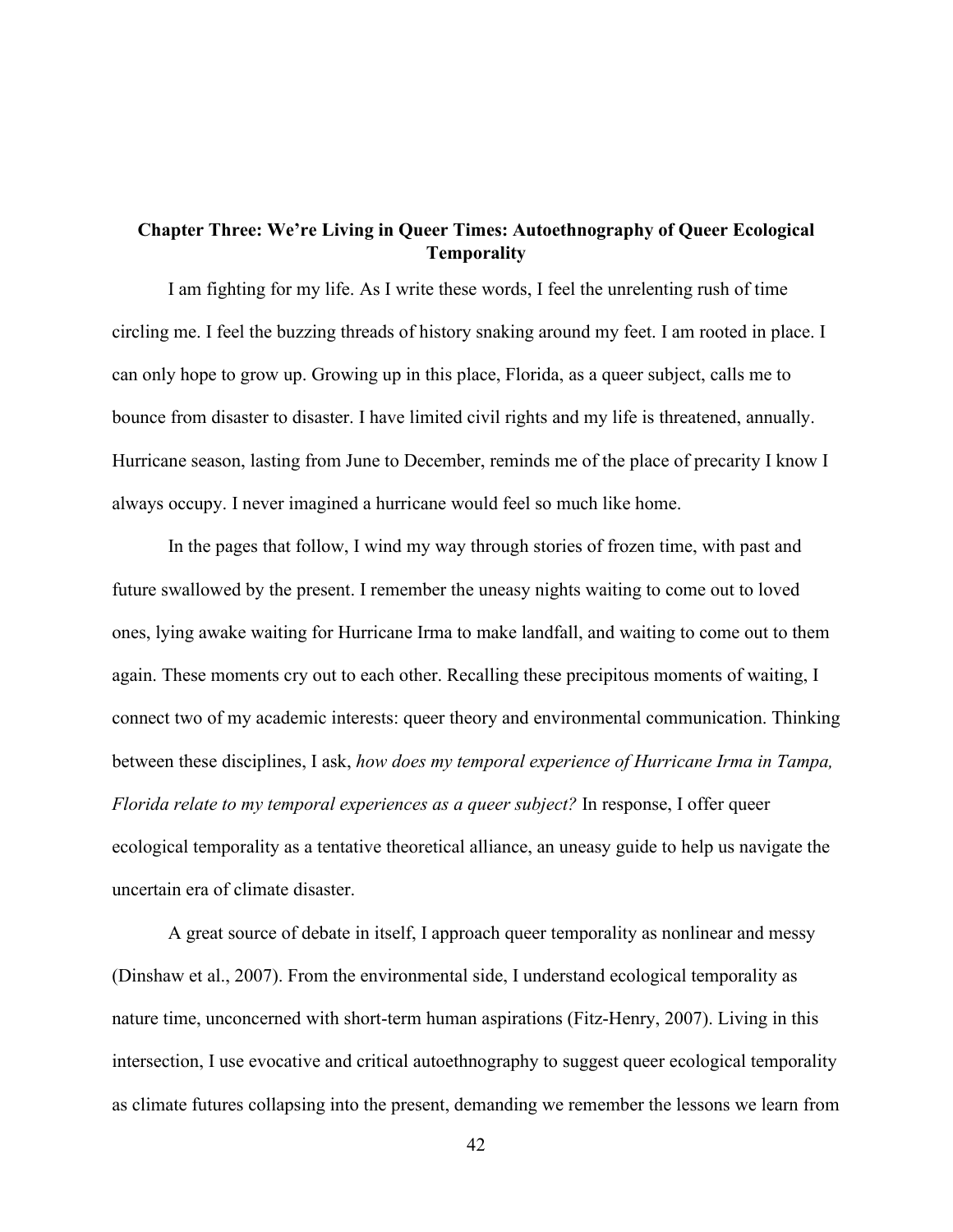disaster to disaster. This project advances the theoretical work of queer ecology (Mortimer-Sandilands & Erickson, 2010) by using temporality to bridge queer and environmental studies. Within environmental communication, I am transforming the ways we understand human-nature relationships (Pezzullo & Cox, 2018). Nestled under the umbrella of queer ecology, I contribute a theoretical orientation that queers heterosexist and dualistic understandings of nature (Mortimer-Sandilands & Erickson, 2010). This autoethnography suggests a theoretical development of interest to both critical queer and environmental communication scholars: queer ecological temporality. By exploring the intersections between queer and elemental experiences, I offer a transformative understanding of hurricanes and other climate disasters.

## **Critical Evocative Autoethnography**

**Coming to the method.** Autoethnography guides my use of personal narrative to implicate and theorize systems of queerness and ecological survival. According to Bochner and Ellis (2016), autoethnography is a method particularly well-suited to studying identity in relation to cultural and systemic influences. Evocative autoethnography, particularly, uses specific details to show readers the self in relation to culture and identity. As it continues to take root in academic scholarship, autoethnography is transgressive—it challenges the detached researcher and privileges emotional, embodied accounts. A method that invites new ways of seeing and showing, autoethnography suits my critical environmental work.

My autoethnography is critical as well as evocative. Critical autoethnography relates to evocative autoethnography because both invite readers to share a visceral experience (Boylorn & Orbe, 2014). Autoethnographers Boylorn and Orbe identified critical autoethnography's distinct attention to contextualizing lived experience within underlying systems of power and oppression. Throughout, I attend to my positionality as a person experiencing both privilege and precarity.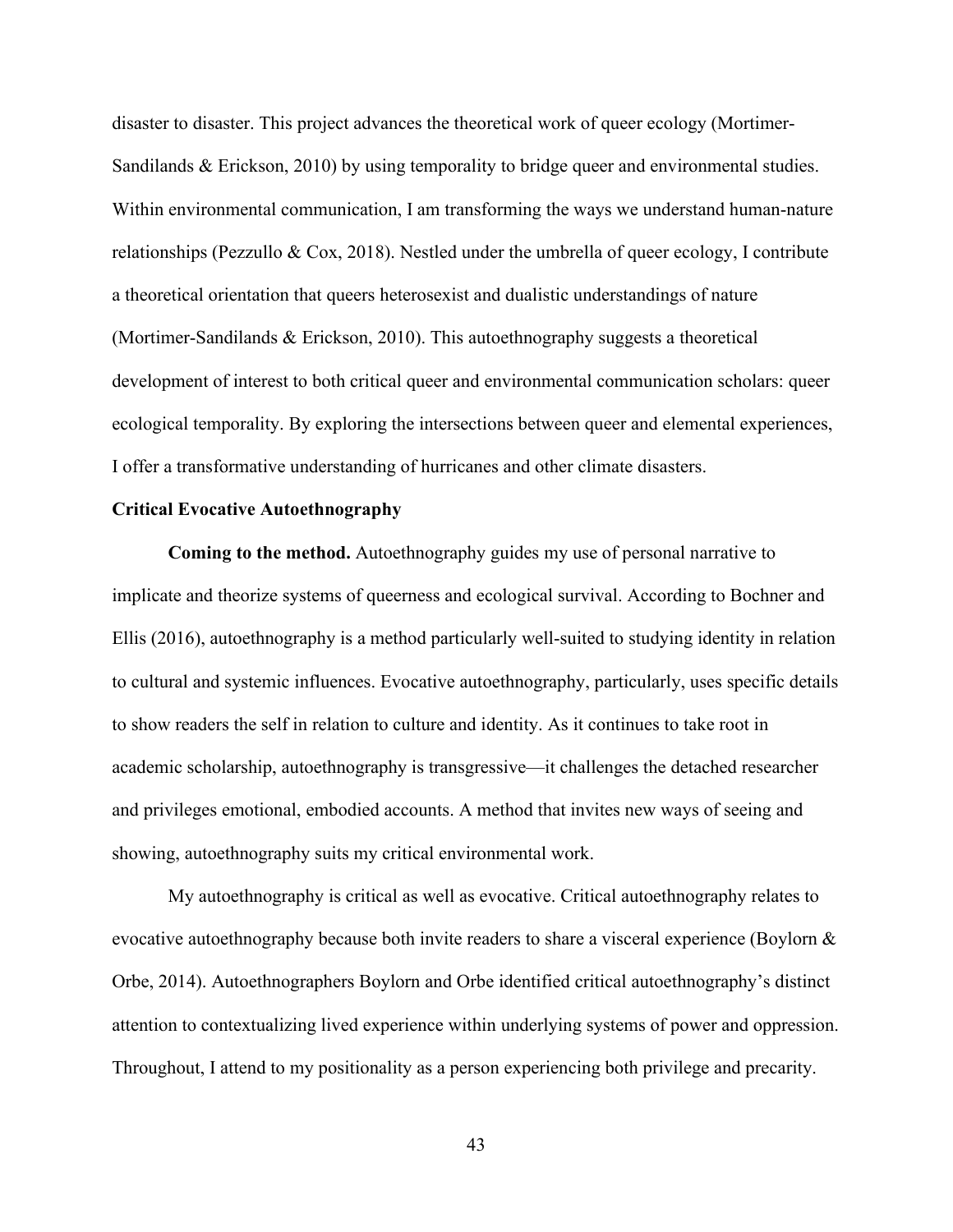Taking up queer themes and stories of elemental survival evokes vulnerability, but it is important to ground these moments in my larger lived experience—as a white middle-class scholar, I also have class and race privileges in queer and elemental systems (Johnson, 2001; Tuana, 2007). Therefore, it is crucial to understand my narratives as situated within ongoing cultural power dynamics.

I am drawn to autoethnography for this project for several reasons, including autoethnography's approach to story as theory. Bochner and Ellis (2016) noted how a narrative's emergent themes speak to larger cultural and social theories. Moving beyond merely analyzing a story for its aesthetic value to consider how it resonates with theory makes autoethnography transformative. In this way, an individual story may serve as a case study for a broader research topic. In this project, my narratives of coming out as queer and experiencing Hurricane Irma speak to cultural narratives of forming identity and disaster response.

Recalling and retelling my memories of emerging disaster, I reconcile two disruptive and formative entities in my Florida upbringing: hurricanes and queer identity. From Durham's (2014) approach to autoethnography, this work is "mind-mining excavation of experience" (p. 20). Writing on her experiences of girlhood and Black identity, Durham's writing called her home to understand how representations of Black femininity and memory work shift the sands of cultural studies. In this space, she breathed poetry between textual analyses of popular culture and emphasized the affective to "bear witness to the psychic economy of poverty" (p. 22). My experiences of time and place in my memories are ecological—grounded not in interpersonal interactions but in the interactivity of elemental forces. Throughout, I face elements like wind, water, and a quiet but crackling fear of violence rumbling in from the Gulf of Mexico. Turning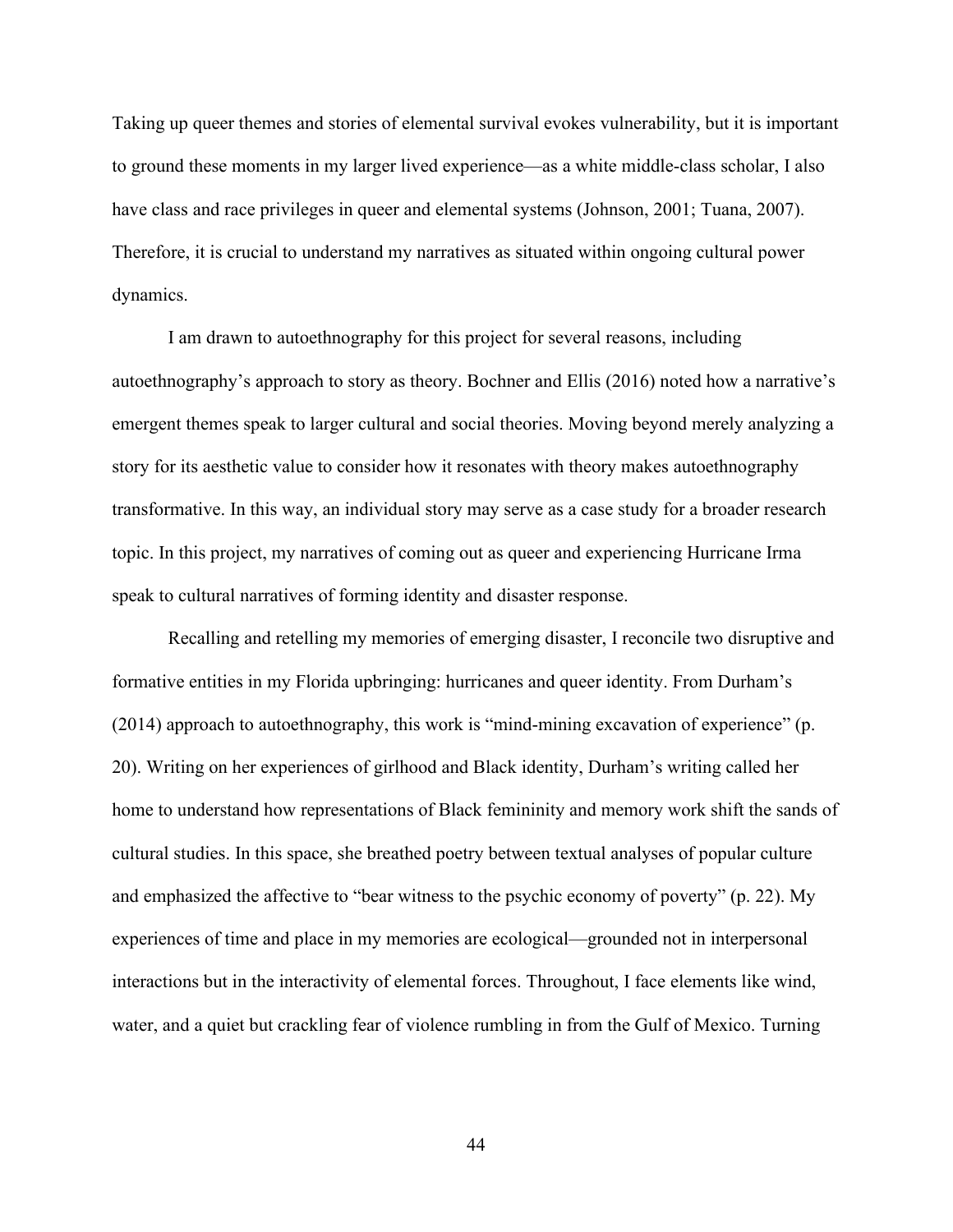inward, I evoke the visceral and emotional to understand the unspoken toll of being here and being queer.

I use autoethnography to do this queer work because it engages a complex temporality and helps marginalized groups make their voices heard. Adams and Holman Jones (2011) argued that queer theory works well with autoethnography because both value disrupting static identity categories and fixed epistemological assumptions. Further, autoethnography recognizes the interplay between past and present by highlighting "the connection between the present *in which*  we remember and the past *of which* we remember" (Bochner, 2007, p. 199). Autoethnography suits my temporal theorizing by acknowledging the fuzzy lines between these time periods. Autoethnography also supports my queer orientation toward this work because it helps amplify marginalized voices and experiences (Boylorn & Orbe, 2014). This is particularly important within communication studies, which has routinely marginalized and demonized queer scholarship (Fox, 2013). Accordingly, I turn to autoethnography acknowledging my own precarity, hoping to use my points of privilege to offer a transformative and liberating theory.

Performing this work, I identify two main areas of ethical concern—the responsibilities of memory work and characterizing other people. Bochner (2007) addressed the difficulties with writing the past, noting, "memory never provides unmediated access to the past as it was; indeed, memory work is itself a form of mediation, of rewriting, revising, remembering, and recounting" (p. 206). This reminds me that my remembering of the past is a construct of itself, one interpreted through my own contextualizing and sense-making. Remembering is a mediated representation of experience all its own. For Durham (2014), memory work is fundamental to hip hop feminism as an active reclaiming and reconsidering forgotten feelings. Autoethnography is not so much a looking back as it is a looking in, formed by reflexive images and fragments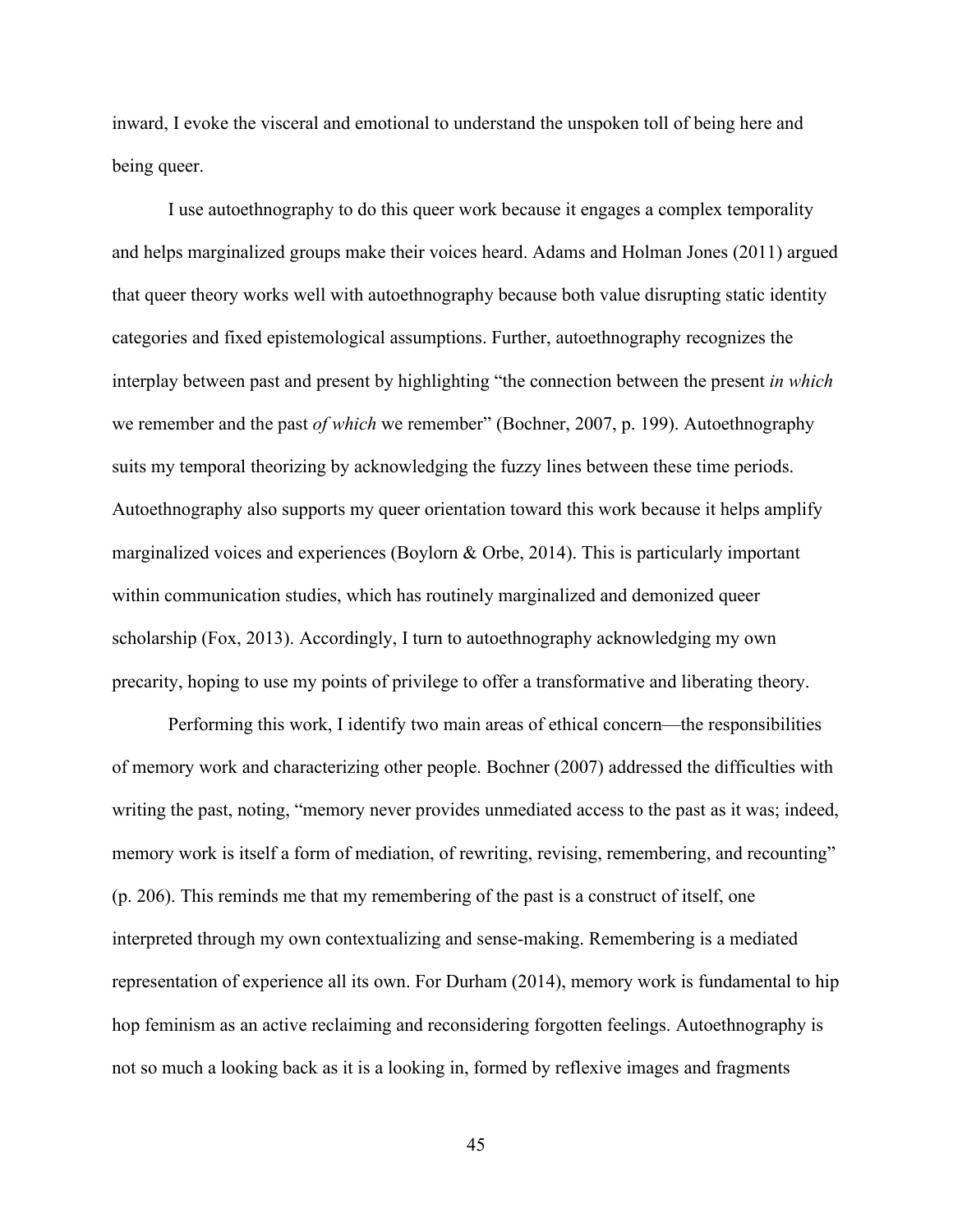coalescing and fusing in our minds. This challenges me to be all the more reflexive about my own limits as a researcher—my mind is flawed.

I know my mind is flawed. It is an uneasy realization, certainly. My status in academic life depends on my use of my mind and a quick recollection of both basic and higher-order theories. Why can't I remember yesterday? I can and I cannot. There is an uneasy fog surrounding me, loosening my grip on the recent and distant past. I'm supposed to write about something life changing. I can't remember what my life used to be; how will I know how it has changed? How has my identity changed? I don't know what it is now so I surely can't tell you what it used to be. I wasted a good part of the semester straining to remember. Autoethnography is remembering. I need to remember.

I give myself a break; I sleep; I relax. I unshackle myself from the keyboard and go outside. When my breaths start to come easier, so do the memories. "An ethic of memory obliges us to understand that the sort of truth to which we aspire...can never be unvarnished" (Bochner, 2007, p. 206). I am not pure, neither are my memories.

Bochner and Ellis (2016) addressed the ethical complications of writing about others. They asked whether those who appear in your stories, masked or unmasked, have the right to inform how they are represented and give feedback. In my work with autoethnography, I navigate this ethical question by centering my visceral experience of situations. Beyond evocatively communicating my emotional responses to others in the narrative, this means I deidentify other people as much as possible. Instead, I animate aspects of my environment to evoke feelings of judgment, fear, inadequacy, etcetera, that I initially felt directly from an experience with an individual. My stories here are still relational, evoking elemental relationships rather than strictly human ones. My identities are situated in sociopolitical contexts,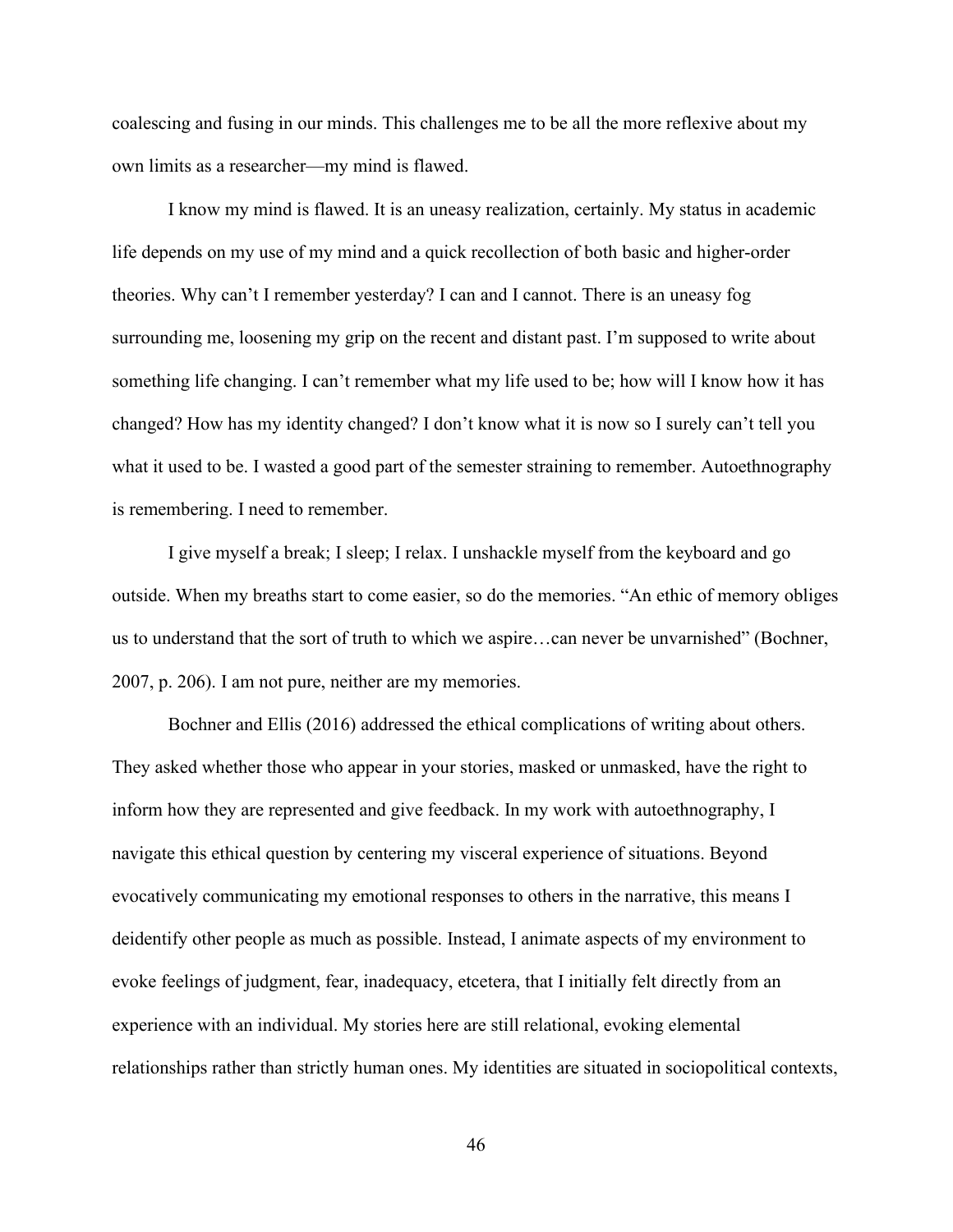marked in these narratives by features of the environment. I understand my body and its position in space and time through relating to nature. In addition to navigating the ethically fraught question of representing others, it works to recognize an expanded notion of agency (Seymour, 2013). By moving the action from the person to an object, I can expand notions of life and agency while avoiding implicating specific people who may be known to readers.

I also utilize this strategy with retelling dialogue. Rather than have another character speaking to me, as putting words in a fictionalized person's mouth marked with quotation marks may convey a sense of direct truth, it is clear that when an object speaks to me, it did not directly do so. After all, as my autoethnography is memory work, I need to be careful about claiming how events historically happened. Even though these are stories, they are riddled with the sense of truth, as I convey how they happened. My use of objects and elemental characters help me approach this ethical quandary of autoethnography.

Guided by evocative and critical autoethnography, I approach my queer ecological narrative with few reassurances. I do not know everything I remember. I do not know what I will find when I recall or how that remembering will feel. I do not know if it is better to abject responsibility onto nonhuman objects. I know my work remembering will always be incomplete, in flux, expanding. I know I will make my way through it to some narrative end. I wish I knew more.

#### **Waiting to come out.** I know I'm queer.

This secret consumes me. It makes my brain itch, occupying all available space. My tongue tingles, begging to let it slip. I know I'm queer, but I don't know why I'm scared. Secluded in my bedroom, I try to figure out what it means. I peek over my shoulder at any sound, watching for the door to open. My internet search history is the only clue I leave: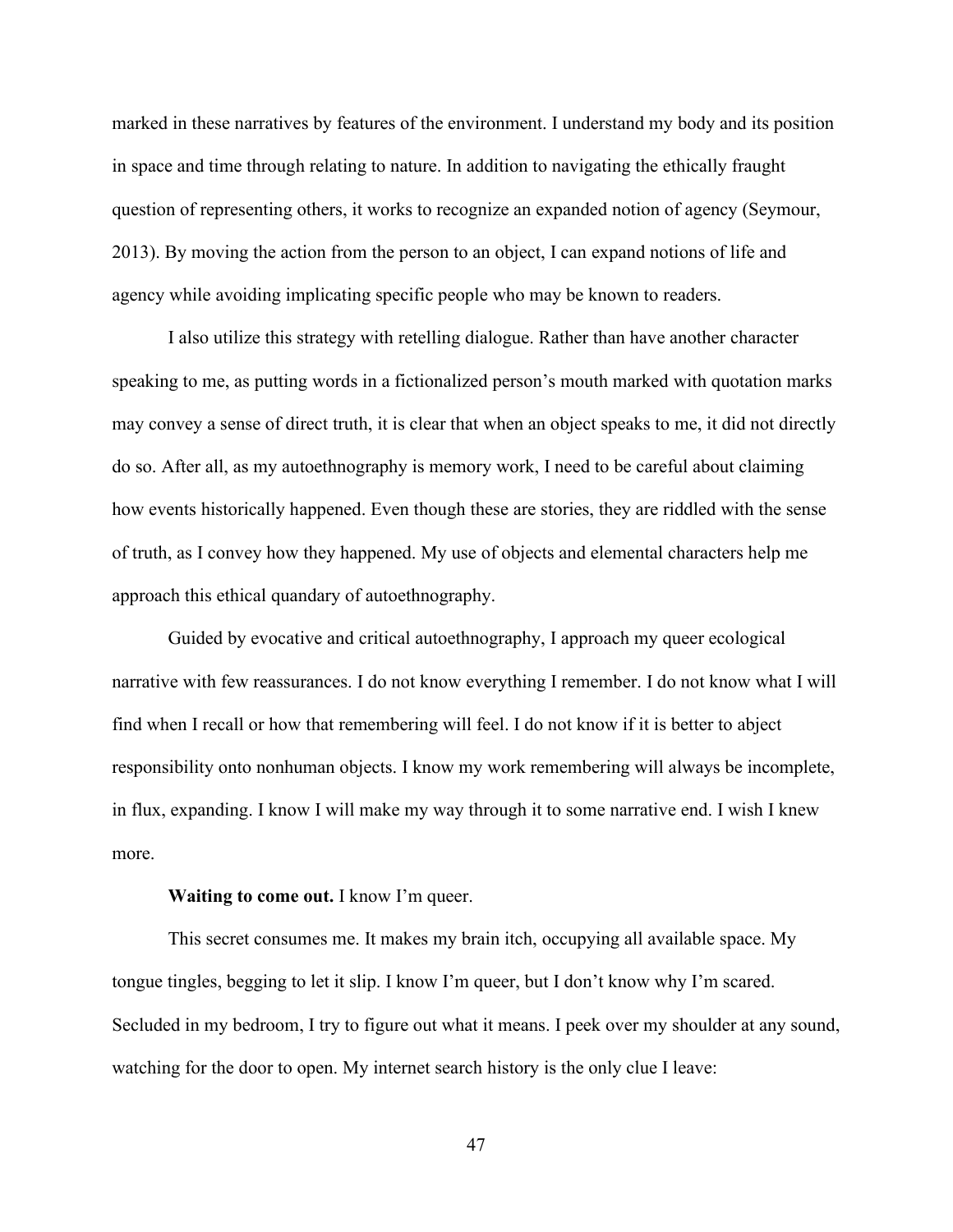*What if I have a crush on my best friend; bisexual; biphobia; bi pride; LGBT; LGBT laws; LGBT murder*

Hunched over my laptop, I scan through articles detailing the violence and hatred LGBTQ communities face around the world. I know it's not usually happening here, in south Florida, in a well-off retirement town. If it did happen, it probably wouldn't be me. A white queer female kid with financial stability is less a target than a trans woman of color facing economic precarity (Griffin, 2016). I know it could happen, though, here or somewhere else. I know it isn't easy, being queer.

I've never had a culture before. That is, my group identities have always passed unmarked—white, Western, middle-class, able-bodied. But having a culture, one that is fighting to overcome oppression and discrimination—that's new. If my newfound culture is at war, I want to join. There's a lot they don't teach you in high school. For one, what do you do when who you are expected to be and who you always thought you would be is no longer a possibility?

I have a lot to learn.

I bike to the library under the pretense of getting homework done. I'm hit with the building's humid air, a suffocating blend of outdated air-conditioning and judgmental silence from the rows of shelves. They loom over me, daring me to disturb them. I hug the exterior wall and skirt around to the politics and social issues section. My eyes dart between reading the titles on the spines and looking out of the corner of my eye for interference. I lock onto my target—it's not hard to find, the damn thing has a rainbow cover.

It's even more vibrant in my hand. I use my hands to hide as much of the cover art as possible. I check to make sure the coast is clear. There's no one to the left and no one to the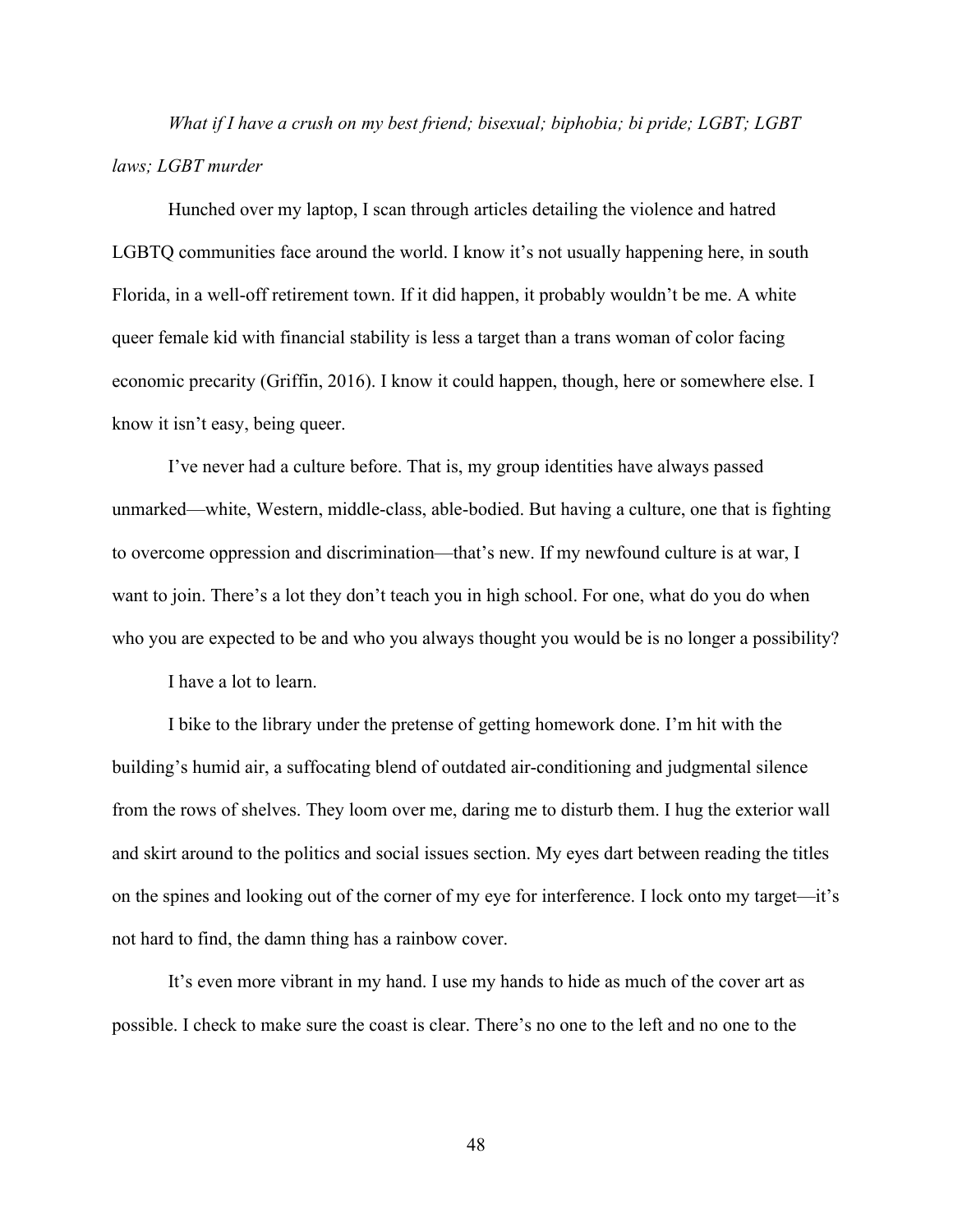right. Slowly, I crack the book open. It screams like a soul trapped on the wrong side of death, "QUEER!"

I slam it shut, wrapping my body around it to muffle the sound. There's no sign of alarm around me, all the other books just whisper faintly to themselves. I wonder, fleetingly, if the book I picked up is mad to be disturbed or desperate to be heard.

I head home with my prize tucked away in my backpack. It lives there until it's safe. That night, I nervously pull it out. I need to assess the damage. Reading by flashlight, it turns out it's worse than I thought. I don't know how I'm going to survive this. The problems all seem so big. I'm not able to marry a same-sex partner. I'm not protected from employment discrimination based on my sexuality. Thanks, Florida. How can I breathe air polluted by centuries-long hate? Testing the stale air in my bedroom, I choke and cough. I pile all my pillows and extra blankets on top of me, hoping their familiar weight can still my convulsing lungs. It doesn't stop the crying, but it does muffle it significantly. I shiver, despite the warmth. My body heaves, desperate to purge whatever toxin I've inhaled. Trapped in a cocoon of dread, I don't want to know anymore.

I hover on the edge of sleep, a dark space of tangled thoughts and silence, trying to imagine my life. More than that, I'm trying to imagine tomorrow. I don't know how to wake up and go to school like everything is normal. How do I give a presentation when I'm afraid of even taking the first breath? I breathe shallowly under my covers, trying to block out the chaos I now see swirling around me. I'm afraid of myself, not here in this space but when I appear, in full queer glory, to the world. I don't know how long I have before my secret's out and everyone knows.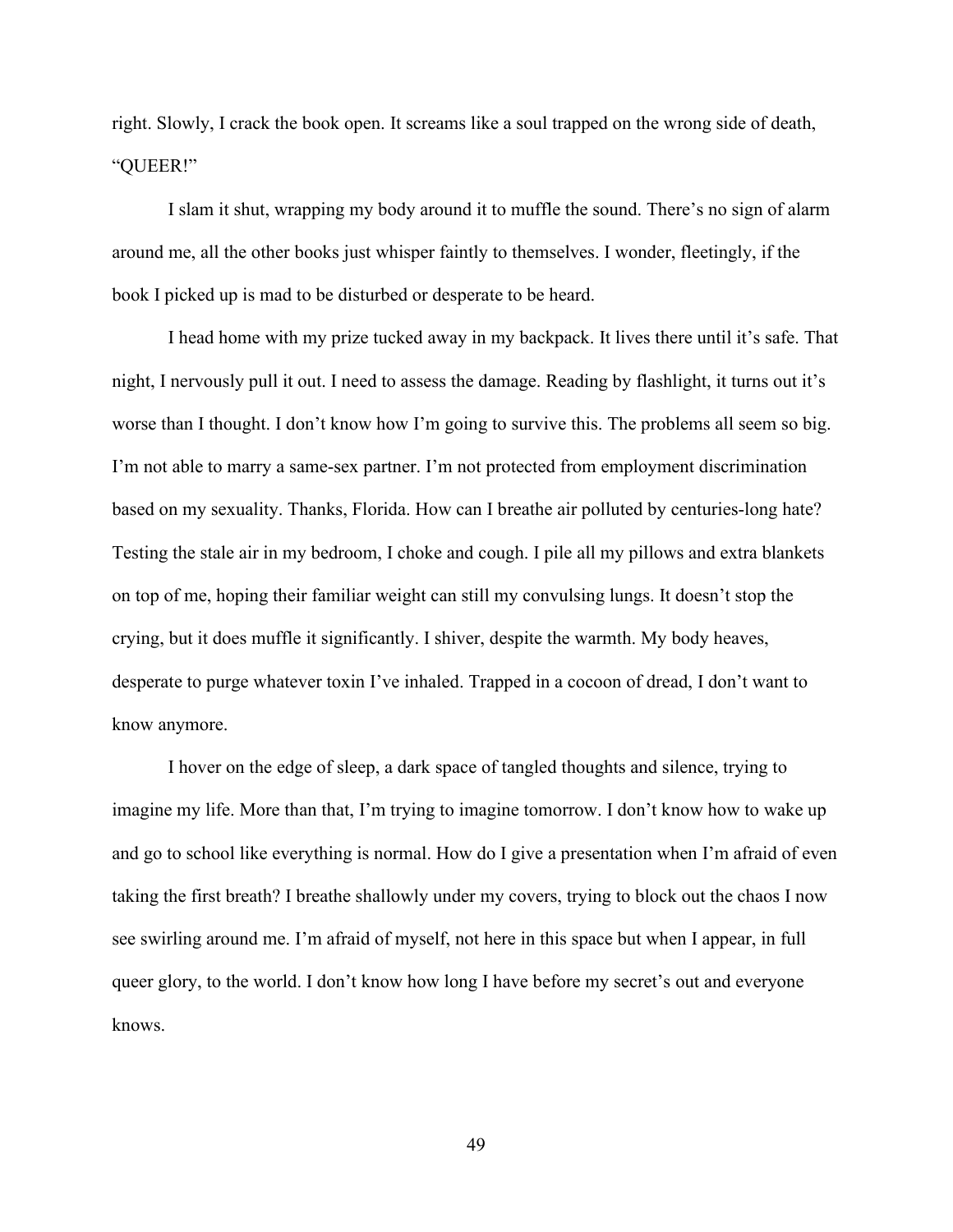The knowing is harder than I thought. It hurts to know my identity is used to delegitimize my voice, calling me sinful and immoral (Fox, 2013). I'm not strong enough to talk back to it. I swallow my anger and let it build. There's a low-burning fire in my stomach, eating away at my organs. It burns away whatever tissue is responsible for self-preservation. I have no future. The story I had been rehearsing, of a husband and two kids living happily ever after, is gone (Edelman, 2004). It's not that it's been erased, exactly. I can still see it but only barely. It's just visible enough to compare myself against, reminding me of what will not be.

The next morning, I square up in front of the mirror, trying to see if I'm still salvageable. My eyes settle on the reflection of my hips. They're wide, womanly, ready to produce children. I run my hands over them, gently smoothing out my pajamas. My hips jut out too far, rounding me out like a pear. Studying my hips, I can hear the wedding bells, sending me off into a life of marriage and children. I could fill out a wedding dress just right. Looking back up at my face, I realize I'm frowning. My grimace is cloudy in the reflection, the mirage of that tidy impossible future overcrowding me. My fingers on my hips dig in hard. Pressing my hips in, I fight to bend them concave. I don't need that vision of myself. I can create a new one.

I decide I don't need normal. I'm not normal. I don't want to ever be normal. Being queer is a game to me and I'm determined to win. It's like bringing checkers to a chess game: I can't be beaten because I'm not playing by the same rules. My body and sexuality are no longer defined by my past. Life is suddenly deeply exciting and aggressively dangerous. A history I never learned opens up to welcome me. I have a new future and a new past, both constantly shifting out of my perception and leaving me flailing. In these moments, I push at the borders of my vision to catch a glimpse of what constantly evaded me. On no discernable path, I wander through schools, jobs, and relationships. All the while, I feel flighty, never with two feet on the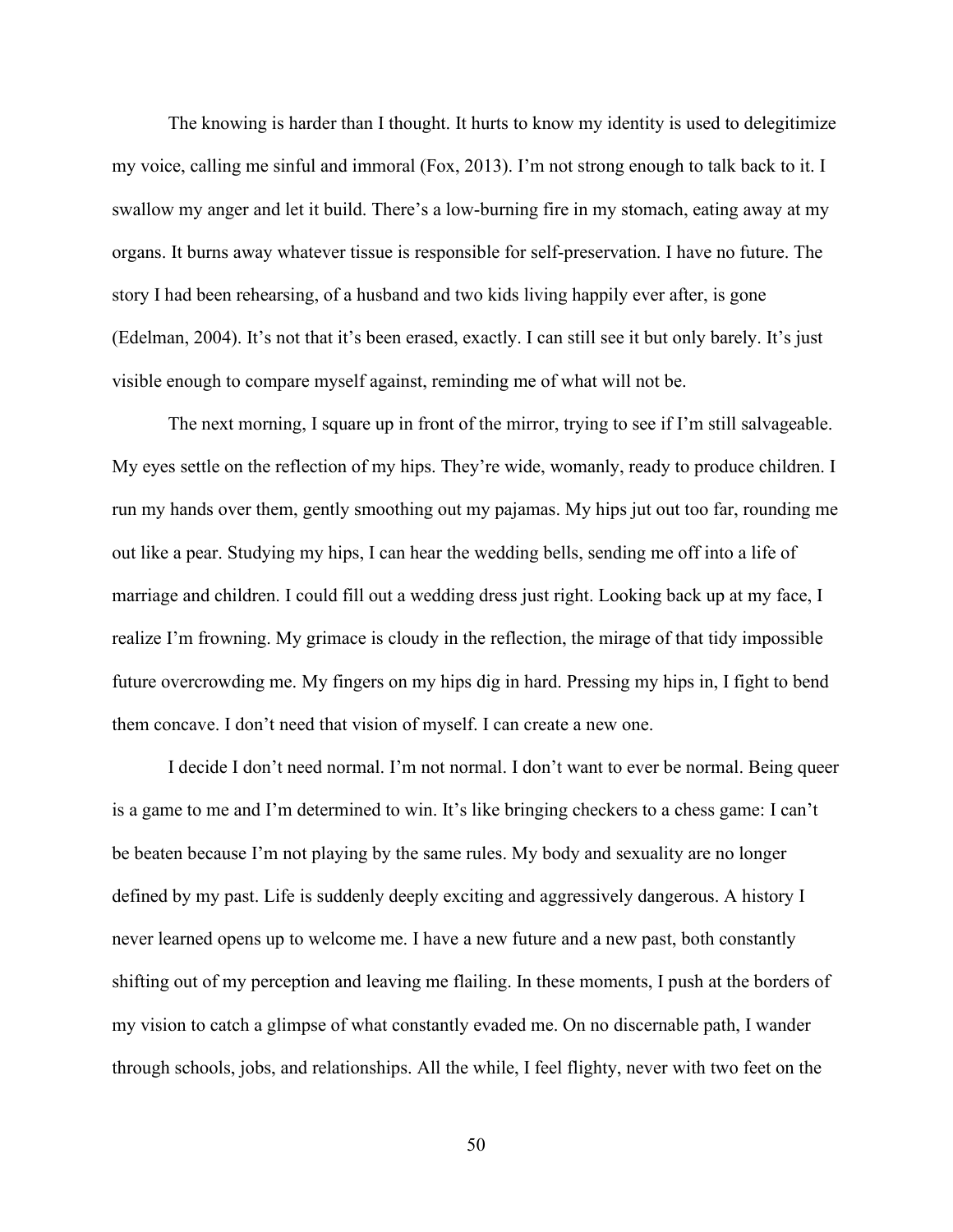ground. One is always floating, trying to elevate me and make me untouchable. The other foot stays firmly planted, reminding me of my reality. I am still a body in the world. I keep coming crashing down, shying away from the sparkle of queer possibility. I play it safe.

I put the pain of coming out to myself away, in a tidy box labeled "Bad Memories." I lock it up behind walls of tight smiles and cheap laughs. I know who I am; I've grown; I've learned. It's over now. I can breathe.

**Waiting for Irma.** This isn't my first hurricane season, or second, or third. Specifically, it's my twentieth. I should be a practiced expert at basic storm survival by now. The thing about growing up in Florida is, even though hurricanes are routine, they aren't normal. The hot months between June and December become a period of unprecedented precarity as Florida's vulnerable geographic location takes center stage. I am used to seeing storms like her hovering over the Gulf of Mexico, twirling beyond the horizon. There is still something quite strange about it though. Town has a way of turning upside down when we get in the weather channel's cone of prediction. Like a dark cloud settling over the state, people drop everything and scramble for higher ground. For me, it's a process of compulsive television watching, NOAA website refreshing, and water bottle hoarding.

One big difference this year, I'm in Tampa. In the past, I'd hunker down in Naples with my family. This time, I'm off at college, staring down the storms alone. Like clockwork, a tropical storm starts to form in the Atlantic Ocean. As Hurricane Irma clicks closer on the weather charts, everyday objects around me start to transform. I don't care about my textbooks anymore. They sit in the corner of my desk, collecting dust. Neglected, they watch me frantically refresh the weather report, waiting for the evening update. The storm shifts closer to our shores.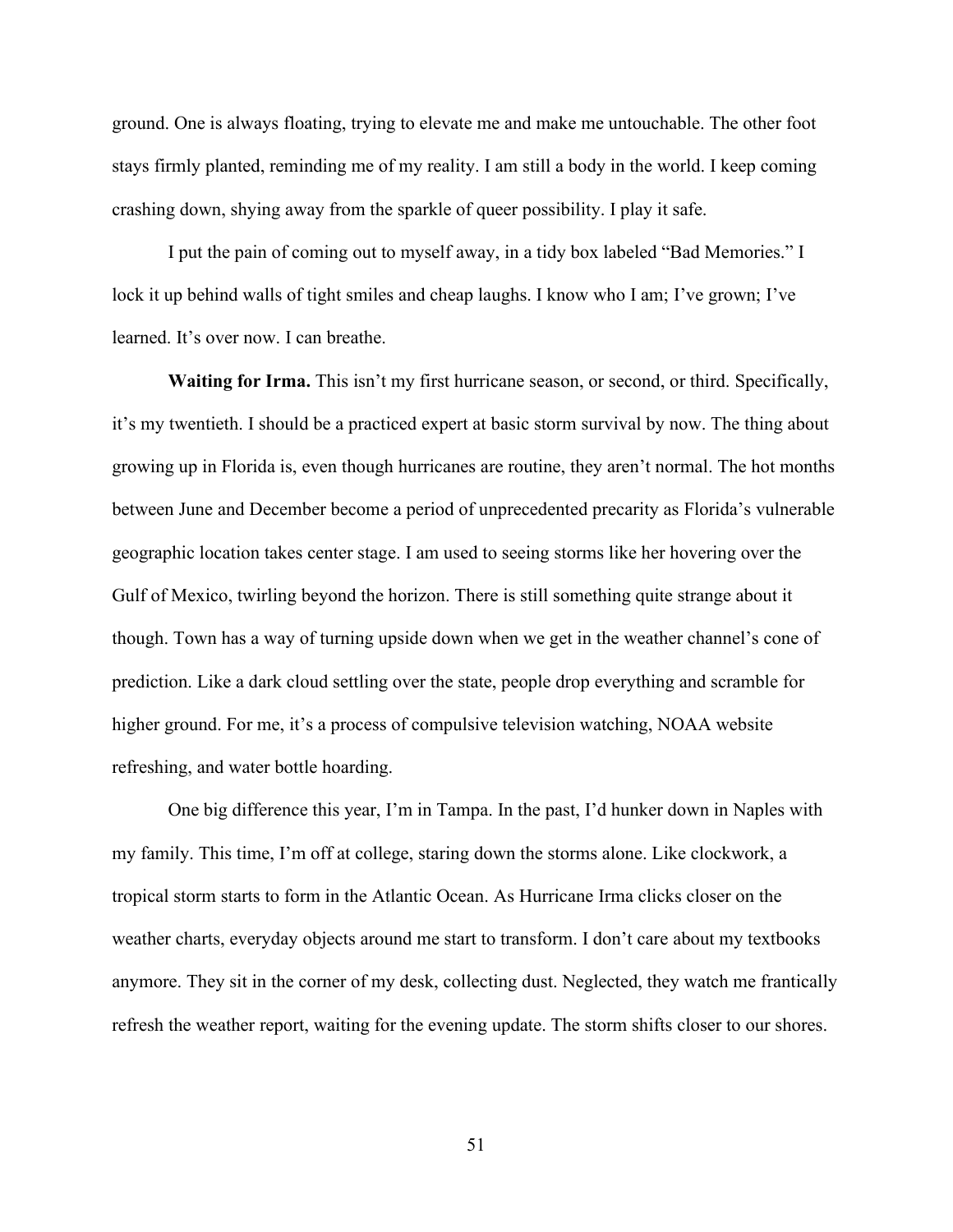Sitting numbly in class, all I can think of are trashcans, the big curbside ones. I don't have any, I live in a dorm. How am I going to collect water? I don't have a trashcan, I live in a dorm. Some people fill up bathtubs. I don't have one, I live in a dorm. Where am I going to go? I don't have a car, I live in a dorm. What do I do when my phone dies? I don't have a generator, I live in a dorm.

Classes carry on as usual. The desks around me radiate the same nervous tension. A growing collective hysteria seeps into my sweaty skin. I don't have a trashcan. I don't have a bathtub. I don't have a generator. All I can remember is what I lack. Nevermind the fact I live in a dorm, within a larger university housing system to take care of me. No, I don't have a trashcan. I'm going to die. I don't have a bathtub. I'm going to die. I don't have a generator. I'm going to die. I have so much but I'm going to die.

I don't know why I'm afraid. I'm not in immediate bodily danger. I'm not really in bodily danger, period. I have the means to evacuate and take most of my important things with me. The fear, then, is irrational. The fear is gripping. Faced with the promise of disruption, I cannot remember how to function normally.

Irma clicks closer. She dances offshore, sucking up water over the Caribbean. Florida is squarely in the path now, the prediction cone swallowing the entire state. In a feverish daze, I hurry to reinforce my dorm room. Forlorn, I stare out the window. A tall, gangly tree lives just outside. Usually, it's a source of privacy and comfort. But now, I feel betrayed. Imagining the heavy limbs crashing into my life in a windstorm, I realize it was beyond my control all along. Trees reach to the sky, traversing the air in ways humans are too short to imagine. They are still subject to the same punishing winds. Maybe they are just trying to survive, too. Maybe I should forgive the tree for threatening my panes.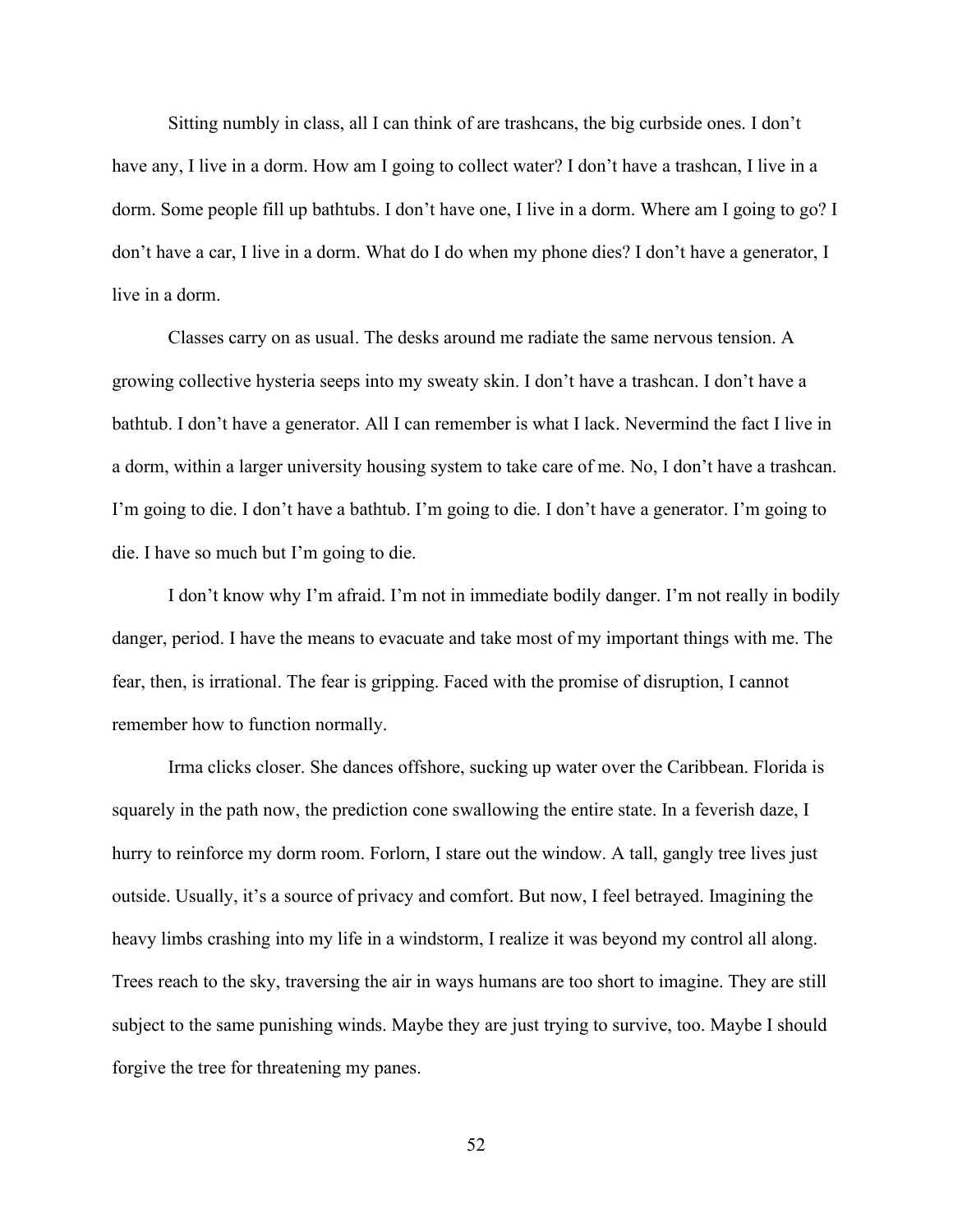Reconciliation won't stop flooding, though. Breathing hard, I tape towels under the windows in case of a leak. I fix a trash bag around the entire window frame. I heave my twin extra-long mattress off the bed frame. It leans indelicately against an interior wall. My electronics whine as they get unplugged and stuffed into higher shelves in the closet. I don't stop to think about how much of a pain this will be to restore later. I don't think there will be a later to worry about. There won't be time later. I need to lock it down now. I just need to survive right now. No matter where Irma lands, I can do this now. I come up for breath and look around. It looks like the hurricane has already hit. Maybe mentally it has.

I don't know who I blame. It somehow feels more outrageous to seek a permanent solution, like moving out of the state, than to board up my dorm room like it's the end times. I don't blame Irma. She doesn't know we're trying to plot her every move. She doesn't care about delaying my Friday exam. She doesn't apologize for her strength. If we have a hand in making her kind stronger, that isn't her fault (Kang & Elsner, 2015). But how do I forgive when hurricanes bring so much destruction and death (Tuana, 2007)? How do I appreciate hurricanes for this insight when they threaten lives not my own? Am I the monster?

I am not weighted down by a job anchoring me in Irma's path. I am free, free enough to pack up the car and head across town to wait out the storm with family friends. The night Irma is set to make landfall, I stretch out for an uneasy sleep. I pull up the covers even though my legs are already sticking to the couch. The air conditioning has left us to fend for ourselves. Still, I need the reassuring weight of a few layers of protection. Sweat settling back into my pores, I listen. Irma has evaded our surveillance, cutting out the power. Without the relentless broadcasting of every local weather studio, I am lost. I strain to hear her arrival. I whisper to her to be kind: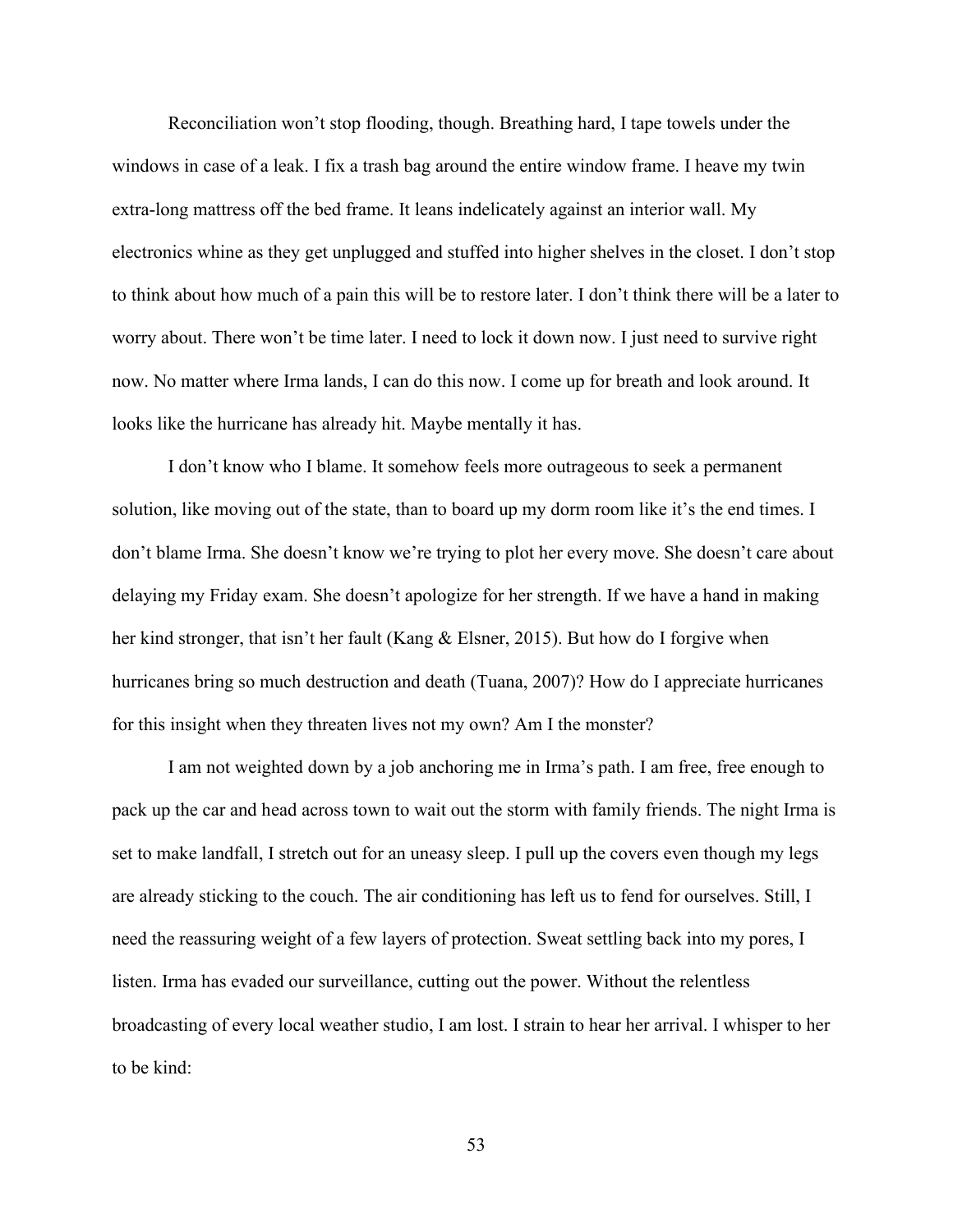*I am sorry we are in your way. Please realize how strong you are. Please know we are not strong in the same ways. Please understand, I know it doesn't make sense, this life we are living. But I would like to keep living it.* 

In response, she sighs mightily. A branch hits the roof, and then another.

I nod. *I'm sorry I forgot about you.*

Irma howls and I pull the covers over my head. In the darkness, I feel Irma in the winds battering the house. I remember all the years I shouldn't have forgotten. I feel all of them. As I huddle in the spare room, I am also holed up in my parents' bedroom closet with a flashlight and crank radio. I am young again, avoiding windows and coveting my water. As the pool outside overflows with the deluge, I feel the water swirling around my legs as streets in low-lying cities flood. I apologize to those without shelter, those neglected and forgotten during Katrina (Tuana, 2007). I apologize for all the people in my own city who I did not think to protect. I apologize for putting hurricanes out of my mind until Irma came along.

Sure, I could see Irma before, a discrete and impending wall of water and wind dominating our television. A green and yellow swirl cutting across the blue Gulf below. In her wake, it's all blue, water swept up and spat out. But to feel her is to know it's not just Irma, not just hurricane season, but also a larger manifestation of a world swirling into chaos. A climate gone wild, mocking us for ever thinking it was under our control. It is the future, and the past, crashing down on our refuge like a storm surge. Hurricanes are not relegated to a background concern most of the year because it is a smart thing to do. I push hurricanes out of my mind because remembering them is all too painful and I am too weak. Staring down oblivion drains a person.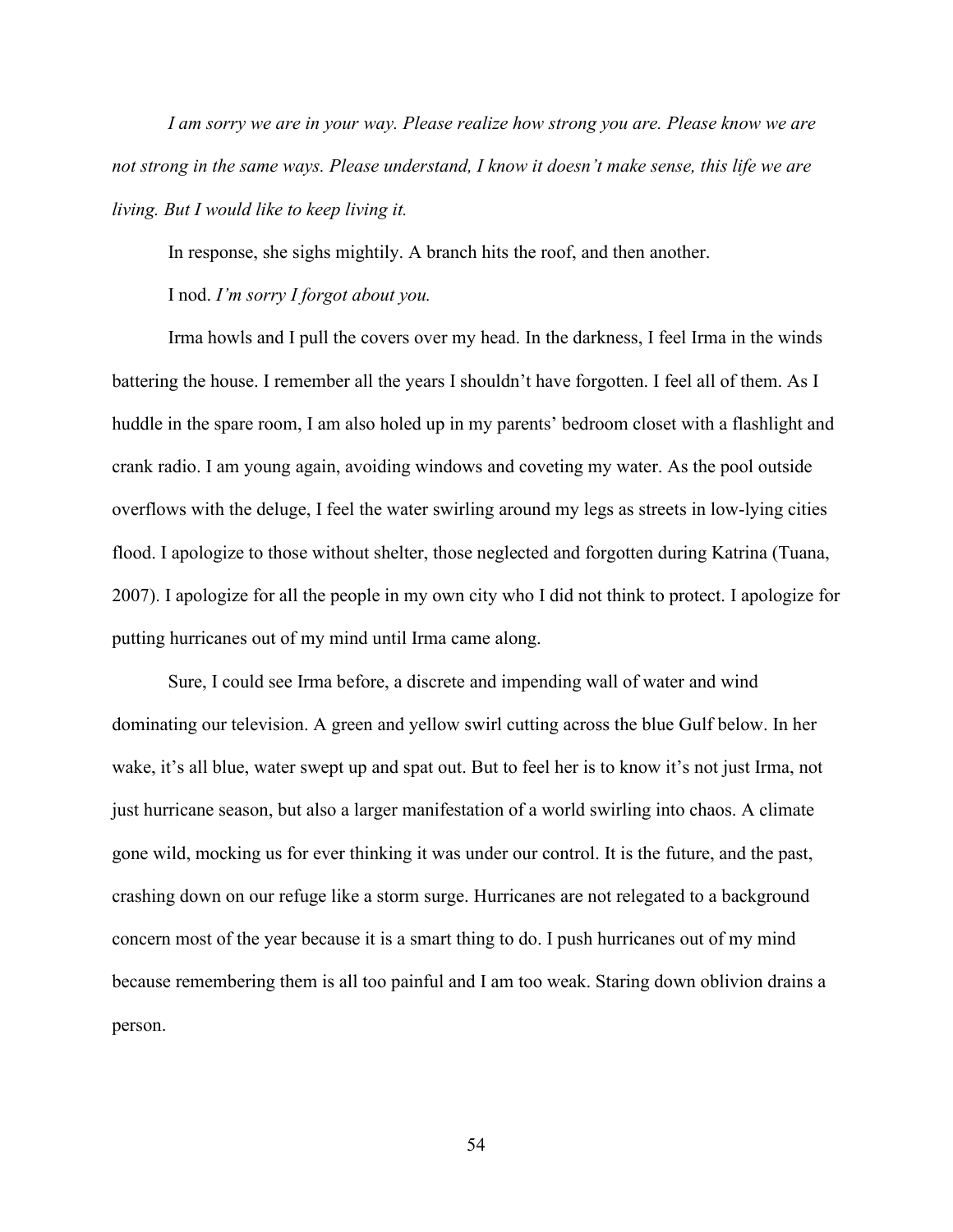**Coming back to coming out.** What does the men's restroom look like? Tell me its blue. Tell me it's a tailored suit. Tell me it is actually doubling as a garage, with mechanics standing at the ready. Tell me it's recreational contact sports. Tell me. Is it blue?

The women's room is pink. Tiles, pink and sickly. Tiles with gray grout. Tiles that make the sound boom. Tiles that, were they polished, would reflect my own face back at me. Tiles see everything. They see me, crammed into the corner stall. Tiles hear my shallow breaths, punctuated by my hammering heart. They see me peeking through the crack in the door to see who's out there. Tile hear me listening for the voices to fade away.

The tiles hear my sigh of relief when I'm finally alone when the wood door swings closed with a dull thud. But that doesn't make it all better. I still don't want to be here. I don't know how to be here. I'm not supposed to be here. I can't be caught here. To be seen here is to be invisible. I have to come out of here before someone sees. I have to come out.

I push out of the stall to wash my hands. I look down as the water pours over me. Hands, shaking. I chance a glance in the dirty mirror. I don't see myself. I only see the tiles, pressing in from all sides. I see pink, loud and everywhere. I can only just see a glimmer, fading even as I catch it. The faintest outline of a person I recognize blinking in and out of view. Raising a clammy hand against the mirror, I draw a line down its face. It shines fiercely for a second, then vanishes entirely.

I know I'm uncomfortable in the women's bathroom; I don't know what that means. I turn to my trusted friend, the search engine:

*Genderfluid; trans nonbinary; FTM transition; FTM health risks; transgender law; transgender Florida; Florida transgender murder; Florida murder trans woman of color*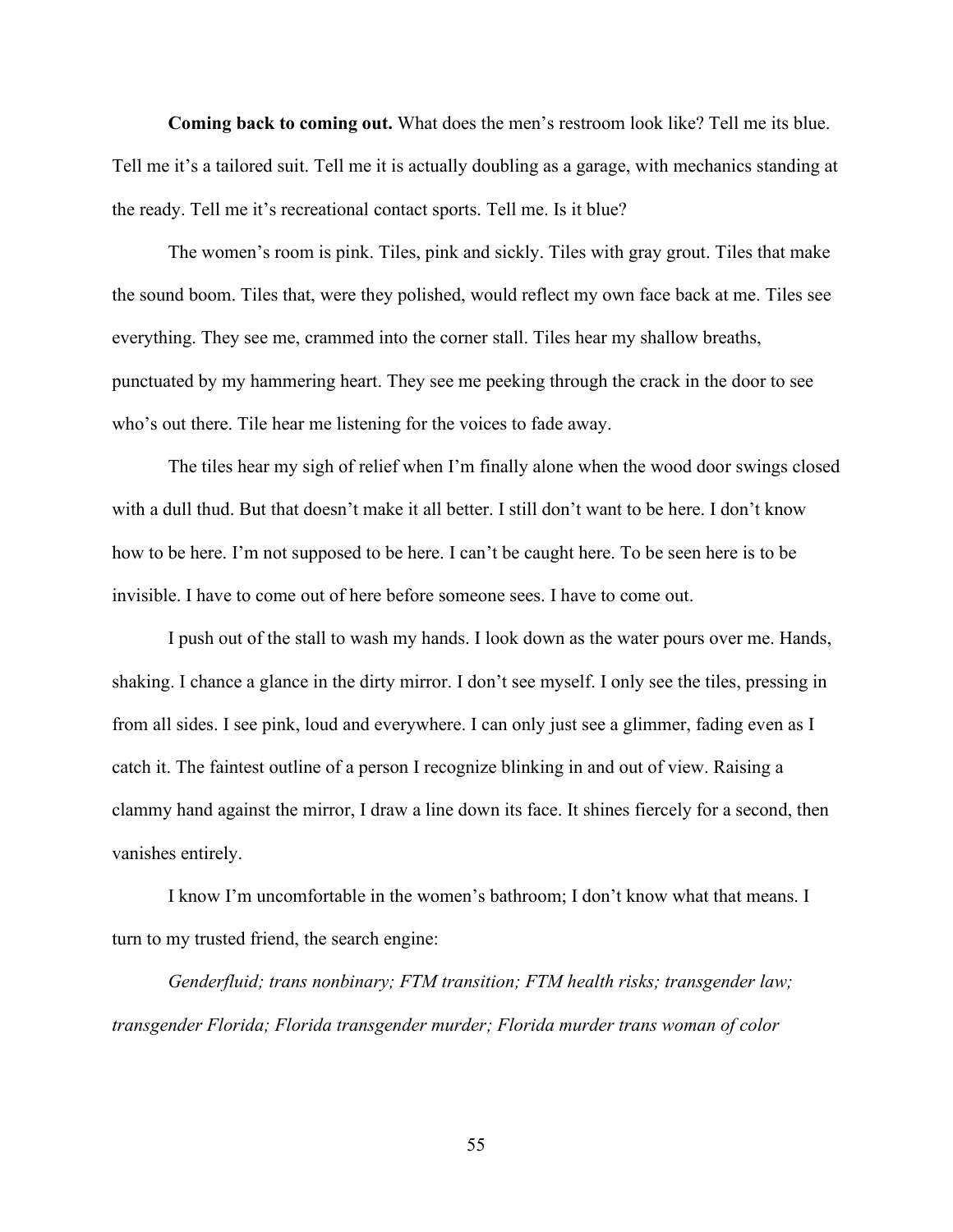I slam the laptop shut. Is it wrong if I don't want to be trans? I'd say it's unfair, but there's a lot of other things that are more unfair. I just don't want to have to do all this again. It's been five years since I realized I was bi and two years since Irma. I can't handle a disaster right now. We're just barely clear of hurricane season. I have a lot of writing to do. My writing calls me to remember. The pain begs me to forget.

At this point, I hardly remember the agony of coming out to myself the first time. I have no way of knowing what I will uncover. I pushed it down so I could breathe. I don't remember the sleepless nights, fearing to blink and invite the future. I don't have to remember. I was sure of who I am, but identity is hardly stable (Wagner et al., 2016). Now I blame myself for how hard the memories hit me when I'm suddenly faced with the same fears. Maybe I would feel differently now or have some helpful insight if I hadn't blocked it out.

But here I am, sequestered in my first adult apartment. Some melodramatic indie song playing on repeat, I stuff my earbuds into my ears to block out the sound of my gasping. I don't feel the soft mattress underneath me. A tightness stretches across my bones, locking me in a desperate fetal position like I'm trying to curl into oblivion. I don't want to go to sleep. I don't want to be awake. I don't want to spend a single second longer trying to reconcile how much I want to love myself with how much I hate the disruption this will cause. I don't want to tear up everyone's lives. I can't afford to survive this right now. Still, the knowledge that this is happening, if not now then soon, strangles me. I am trans and I have to do something about it. Even if that something is not medical, it's going to take a whole lot of therapy, wardrobe shopping, explaining, re-explaining, apologizing, doubting, fearing, and loving. I look up at the ceiling, fuzzy around the edges of darkness.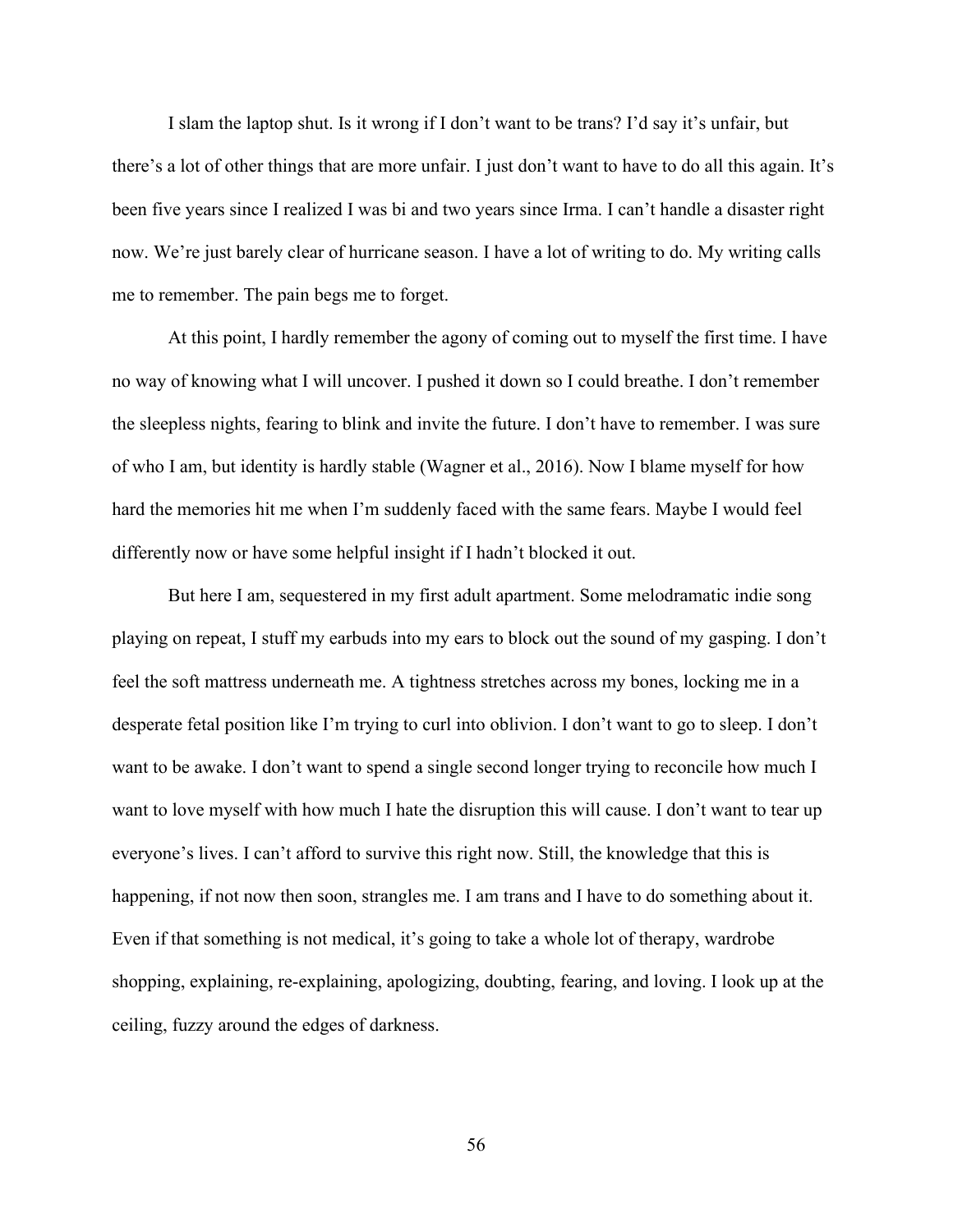I'm creeping towards creating a disaster of my own. Blue creeps in at the corner of my vision, refusing to let me forget. Coming out will drown me. I have no way of knowing what will pull me under, or who. Telling the world I'm trans will wash away everything in my path. I'll burst into their lives an unknown entity, demanding their attention. How will they survive me? I didn't think a hurricane would feel like family.

This house could collapse around me. The ceiling looks sturdy, small cracks aside. But who knows what world I'll wake up into, what pieces of my life will be strewn around me. I find myself in a pool of water, tears collecting around my ears. Are these the rising waters I was raised to fear? I didn't prepare well enough, I realize, self-doubt rising to a cacophony. I shouldn't have forgotten. I've been here before. Fighting to even out my ragged breathing, I exhale deeply and freeze. The waves of concern roll through my body as it begs me to inhale. I delay as long as I can, holding my breath as I dive into these old fears, long forgotten. What does it cost to remember? Would that have made this waiting game more normal?

Being on the edge of destruction with my queerness is not homeostasis. It does not slow my heartbeat or calm my breathing. It makes me grind my teeth together and lie awake at night bracing for tomorrow. My body is steeped in ambiguity it cannot resolve. I cannot acclimate to my queerness because it is a constant disruption of a tidy march to my grave. There is no stability, standing on this edge. Either I move off into the comfortable fold or step forward, into identity freefall.

I know this feeling. As I blink through tears, pictures from the past flash in front of me. I feel the smooth duvet of my childhood bed instead of my cotton one. Lying awake for another night of stealthy queer research, I see my young arms outstretched. Please, my younger self begs, desperate for someone to take me away from this place. Surely, I don't belong here, being who I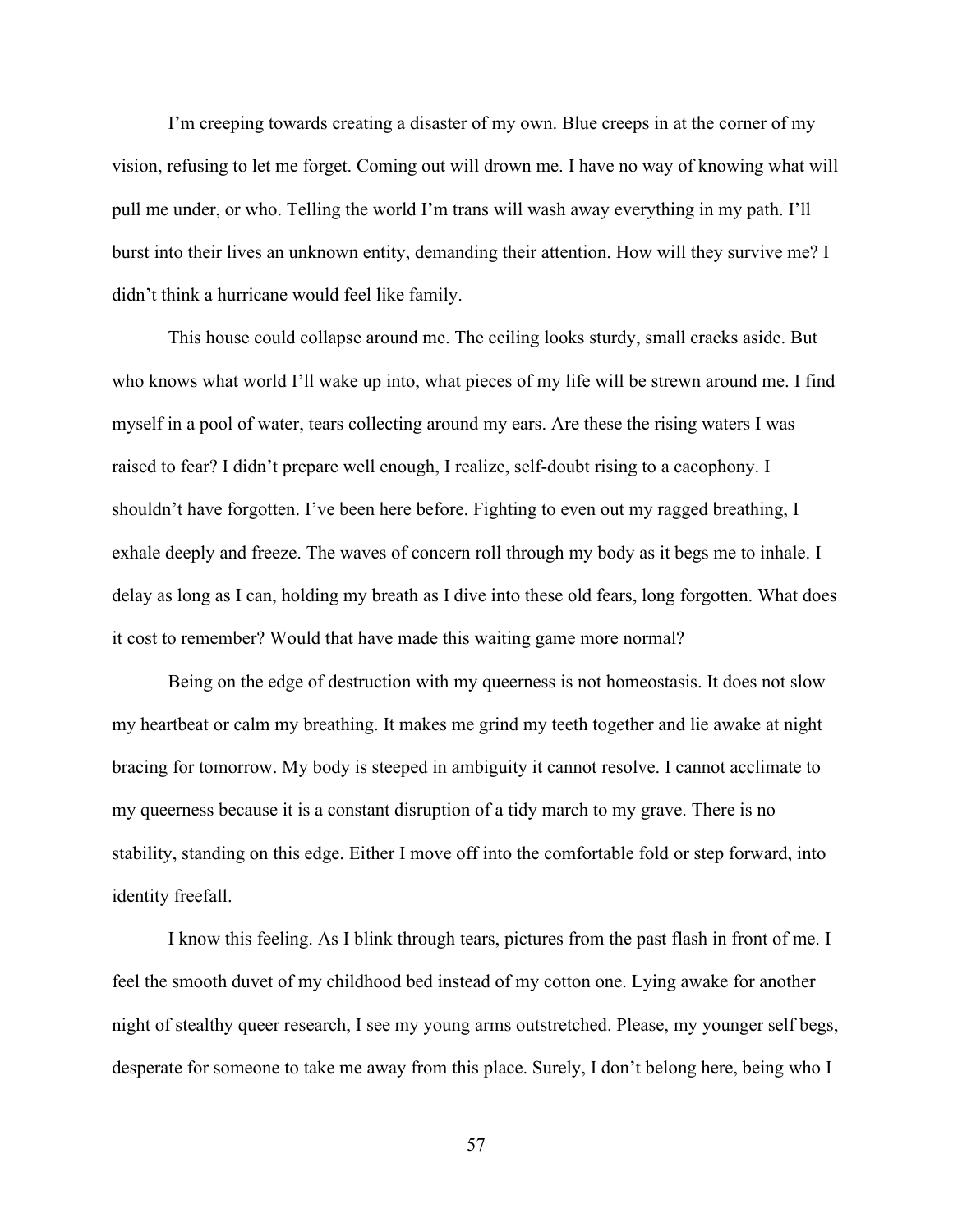am. Trying to outrace dawn, I counted down the hours until I was due back in class. No one came to take me away. The future crept up on me, an unwelcome reminder of how I dreamed to obliviate the present.

Now I'm lying awake again, questioning who I am again, knowing I'm about to change my whole life again. I wish there was a hurricane to focus all my anxiety. At least people would understand that and feel that, too. I remember how to survive that. I will buy water; I will buy canned food; I will buy batteries. Please, let me survive that. I don't know how to make wishing for a hurricane good. I know it's wrong and twisted. But without it, I have to deal with the overwhelming truth of the present as I realize there will, indeed, be a future. Moreover, I have to find a place in it.

I'm never free of this uncertainty, fear, and doubt. Queer life doesn't fall neatly into place by coming out. The uncertainty before coming out is always there, just muted. The disruption of queerness doesn't go away. It's not something far off or possible; it is continual. Just because it isn't constantly full-fledged doesn't mean it isn't still there, a softer vibration passing unnoticed. The queerness of the present is also the future, coming back to warn me. It's the promise that this will happen again.

It's easier not to remember. It's easier to pretend queerness is a temporary thing, trotted out at pride and reinforced through coming out. It's less painful to let the most tangible marker of my difference fade into the background. It's nice to have that privilege, to play at normal. My queerness doesn't let me forget. My queerness is habitual, it rocks my life over and over like a hurricane barreling down on my town. I can't predict it; I can't outrun it. Queerness is as much my home as Florida is, deep down. I don't want to move away and leave it behind. Sometimes I have to leave, forget it for my own safety. But I know I will always return.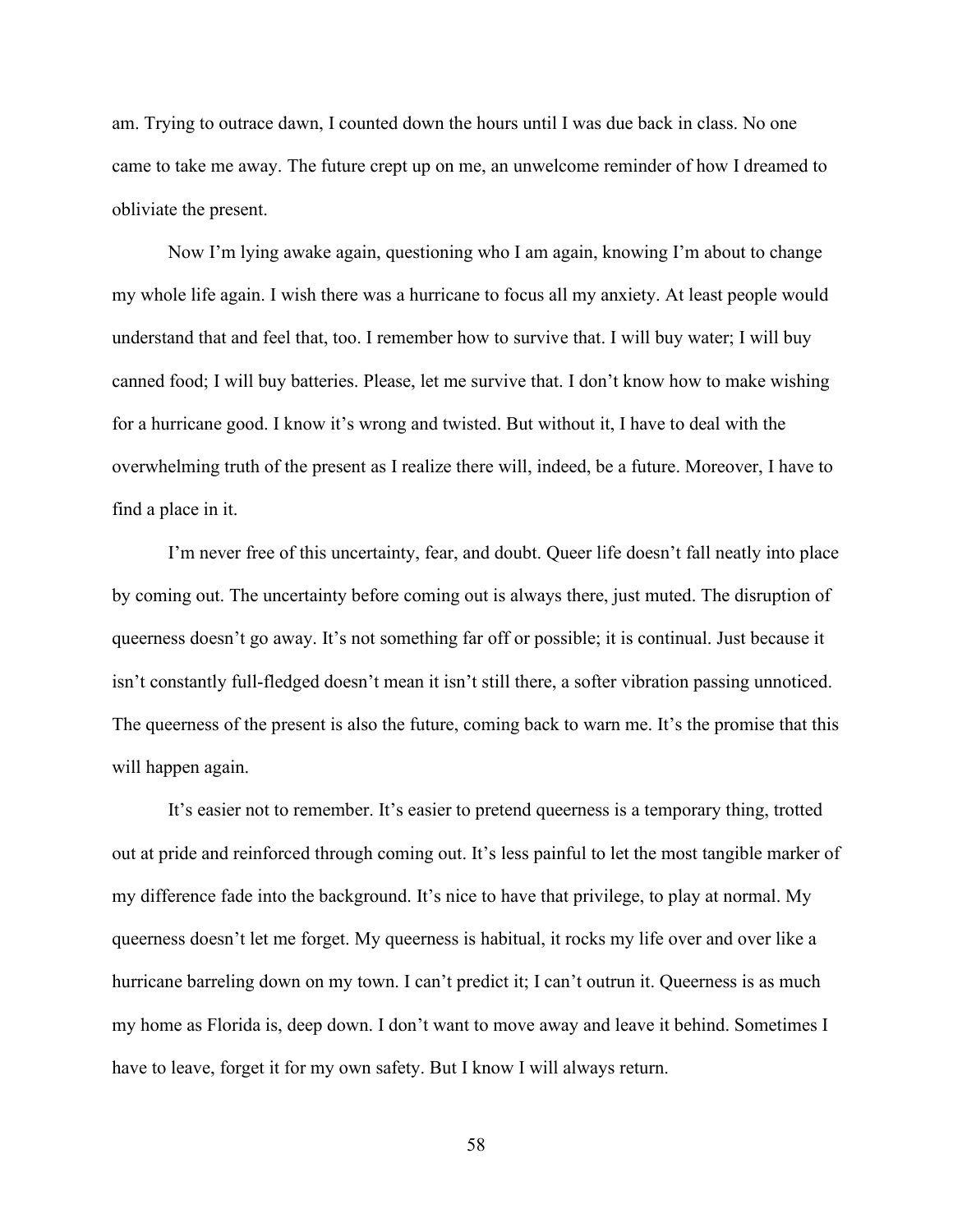Even though it's not on the front of my mind, the disruption of hurricanes and queerness always mark my life. The uneasy anticipation of the two lies at the horizon of the unconscious, daring me to forget. Forgetting is not an option; I would not survive it. Still, I need to be careful when I dip into those memories. It hurts too much to bathe in them. I look out over the ocean of now, letting these memories run into it as I learn to swim.

**Waiting to understand.** I wish I could tell you knowing all this meant I know who I am. I wish I could remember more than the pain of this moment. It's a moment that spans space and time, but the same moment at its core:

It's knowing that tomorrow won't be the same as today because you aren't the same today as who you were yesterday. This is reassuring and terrifying in equal measure.

It's realizing that daring to be someone different tomorrow could ruin you just as it gives you hope today. This is terror, the rightful cause of many anxieties.

It's understanding that others, years from now, may not know who I was when I was born. This is both comforting and deeply sad. I start to grieve someone I never knew how to be.

It's the pain of a body that makes so much possible but traps me in so much misery. This isn't so much a rant against my body as it is a prayer that it feels different one day.

It's deeply ingrained inadequacies, stemming not so much from my own self-doubt but a recognition of my own limits. This is not as infuriating as it is humbling.

It's the fear of becoming something radically different and still being unhappy. This is my worst nightmare; that I become the monster at the end of my own book.

It's a reluctantly blossoming hope that this may be the place to begin. This is not a mandate to transform but a gentle nudge that it may be alright to be a disaster.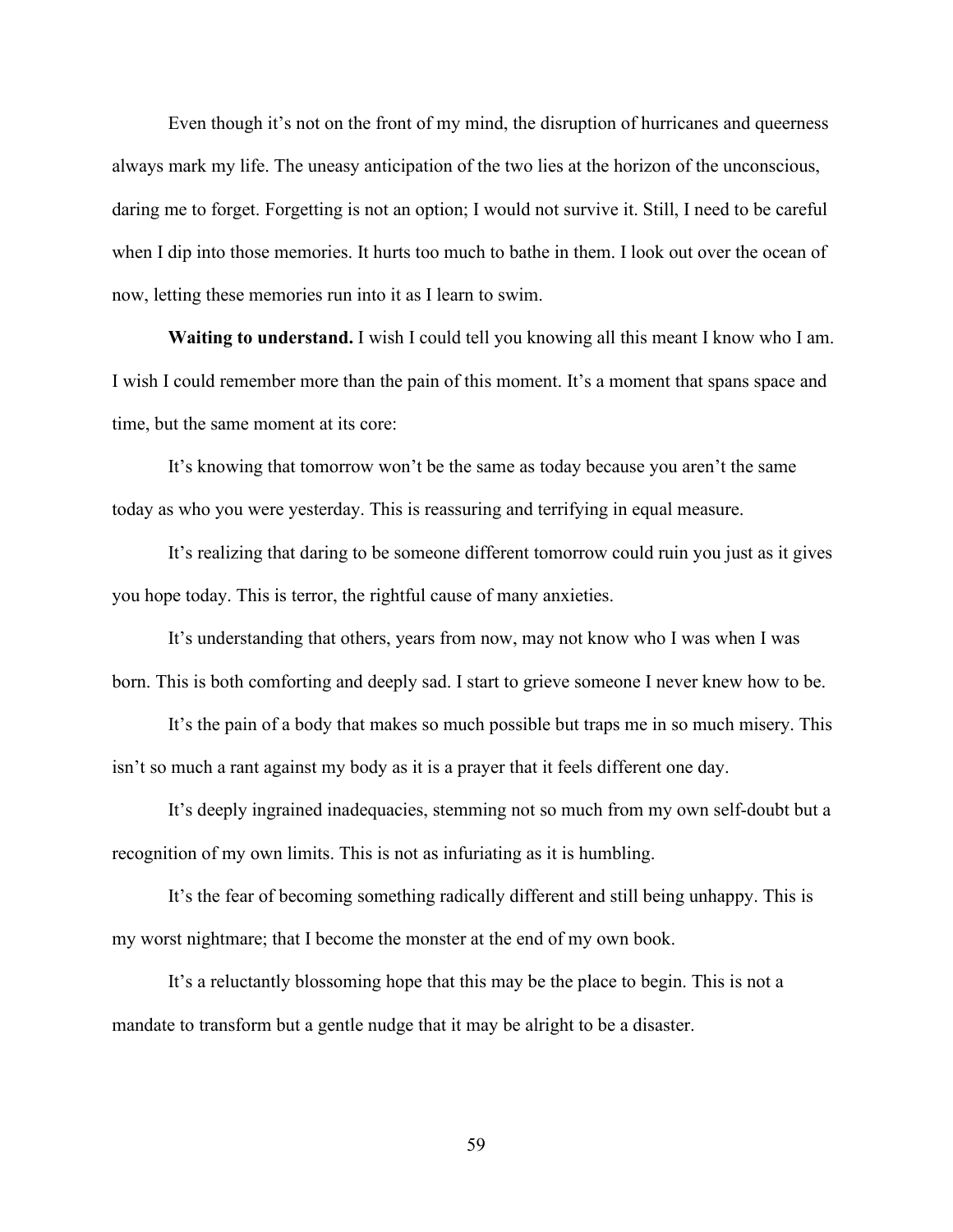I wish I could tell you who I am, after so much remembering. I wish these faded memories could connect to something more meaningful. It's just still too close, knocking at the corner of my vision, demanding my attention. I wish I could just look at it, head-on, and confront it once and for all. I wish I could put a name to it, nail it down, make it relatable. But it's a queer moment. And if I could see it clearly, it wouldn't be.

#### **Invoking Queer Ecological Temporality**

My experience of queer temporality is one of breaking and remaking. In realizing my bisexual identity, I identified with the ways my future may look different than the one I imagined under my assumed heterosexuality. As in Edelman's (2004) queer presentism, the change in my identity in the present has disrupted my possibilities of a normative future. My embodied identity shifts in relation to my position in time and space. This is only interesting after-the-fact; at the time, it was a matter of life or death.

In my experience of Hurricane Irma, I felt a profound sense of precarity that I have the racial and class privilege to ignore most of the time. Rather than rest on material reassurances like my ready supplies of water and food, I found a way back to understanding my body's vulnerability as a queer subject. I rehearsed relationality with Hurricane Irma by attuning to her nonverbal communication—the wind, water, and other elements she swept up in her path. Recalling that moment, the struggle to survive climate disasters of hurricanes and climate change is ongoing.

My queer experiences also occurred as a cycle. I came back to having to come out, even after I lived comfortably with my bisexual identity. The cyclical experience of my queer identity recalls ecological temporality, evoking nature's trend toward ecological repetition (Doyle, 2016). When my queer temporality conjures both memories and embodied re-experiences of the past,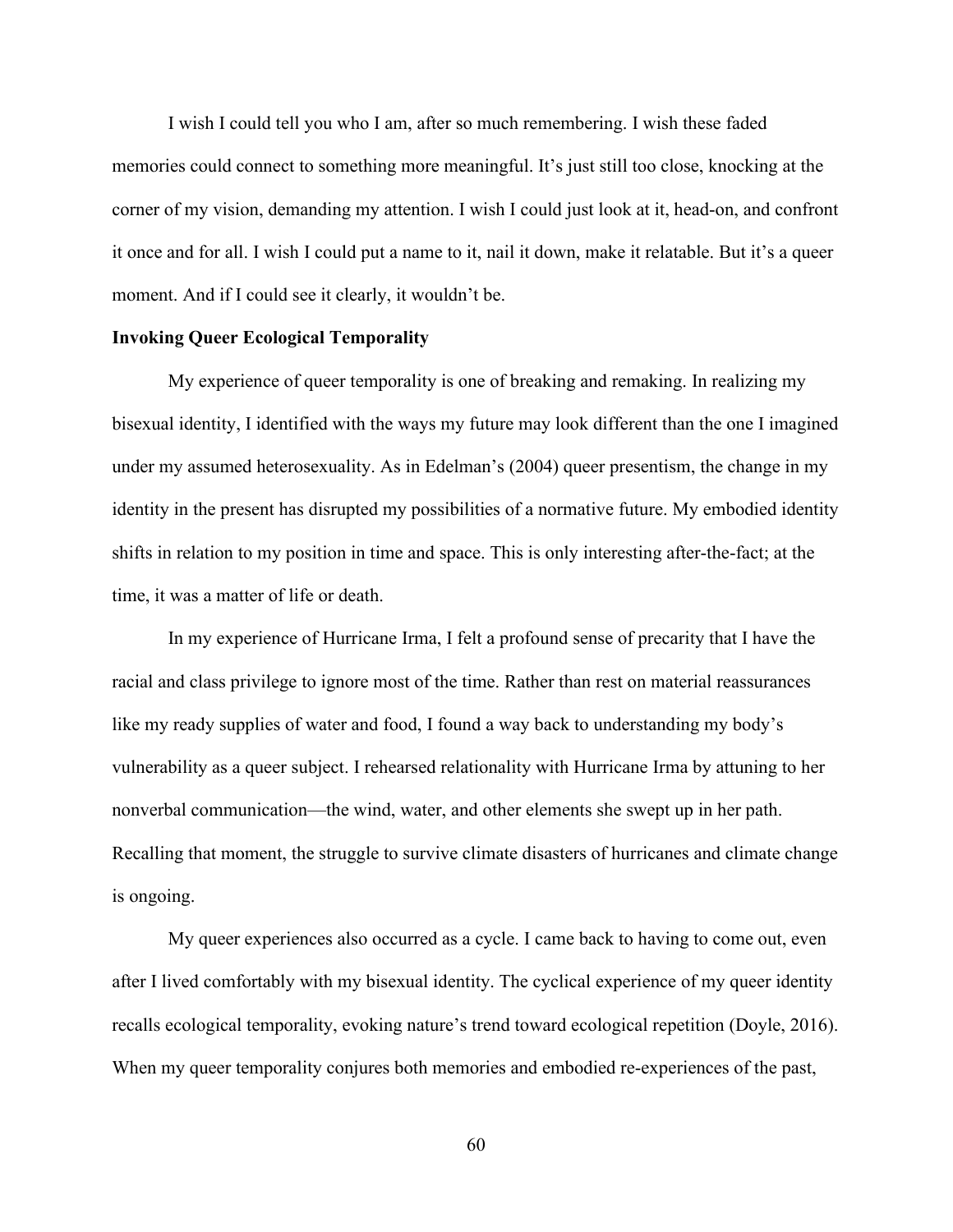the distinctions between past, present, and future blur. My experience in the second round of coming to and coming out with queer identity may have been less disruptive if I had carried the lessons from the first time with me. I neglected the ongoing identity work of queerness and survival. Coming back to it, I may have felt less alone and desperate knowing I had been there before.

My experiences of queer temporality as cyclical and remaking the future suggest new understandings of climate disaster. Rather than sequester my practical knowledge of hurricanes to one part of the year, queer ecological temporality calls me to live with that disruption every day. This speaks to Haraway's (2016) call to "stay with the trouble" (p. 1). Remembering the precarity I face from climate disasters like hurricanes would remind me of the daily vulnerability other communities face. In this way, queer ecological temporality is also a project in solidarity and empathy (Seymour, 2013). Queer ecological temporality imagines climate disaster differently. It marks the ways natural disasters are not merely one-off incidents to withstand. Rather, hurricanes would offer an opportunity to think through the future of climate disaster more broadly. To adapt to climate change, we need to understand ecological temporality's morethan-human epochs of time (Rush, 2018; Shotwell, 2016). Queer ecological temporality reminds us that climate disaster is too big a challenge to put off for later. Climate disaster calls us to reform our human-nature relationships and understand the impact of the present on an alleged future. We can't wait out a hurricane and get back to normal. We don't have the time.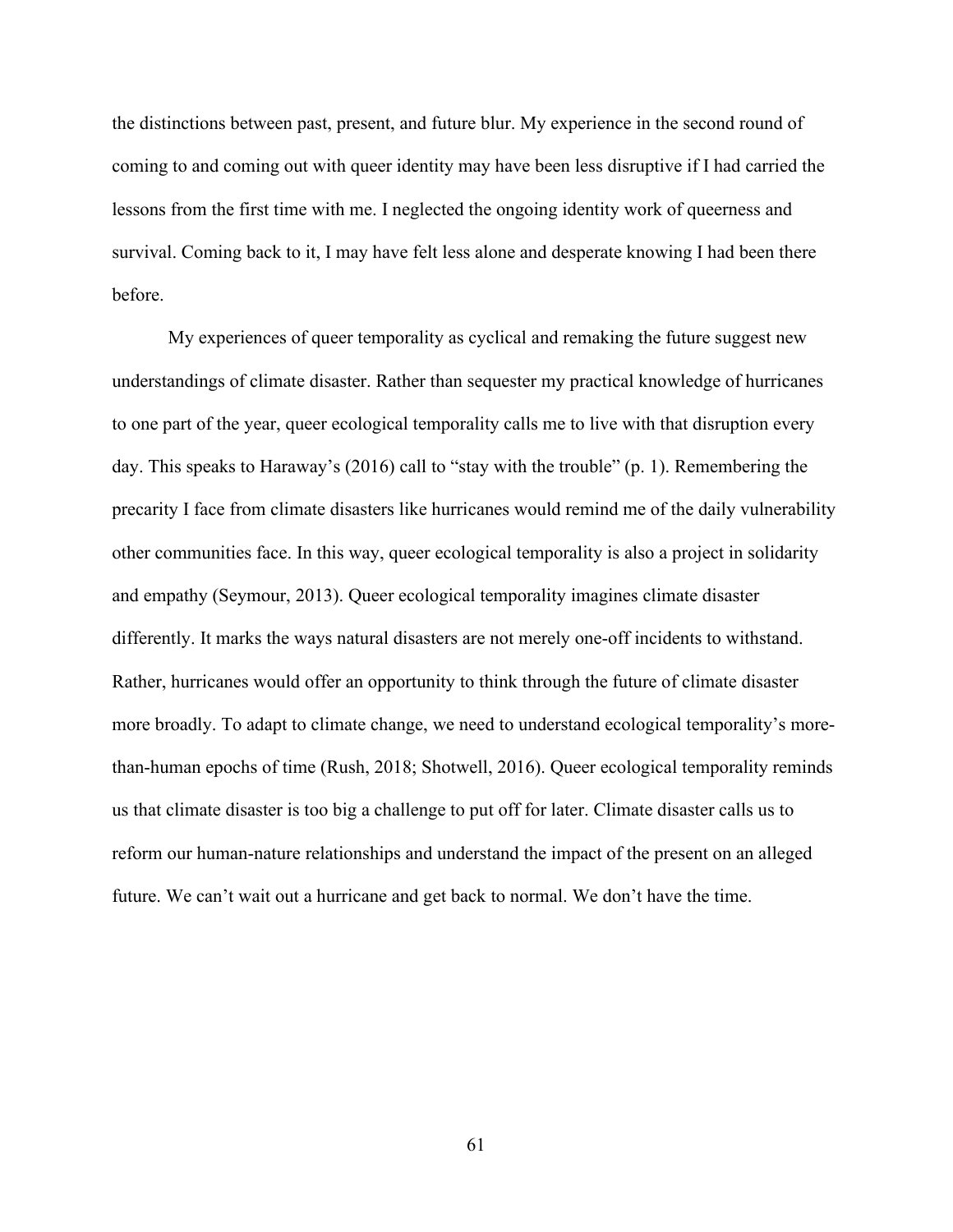#### **Conclusion: Queerness and Climate Disasters**

Coming to the end of this project, I am grateful for a deeper understanding of the phenomenon of hurricanes and struck with the overwhelming sense of work left unfinished. To close my discussion of climate disasters and human-nature relationships, I summarize the subarguments of my two analysis chapters and connect them to my overall research question. Then, I consider contributions, ethical implications, and possible limitations of this work. Finally, I discuss possible future projects extending my project. Understanding climate disaster is a complex project relationally and corporeally.

#### **Queering Body, Space, and Time**

By using *Waterworld* (Reynolds, 1995) as a popular cli-fi example of reimagined human-nature relationships, I argued for the necessity of a queer transformation of the natureculture binary. Performing ecocritical textual analysis of this film suggested bodies with more porous and intertwined corporeal boundaries survived and thrived in a world riddled by climate disaster. *Waterworld's* near-endless oceans represents a future of climate disaster—one where clinging to a past ruled by fire and oil spells destruction. Here, climate disaster is a large-scale, catastrophic reordering of life and limb. The changing relationships of bodies and space pull me forward to a time just barely out of the realm of my imagination.

In a more immediate sense, I reflected on my experiences of Hurricane Irma as a climate disaster. When my daily life of comfort and privilege is disrupted by an impending disaster, I found a way back to my repeated experiences of precarity as a queer subject. My relationship to time itself changed, facing the storm. Waiting for Irma to make landfall, I realized all too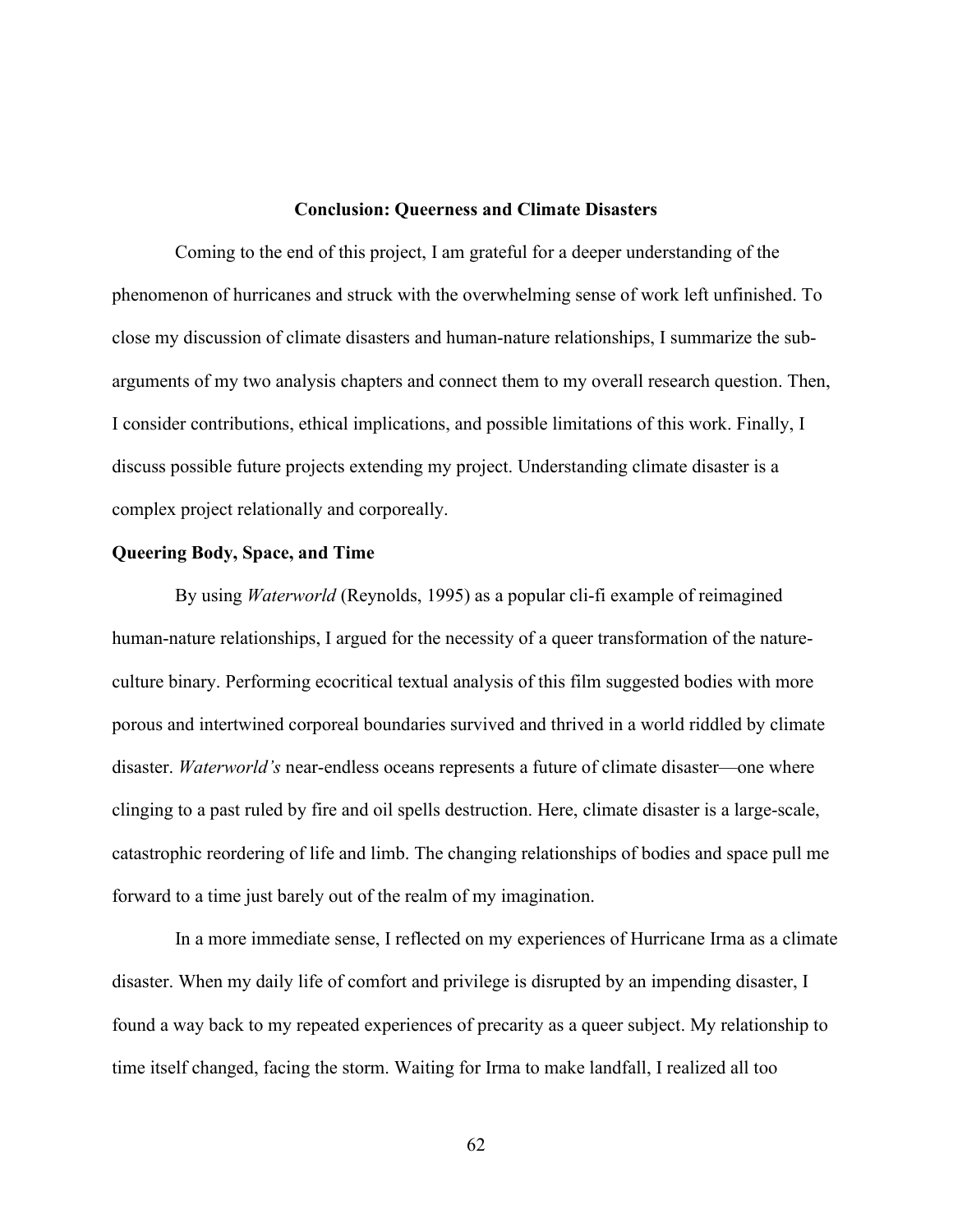personally that I had been in this situation before. Anticipating hurricanes is routine for me as a Florida resident. I also experienced such fear and vulnerability as I repeatedly came to terms with my queer identity. Writing in the intersections of these two categories of experience and identity, I offered queer ecological temporality as a way of reconceptualizing the challenges of climate disasters.

My ecocritical and autoethnographic work in these chapters serves a larger purpose transforming how I understand the hurricane in terms of body, space, and time. By creating a mutant hero who embraces his reliance on water, *Waterworld* (Reynolds, 1995) suggests that transcorporeal bodies and queered nature-culture binaries thrive in a future of climate disaster. This reformation of the human body and its active relationship with nature-as-space calls me to reconsider my carefully kept distance from floodwaters and wild winds. That is not to say that I need to open my doors and windows during a hurricane, however. Rather, my fear and struggle to withstand hurricanes changes when I consider the ways in which my body is already shaped by the elements. Climate disaster is not external to me. I am entangled with it through my complicity in systems of consumption and production just as my life is swept up in hurricane season. Nature, the elemental world, or space shapes my body even as I prepare to outlast the storm. I cannot understand myself or my relationships with other humans until I understand my relationship with nature.

My relationship with nature becomes highly personal and tangible in my autoethnography of queer ecological temporality. By thinking thematically across two areas of lived experience, I found connections between my understanding of time during hurricanes and formative queer moments. My body surviving hurricanes is shaped by my memories of coming to my queerness. Repeated experiences of elemental and social survival shape my body's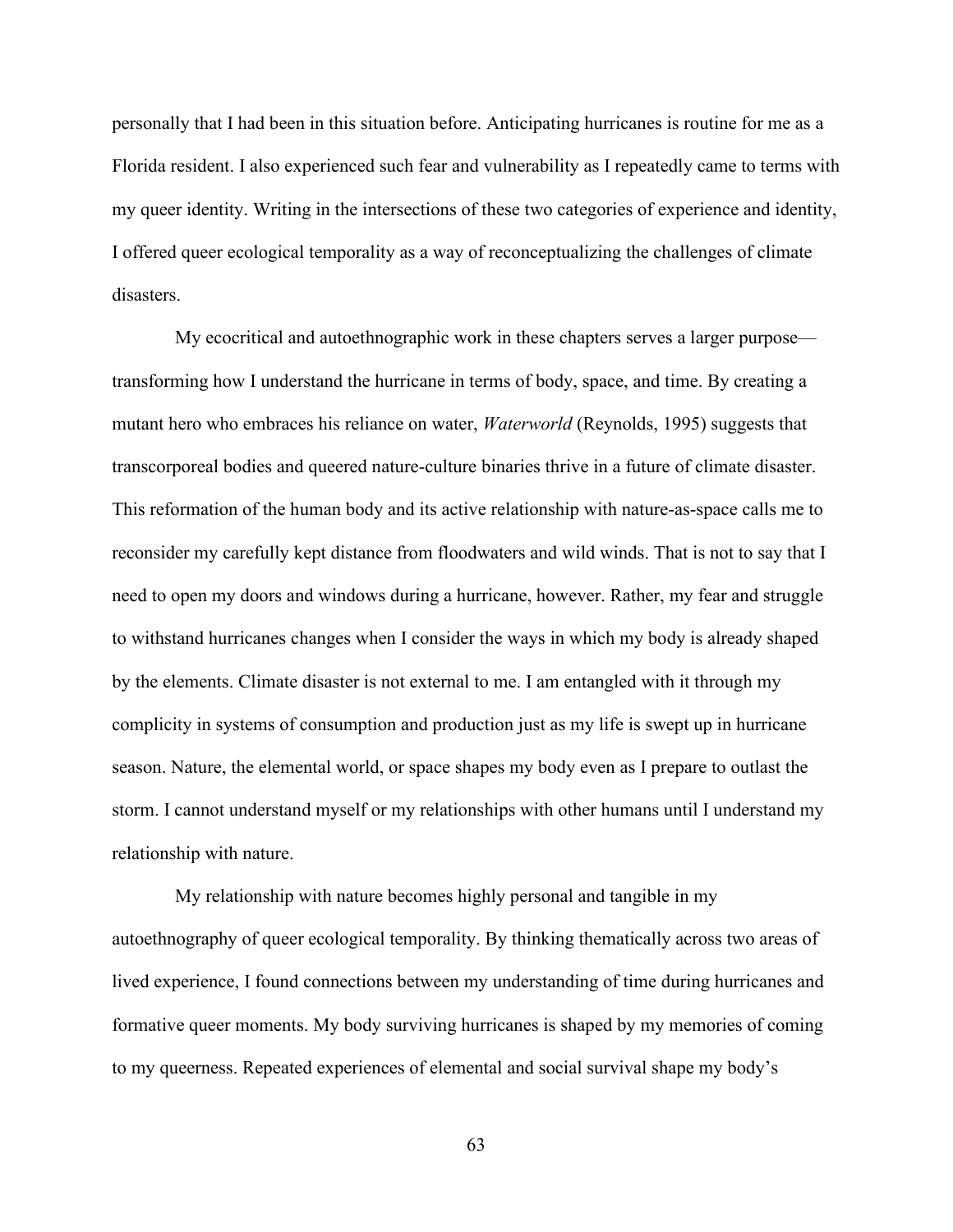position in space. Under queer ecological temporality, my body remembers both past and future climate disasters rather than viewing hurricanes as a one-off disaster to withstand. From this perspective, my relationship with hurricanes and the cycles of nature must change. The precarity of anticipating hurricanes is not confined to a single season in the late summer and early fall. Hurricanes just make the omnipresent threats of climate disaster most clear. I need to live with this realization and actively take time to contemplate how I may further change my relationship to my body and its position in the world.

As I prepare for a hurricane, I am preparing for a future of climate disaster. I view a hurricane as a tangible manifestation of the vast, inoperable temporality of climate change (Doyle, 2016; Jay et al., 2018). As hurricanes adapt, so must I (Kang & Elsner, 2015). Hurricanes are not merely storms. They are a challenge to ontologies of purity and isolation. They are an opportunity to transform my relationship with nature before I am fully submerged in the chaos of rising seas. Hurricanes are not just disasters—they are lessons from the past and glimpses of climate futures. Queering human-nature relationships, my body is porous. Upsetting ontological purity, nature is active and even solid elements like land are fluid. Thinking about my body's uneasy and contested survival in a rapidly changing world, my concerns of survival in the future are a fight to survive today. I cannot survive without understanding climate disaster differently.

#### **Theoretical and Methodological Contributions**

My work with climate disasters offers three main theoretical contributions to communication research—challenging the discipline's nature-culture binary, extending applications of queer theory, and theorizing queer ecological temporality. Situating this project within the communication discipline is a complex task. First, it works at the intersections of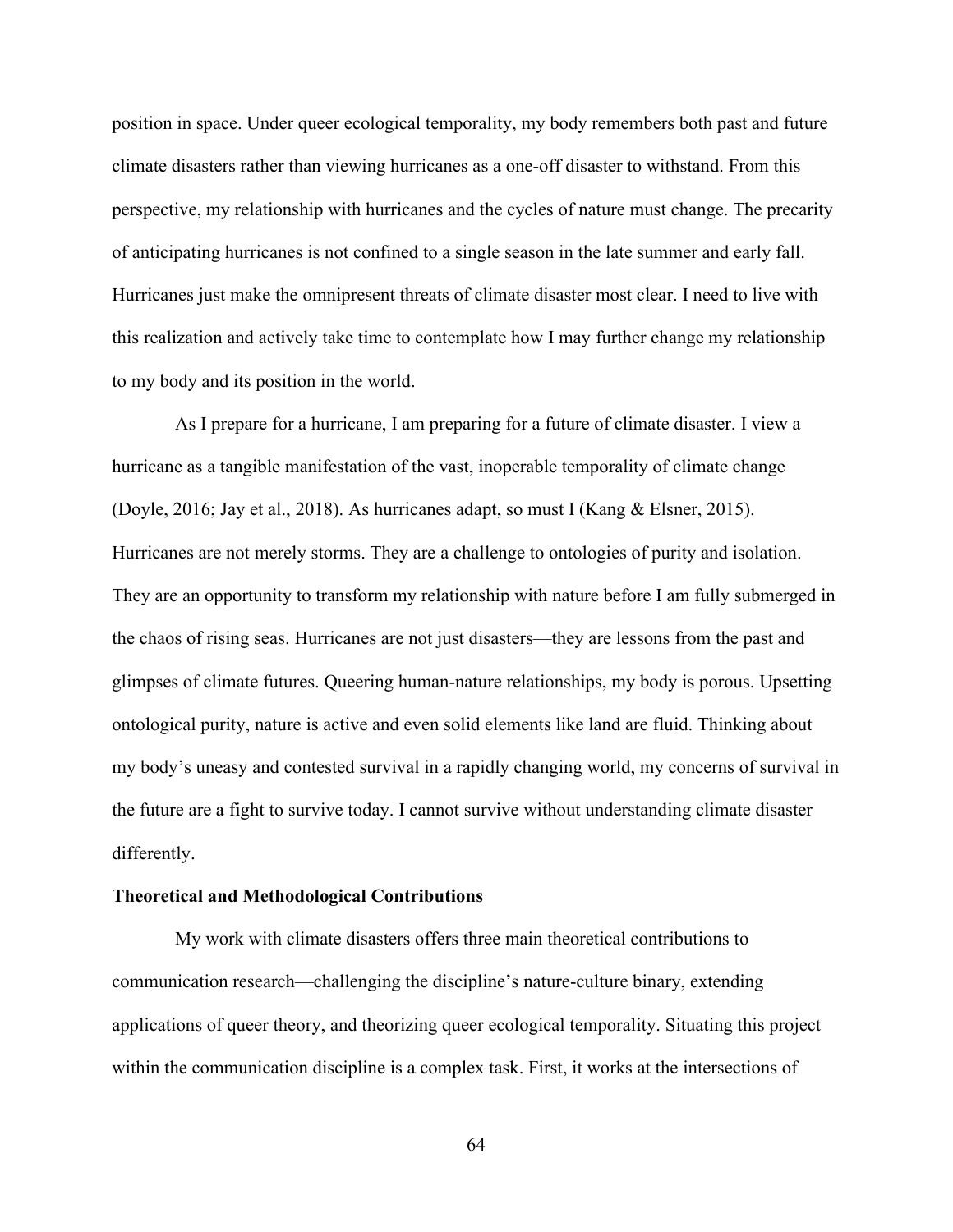critical cultural communication and environmental communication. Such work is not unusual in ecocriticism, a transdisciplinary method of inquiry incorporating these two perspectives. Joining this conversation, I contribute to transformation and relational ontologies situated within and beyond the communication field.

This project also imagines applications of queer theory beyond queer identities. Like Freccero's (2017) application of queerness to nature, I read queerness in the Mariner's mutant body and the experience of hurricanes. Like Freccero, I work to find a balance between relying solely on the labor of queer-identified bodies and abstracting theory too far and disregarding queer experience. To this end, my work theorizing queer ecological temporality draws from my queer lived experiences and contributes to a literature of autoethnographies of coming out. At the same time, I see my work expanding opportunities for scholars to engage with queer theory. When queer theory can be applied beyond exclusively research of sexuality and gender, the communities that mean so much to me can be more widely represented within academic knowledge.

Queer ecological temporality is my work's most specific theoretical contribution. Building on theories of queer temporality, ecological temporality, and queer ecology, I offer queer ecological temporality to queer and environmental theorists. In my review, the closest theoretical relation to my theory is Seymour's (2013) queer ecological imagination. With its inspiration drawing from a queer futurist temporality, queer ecological imagination falls closer to queer futurity than my engagement with queer presentism. My queer ecological temporality rejects the argument that sustainability and climate change adaptation are future concerns. For so many, climate disaster is a present concern (Rush, 2018). To stress the urgency of immediate response to climate disaster, queer ecological temporality helps solve the challenges of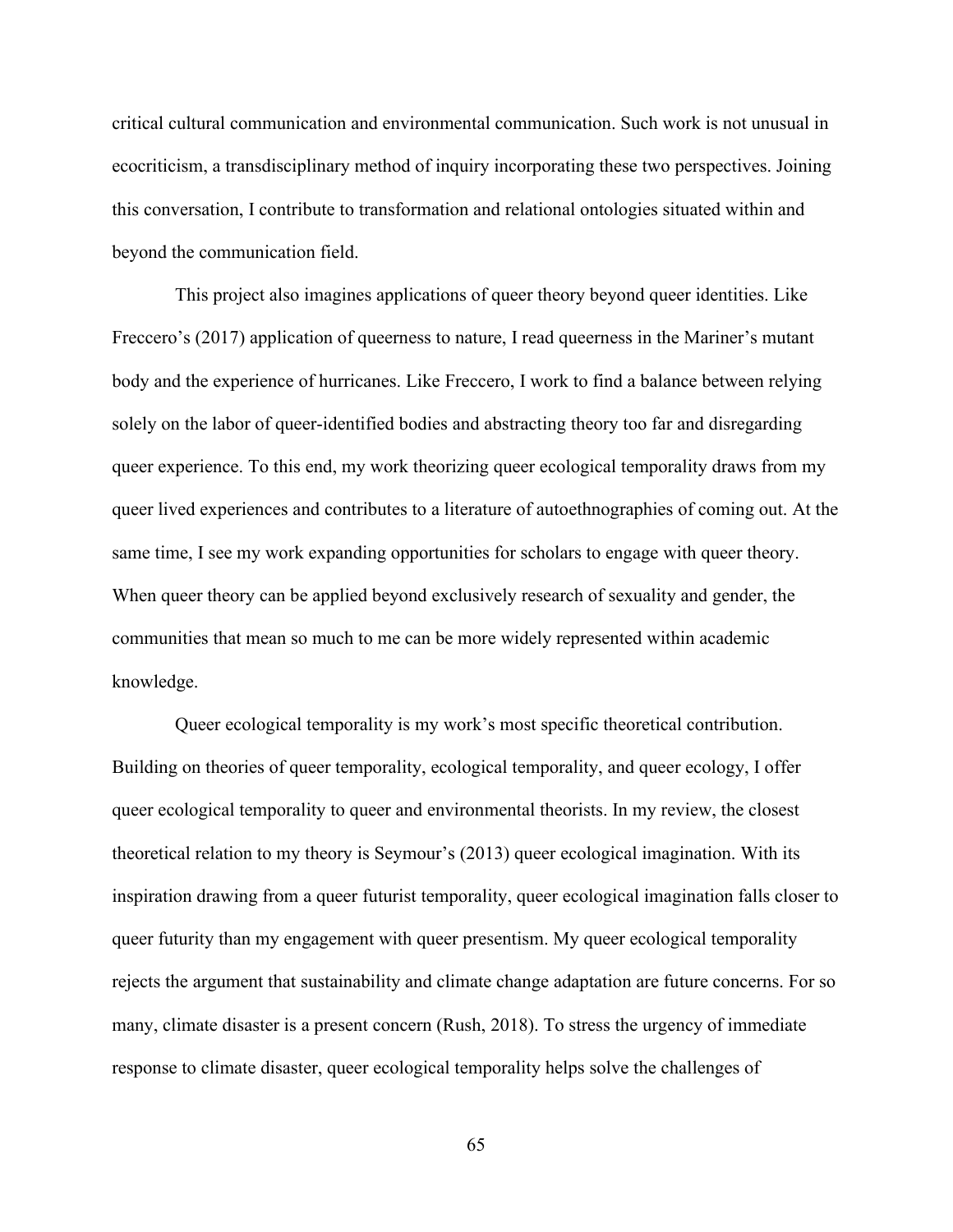understanding ecological temporality. Climate disasters are both the broad threat of changing climates and the tangible threats of 'natural' disasters like hurricanes. Accordingly, we need a queer ecological theory to respond to the complex temporal challenges of climate change.

My final contribution in this project is methodological. Concerned with preserving others' right to privacy in autoethnography, I animate nonhuman aspects of my story's environment to evoke feelings I originally felt in human interpersonal relationships. By centering my feelings about my queerness on details of my material settings, I represent my experiences of queer identity in our sociocultural and political world without implicating others who are not contributors to the research process of autoethnography. This strategy works especially well in masking those whose relational identities would make traditional masking difficult, like close family or friends. I offer this methodological approach to autoethnographies and other scholars writing reflexively who wish to represent their own relational identities while minimizing risk to others. Recognizing nature's subjectivity is one approach to equalizing human-nature relationships (Alaimo, 2016; Seymour, 2013). In this way, my methodological contribution works in solidarity with both human and nonhuman subjectivities.

#### **Ethical Implications**

Like all research, my work is entangled in complex webs of political and epistemological power. Accordingly, this project in queering climate disasters carries affective and theoretical implications. As readers engage with my project, I struggle to imagine their response. It is possible those who have lived similar experiences may feel a strong negative response, re-experiencing their past. Thinking about my project's reception, I worry that my stories of surviving hurricanes may fail to accurately encompass the very real danger such storms pose. As I noted in the story, I was never directly in physical danger. A story delving into the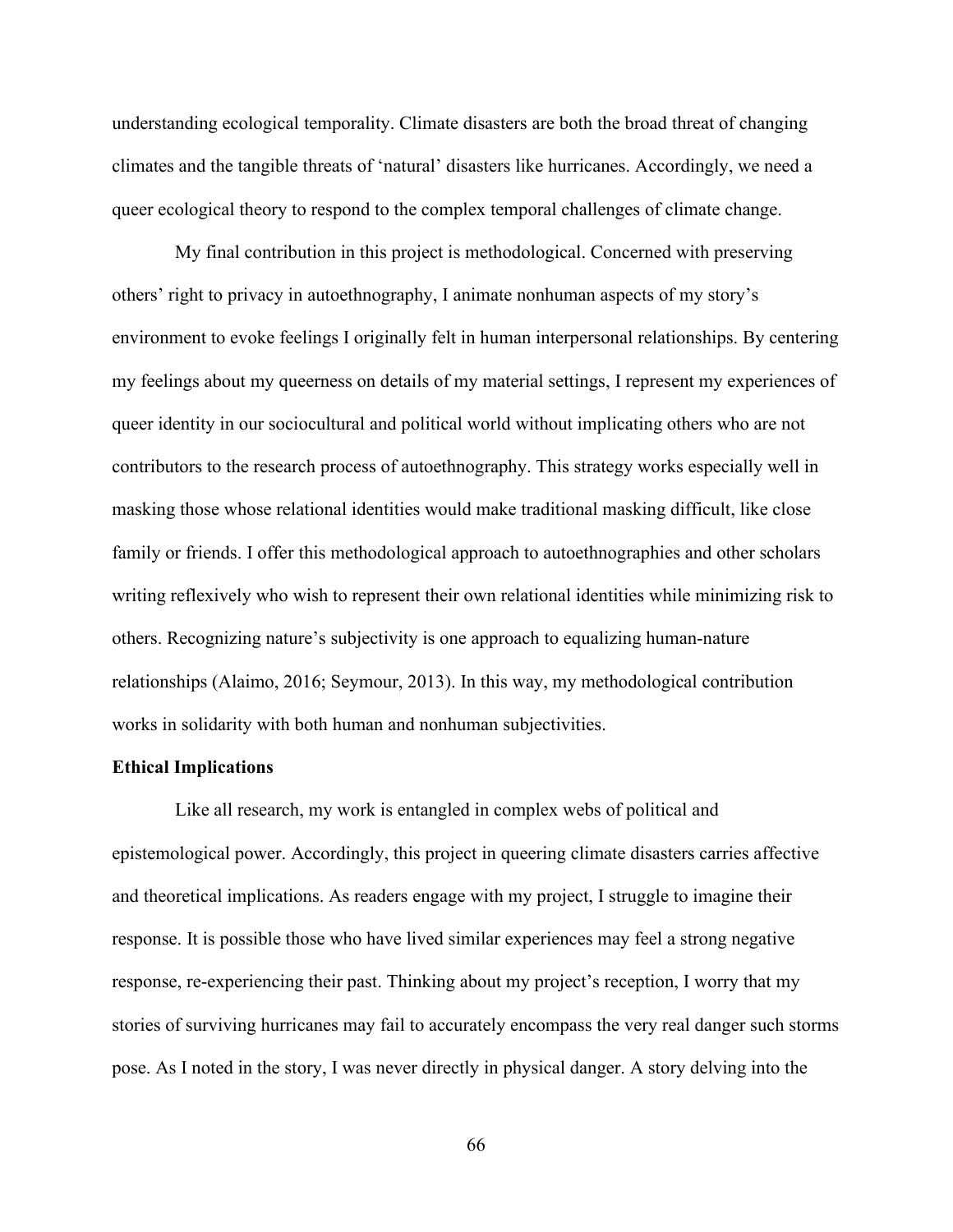various inconveniences and anxieties of hurricanes feels almost hollow compared to other storm autoethnographies which center the loss of life all-too-often felt during hurricane season (Johnson, 2018). It is difficult, as a writer, to reflect on the stories I have shared and reconcile my narrative and the privileged position it represents. Throughout, I noted how my markers of privilege like economic class shaped my experience of Hurricane Irma. I take hurricanes as seriously as I can and resist valorizing the storms which inflict so much damage and destruction.

In a similar sense, my stories of queer experience are not serious enough, either. Coming out as bisexual and transgender have not (as of yet) precipitated any direct violence or discrimination towards me. I worry sharing these stories paints an inaccurately sunny picture of life as queer. There are, of course, many euphoric points to queer life. It is important to note that coming to terms with queer identity and coming out to others are tragically not often among them. Still, these are my stories, and I do with them what I can. Even as I articulate the valuable lessons of queer temporality gleaned from queer experience, I refuse to ignore the very real consequences these marginalized embodiments sadly incur. Honoring these experiences, my move to embrace climate disaster is not a matter of celebrating forces of destruction. Rather, if such destruction and disruption are inevitable parts of surviving our changing climate, I use queer theory to respond to them differently.

Noting these two implications of my autoethnography, I consider possible ethical consequences of my larger theoretical argument of queering nature. I am concerned by aligning queerness with the Mariner in *Waterworld* (Reynolds, 1995) and the disruption of climate disaster. The Mariner, as I expressed in my analysis, is a flawed character in a flawed film. Even though he gets a redemption arc, he is violent and abusive toward his fellow travelers. Lauding this character as a champion for ontological queerness is not a comfortable argument. I respond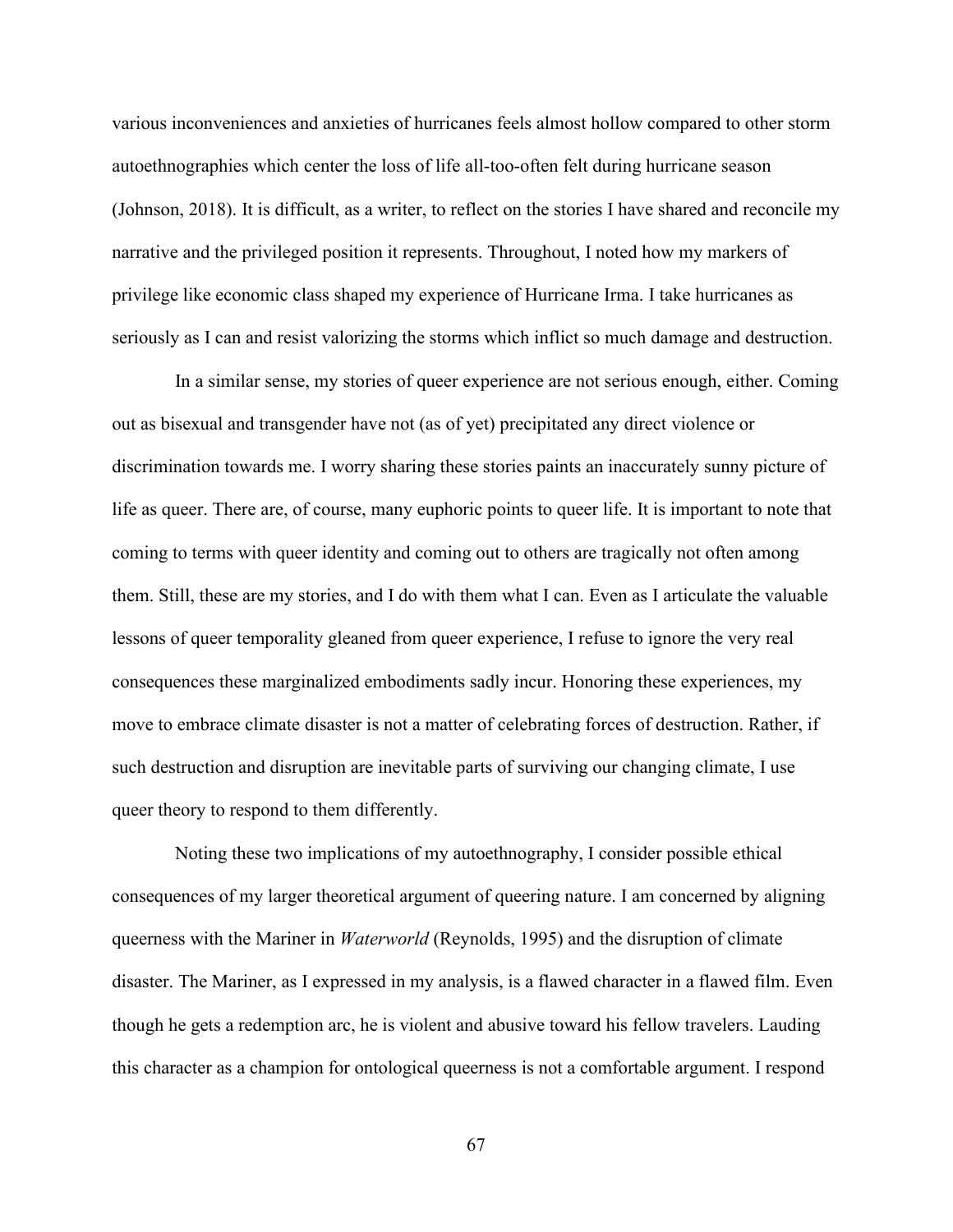by asserting I am not making a direct equivocation. The Mariner is not queer-identified, and his interpersonal actions are not queer, either. His porous, mutated body is queer. His way of living outside of confined social communities and close relationship with water are queer. Ontologically, the nomadic mutant Mariner can be queer in ways the violent white masculine Mariner is not.

Arguing that a queer approach to climate disaster helps me reimagine the nature-culture binary and ecological temporality is theoretically sound but practically fraught. Aligning a hurricane with queerness is problematic like aligning the Mariner with queerness—hurricanes are deadly. An alliance between queerness and a force of nature, even a destructive one, resists the move to classify queerness as unnatural or against nature (Mortimer-Sandilands & Erickson, 2010). At the same time, invoking a queer metaphor for hurricanes may seem to suggest queerness is also dangerous. As I operate, in my argument, from a point of climate disaster being queered, queerness is never directly interchangeable with destruction. That is to say, the destruction is the primary effect of climate disaster, while a queer reading is secondary. In all, I feel ethically comfortable with this argument as I work to reclaim the disruption of climate disaster. If hurricanes are inevitable, changing our response to them theoretically and pragmatically is only wise. Queering our response, perhaps, is even better.

#### **Limitations**

Considering my work thus far, I note potential textual limitations. As a matter of study scope, my project only engages two perspectives of climate disasters—*Waterworld's* (Reynolds, 1995) and my own autoethnographic re-telling. While drawing from these two texts provide popular and personal representations, additional texts from political or organizational contexts would provide further complexity. Further, my choice of cli-fi film, *Waterworld,* is canonical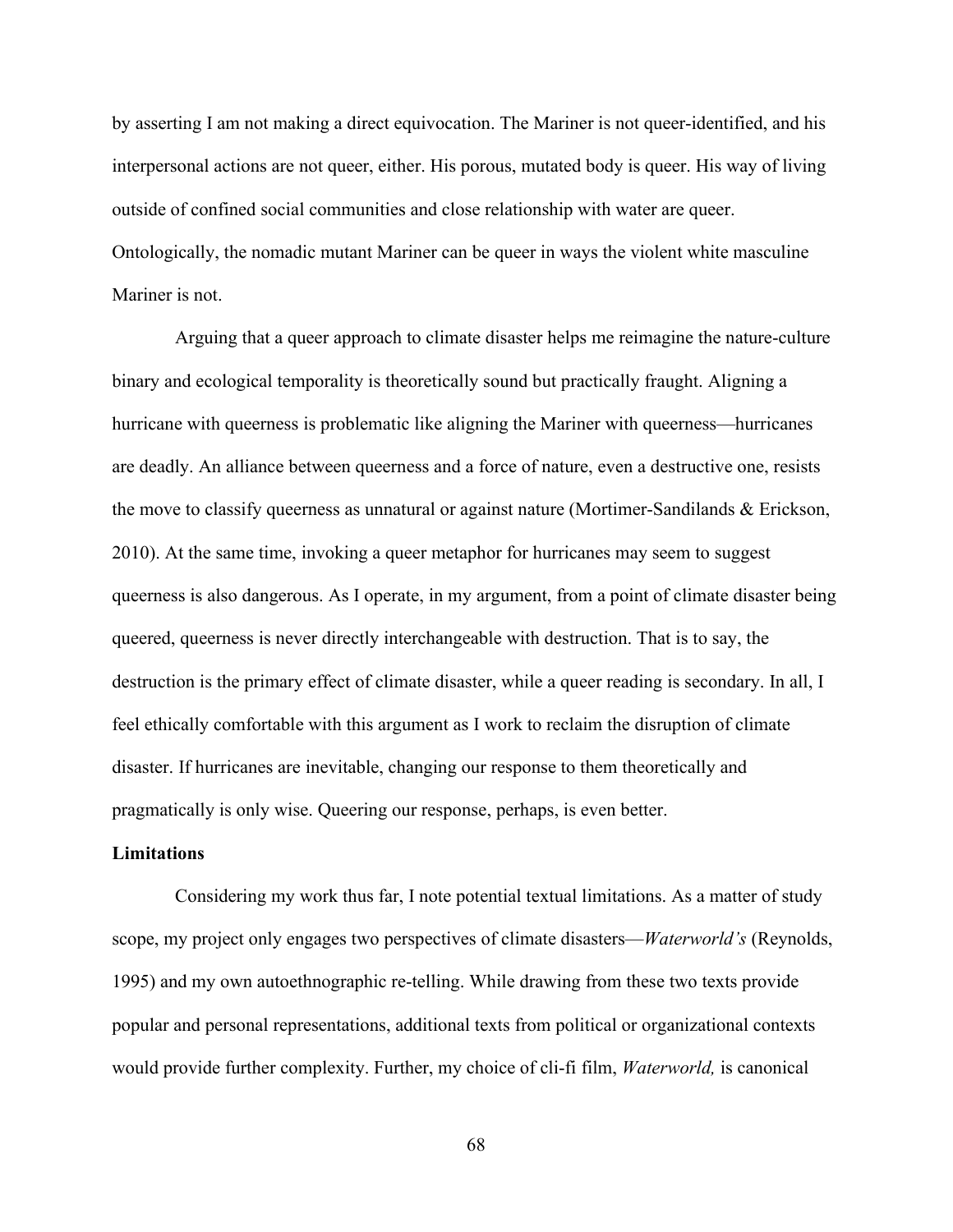rather than contemporary. While choosing this older piece of popular culture has its benefits, as I discussed, I also wonder what modern film representations of climate disaster might add to this research. Additional texts, like cli-fi films or sociopolitical communication, would make this study more well-rounded.

Within personal accounts of climate disaster, experiences may vary widely based on positionality, location, and year. Recalling the inextricability of racism to Tuana's (2007) work on Hurricane Katrina, I worry my work does not de-center whiteness. As noted by Johnson (2001), queer studies is often white-dominant, failing to address its own marginalization of people of color and their intersectional perspectives. This concern is echoed by Storr (1997/2017), who argued queer theory has failed to "encompass racial dynamics at the heart of sexuality" (p. 58). My work does not contribute to the intersectional approach Johnson called quare studies. One partial justification for this involves the limits of my own experience. I reflected on my positionality as a white, middle-class queer scholar and the privileges it yielded during Hurricane Irma. Taking stock of my own investments in the systems which are written to exclude others is essential. I invite further research from other voices to create a more nuanced and critical conversation about the ways in which hurricanes expose social investments in the nature-culture binary and associated systems of oppression.

## **Recommendations for Further Research**

Understanding the contributions and limitations of my work here, I offer possible future directions to extend my research. Ecocritical textual analysis and autoethnography are two valuable methods for environmental communication. Further research could continue analyzing cli-fi films and do a comparative reading of a canonical film like *Waterworld* (Reynolds, 1995) and more modern releases. Additional autoethnographies of hurricanes and other climate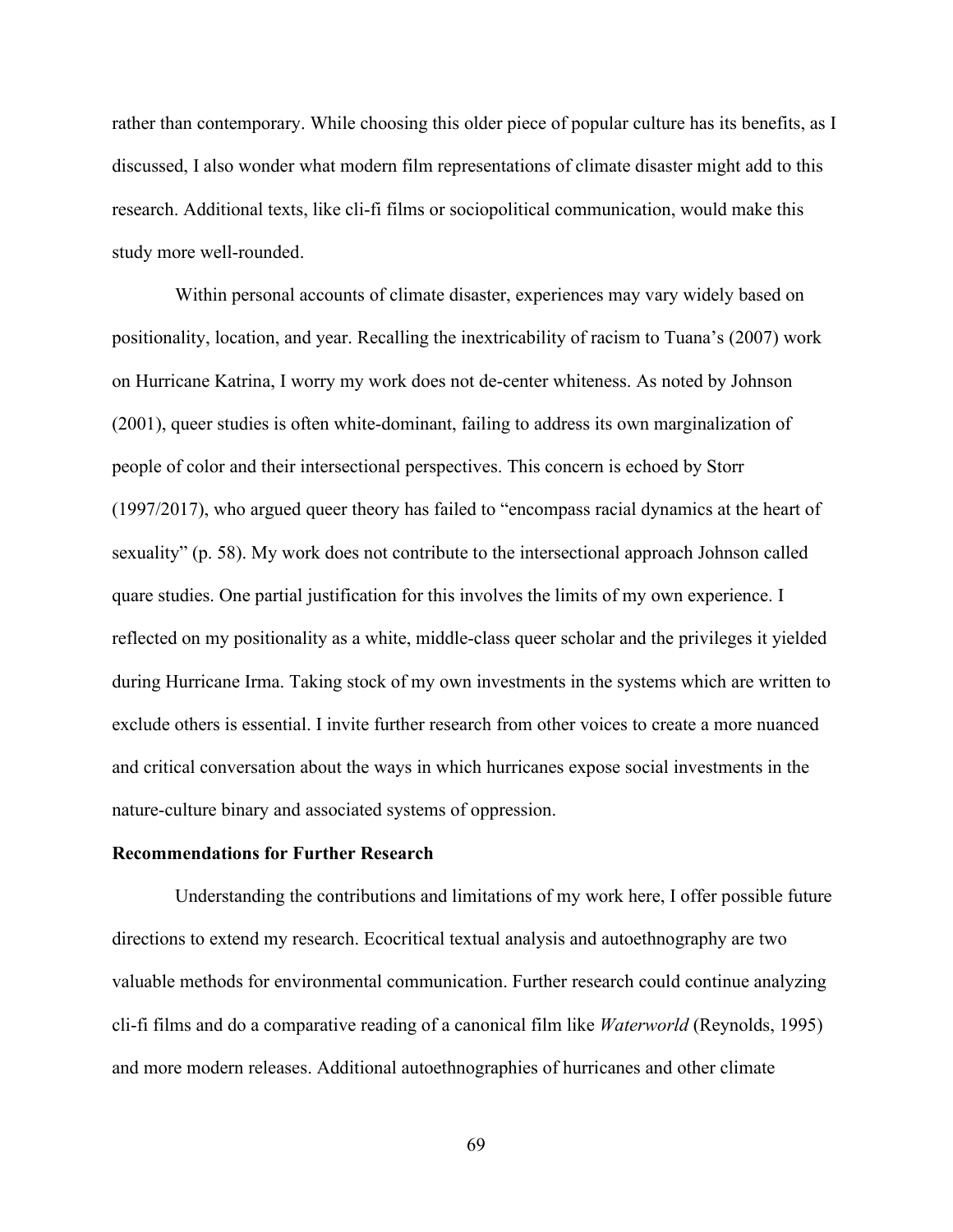disasters are also needed. Where my narrative provides one perspective, a collaborative autoethnography could encompass more. However, I see the greatest potential in expanding this research to other methodologies entirely.

My explication of queer ecological temporality comes from personal experience. While a valuable theory for my own sensemaking, such an idea could not be widely generalizable unless it is represented by others' understanding of ecological temporality. Accordingly, I see my theorizing here like a pilot case study, helping steer me to future research. To broaden the scope of queer ecological temporality, research could interview affected communities about their experiences of temporality during hurricanes. This type of work would contribute to research on public understandings of temporality in conservation efforts (Roh et al., 2016). This type of research would encourage a multiplicity of voices and diversify academic knowledge.

Climate disaster should also be studied from an official or professional communication context. For example, researchers could analyze reporting from a national organization like NOAA or a local news channel. In particular, it would be insightful to mark uses of timing phrases or predictions. Emphasizing the need to predict and track hurricanes could demonstrate the affective response to make sense and create order out of elemental chaos. Queer theoretical tenets of disruption and ambiguity (Halberstam, 2005) could materialize in representations of storms as disruptive and hard to categorize. Analyzing these texts addresses public communication and an additional source of hurricane communication.

These recommendations for new methodological and thematic directions of this climate disaster research encourage a multiplicity of perspectives and metatheoretical orientations. Climate disaster is a complex and dynamic problem, one requiring a myriad of possible solutions. For my part, I offer queer ecological temporality and queered human-nature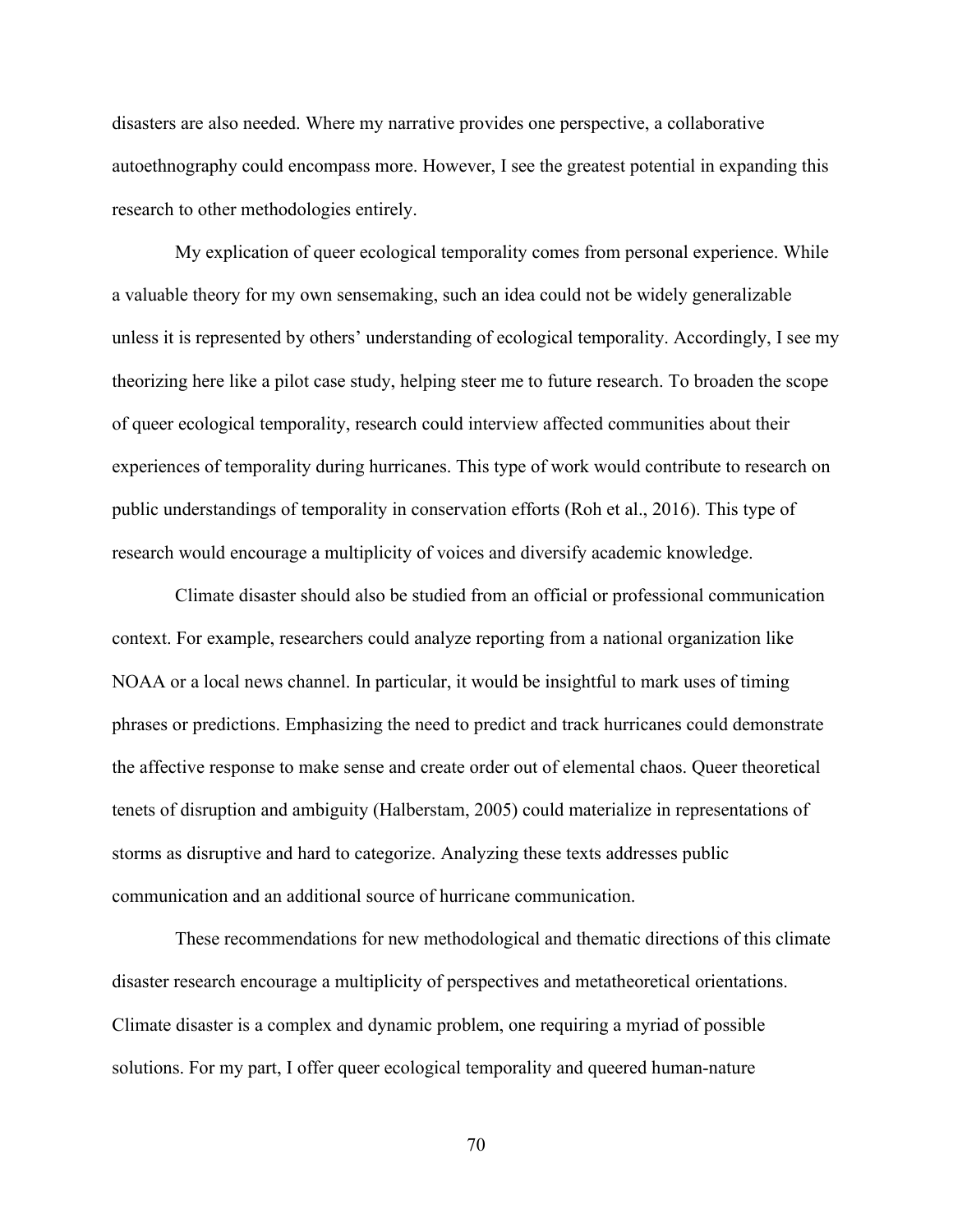relationships. When we understand ourselves differently, we understand our place in the world differently. We might begin to understand that climate disaster is not a question of *if;* it is not even a question of *when.* Climate disaster and its impacts on sociopolitical life is a matter of *how*. How we adapt to meet the challenges and how we change our perspective on human-nature survival matters now more than ever.

## **Remembering Climate Futures**

I chose this research topic thinking I knew something about hurricanes. I thought their relentless resurgence in my life was a neat matter of cyclical disruption. I thought a queer answer to the question of climate disaster would be enough. After analyzing queered human-nature relationships in a flooded post-apocalyptic world and remembering my own experiences with elemental precarity, I know it takes a queer, ecocritical understanding of nature, and more.

As I write, I can feel the water lapping at my feet. It bobs around my toes lazily, meeting my skin just enough to reassure me it's still there. Without having to think too hard, I remember the other times. The times when the water rises, angry, swallowing the shoreline and splashing over the pier. Above, the rain pours down, splashing against the wooden planks. The two meet at last, dancing until one is indistinguishable from the other. Their embrace is secret, lost on the people like me who have long since fled for higher ground. Even long after the waves recede and the clouds regain control of their water, the salt etched into the water-logged wood tells their story. I enter at the end of it, just barely making it into the narrative. But the storm is not over, just shifted out of view. There is another storm, down the coast, herding locals to shelter.

I grieve the storms I have forgotten and the memories I neglected to nurture. Most of the lessons from hurricanes past are lost on me as I turn away from the pier and the salty beach and humid air. It is easy to live this way, refusing to swallow the many truths which try to choke me.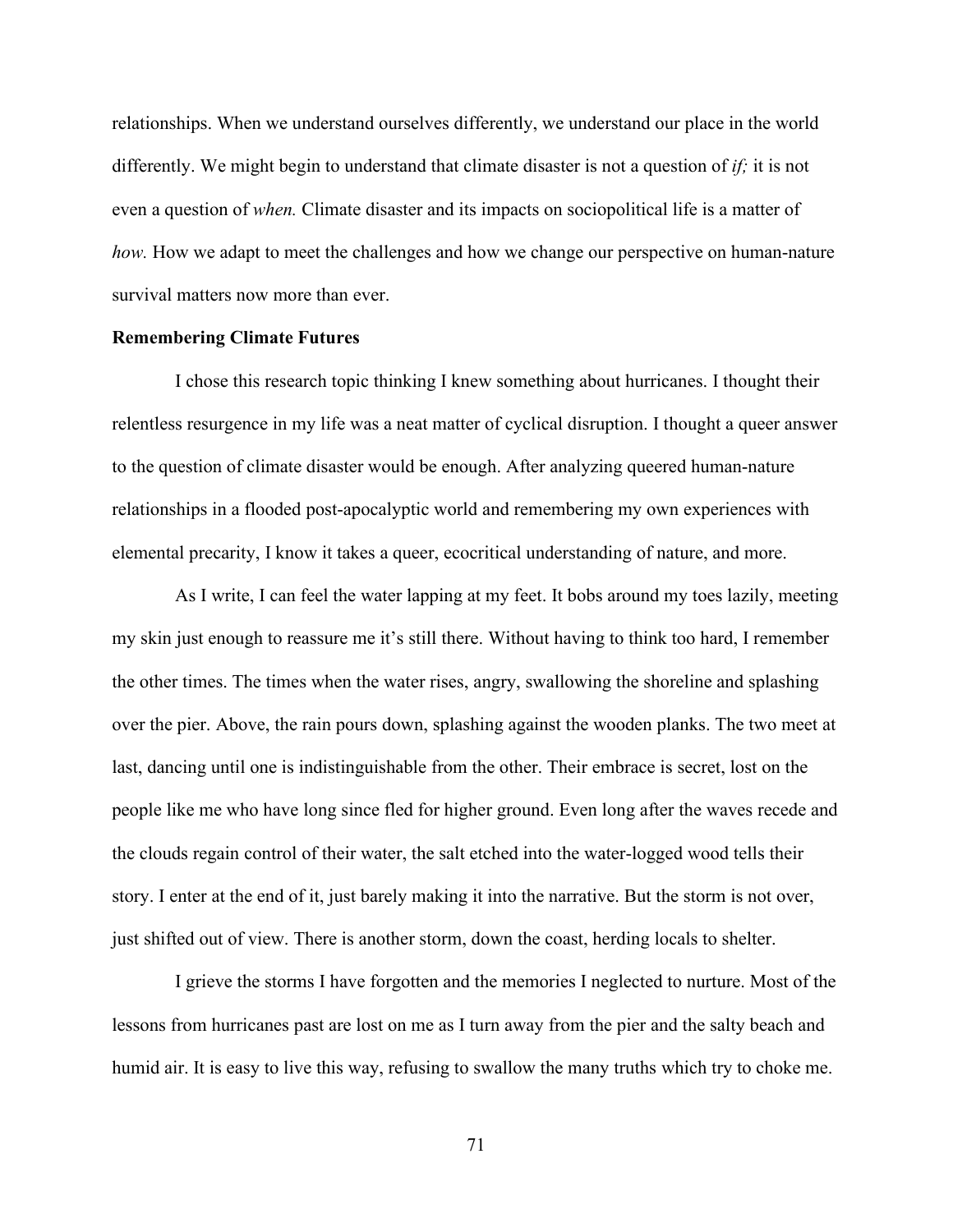I don't want to change. My life is fine as it is, as long as there isn't a hurricane coming. And as I lived, I forgot. As I write, I remember. As I write, I realize forgetting was never really an option. The memories will surface year after year, washing up on the shore no matter how hard I throw them out to sea.

I am living with hurricanes every day as I am queer every day. Sometimes it is a background thought and sometimes it shines in my face, blinding me to all else. I am lucky. I am privileged. I am gifted to be able to forget. I am not staring down a storm every day. I can mutate in and out of precarity. My whiteness, my middle-class-ness, and academic-ness give me that much. I can see the storm when I want to and leave it when I do not. Sometimes I need this ability to find joy, not worry about what disaster lurks just offshore. Living only by forgetting, though, is just not an option.

I know this life will not last forever. Climate change, popping up in politics and annual debates of whether hurricanes are actually stronger or news channels just like to catastrophize, looms large. I'm afraid of remembering too late, realizing climate disaster has always walked within me just as the seas pull me under. I don't want to learn to swim too late. I may not be able to evolve to breathe water or shape shift to hide my queerness, but I can still change my body in space. My body is fluid, blending and melding the best it can given its environment. My body is the environment, just a portion of it I can somewhat control. Just as my body is not external to what we call the environment, my queerness is not entirely internal to me. I am queer, in this academic southern American space and in this precarious political election year of 2020. You and I, together, are living in queer times. We're going to need more queerness to survive them.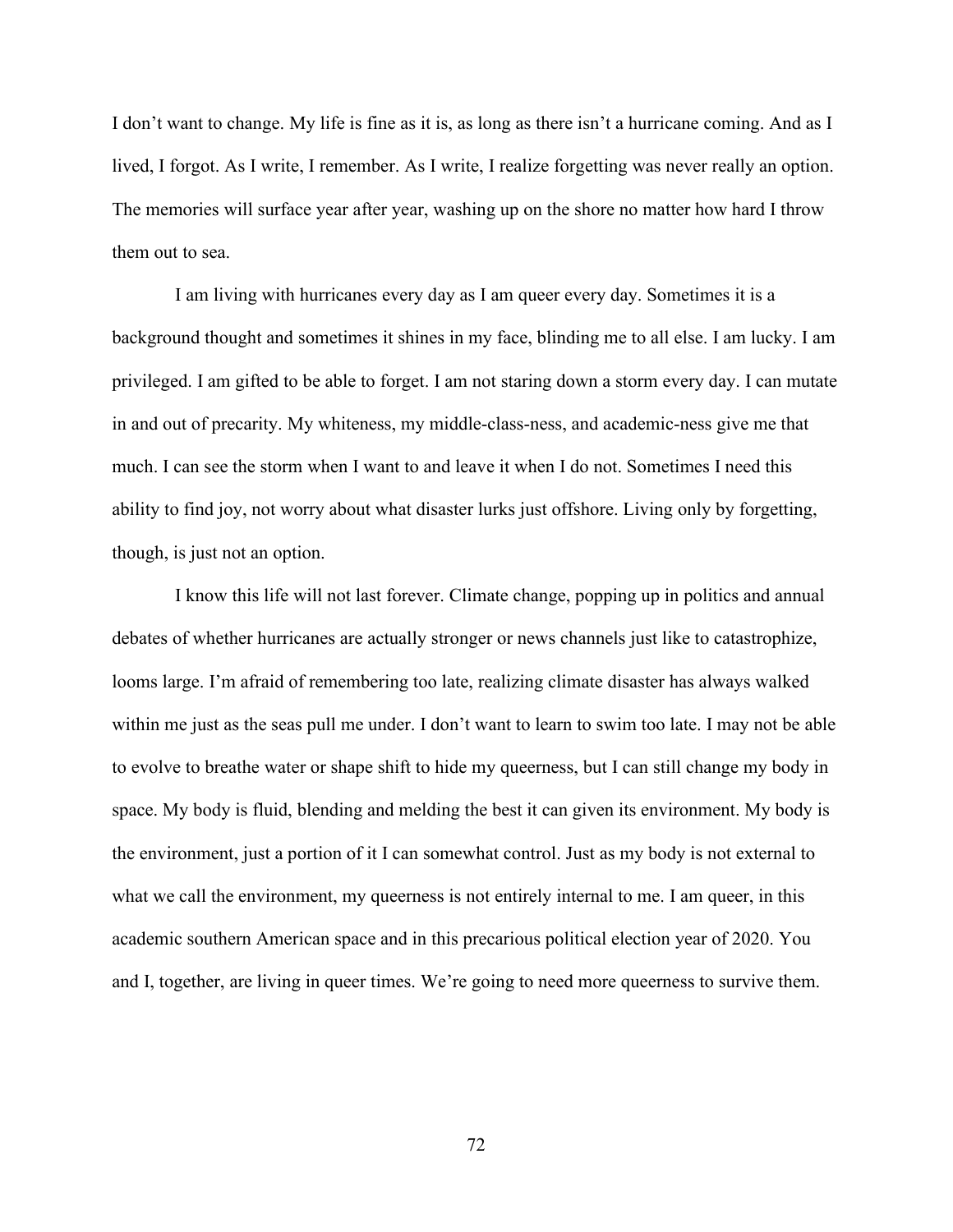## **References**

- (2019). Publix storm basics. Retrieved from<https://www.publix.com/pages/publix-storm-basics>
- Adams, T. E. & Holman Jones, S. (2011). Telling Stories: Reflexivity, Queer Theory, and Autoethnography. *Cultural Studies/Critical Methodologies*, *11*(2), 108–116.
- Adams, T. E. (2010). Paradoxes of sexuality, gay identity, and the closet, *Symbolic Interaction, 33,* 234-256.
- Adams, T. E. (2014). Post-coming out complication. In Boylorn, R. M. & Orbe, M. P. (Eds.), *Critical autoethnography* (pp. 62-74). London; New York: Routledge.
- Alaimo (2016). *Exposed: Environmental Politics and Pleasures in Posthuman Times.* University of Minnesota Press.
- Alaimo, S. (2010). Eluding capture: The science, culture, and pleasure of "queer" animals. In C. Mortimer-Sandilands & B. Erickson (Eds.), *Queer ecologies* (pp. 51-72). Bloomington: Indiana University Press.
- Amankwaa, L. (2017). In the eye of the storm. *ABNF Journal 28*(4), 91.
- Barad, K. (2017) No small matter: Mushroom clouds, ecologies of nothingness, and strange topologies of spacetimemattering. In A. Tsing, H. Swanson, E. Gan, & N. Bubandt (Eds.), *Arts of living on a damaged planet* (pp. G103-G120). Minneapolis: University of Minnesota Press.
- Bochner, A. P. & Ellis, C. (2016). *Evocative autoethnography: Writing lives and telling stories.*  New York: Routledge.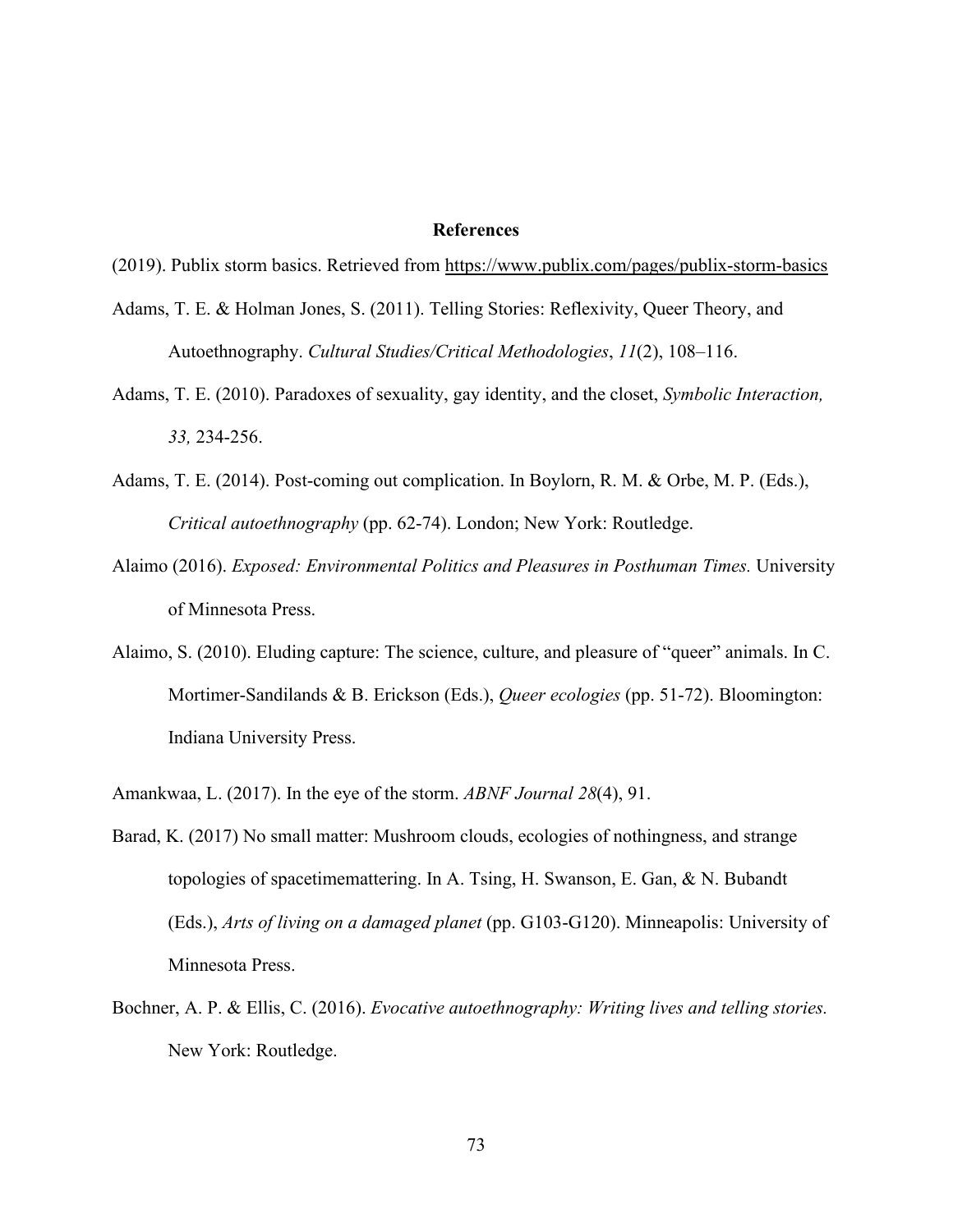- Bochner, A. P. (2007). Notes toward an ethic of memory in autoethnographic inquiry. In Denzin, N. K. & Giardina, M. D. (Eds.), *Ethical futures in qualitative research: Decolonizing the politics of knowledge.* New York: Routledge.
- Boylorn, R. M., & Orbe, M. P. (2016). *Critical autoethnography: intersecting cultural identities in everyday life*. London ; New York : Routledge.
- Browne, K. (2008) From the filmmaker, still waiting: Life after Katrina. *NWSA Journal, 20*(3), 196-199.
- Bulfin, A. (2017). Popular culture and the "new human condition": Catastrophe narratives and climate change. *Global and Planetary Change*, 140-146.
- Chan, P. (2008). Next day, same place: After "Godot" in New Orleans." *TDR: The Drama Review 52*(4), 2-3.
- Craig, R. K. (2016). Learning to live with the trickster: Narrative climate change and the value of resilience thinking. *Pace Environmental Law Review*, *33,* 351-396.
- del Toro, G. (Director). (2017). *The shape of water* [Motion picture]. USA: TSG Entertainment.
- Denzin, N. K. (2011). *Interpretative interactionism* (2<sup>nd</sup> ed.). Thousand Oaks, CA: Sage Publications.
- Denzin, N. K. & Lincoln, Y. S. (2008). Introduction: Critical methodologies and Indigenous inquiry. *Handbook of Critical and Indigenous Methodologies.*
- Dinshaw, C., Edelman, L., Ferguson, R. A., Freccero, C., Freeman, E., Halberstam, J., … Nguyen T. H. (2007). Theorizing queer temporalities: A roundtable discussion. *GLQ, 2,*  177-195.
- Doyle, J. (2016). *Mediating climate change.* London, UK: Routledge.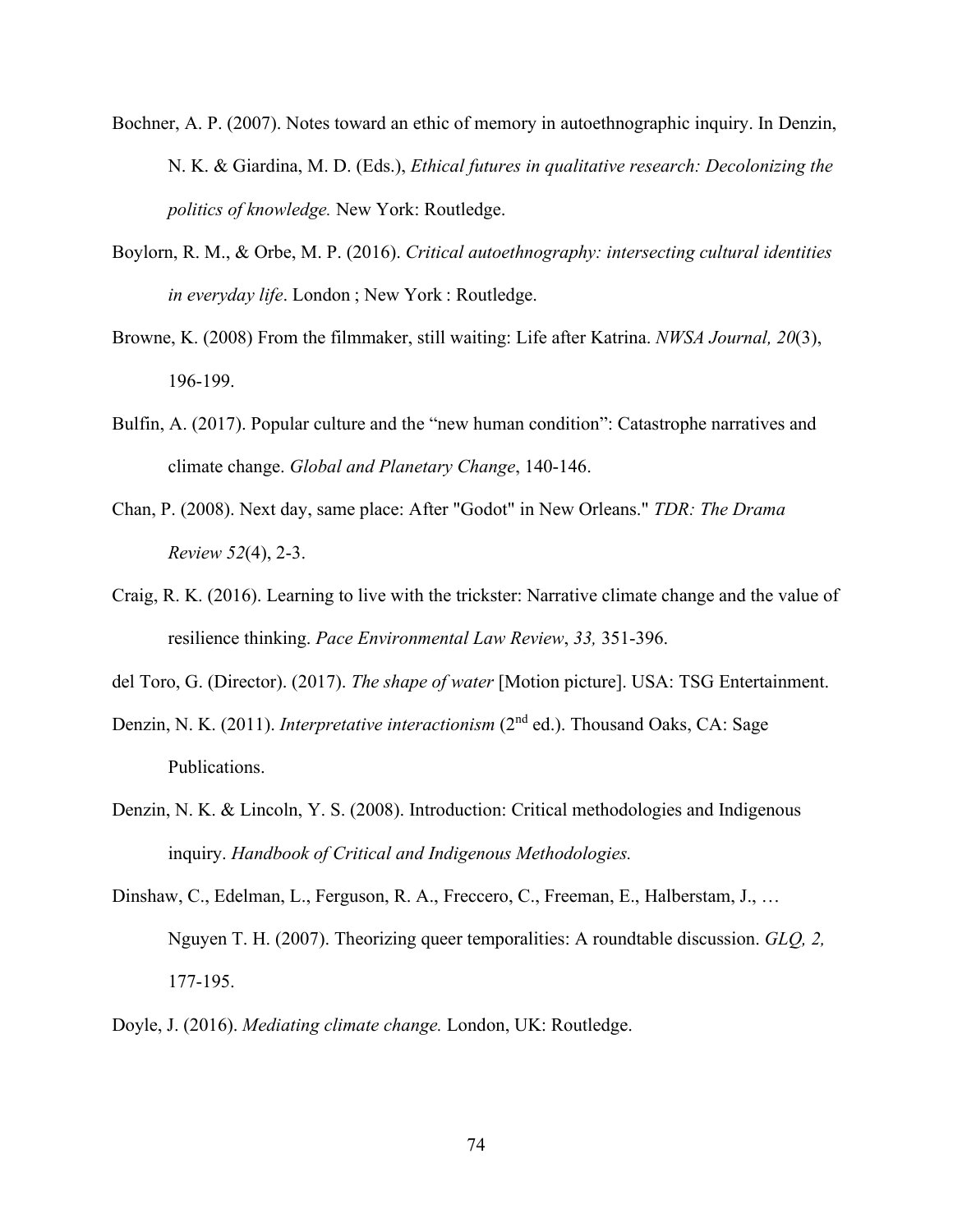- Dubrofsky, R. E., & Ryalls, E. D. (2014). The Hunger Games: Performing not-performing to authenticate femininity and whiteness. *Critical Studies in Media Communication*, *5*, 395- 409.
- Du Plooy, B. (2019). "Hope is a mistake, if you can't fix what's broken you go insane": A reading of gender, (s)heroism and redemption in *Mad Max: Fury Road*, *Journal of Gender Studies, 28,* 414-434.
- Durham, A. S. (2014). *Home with hip hop feminism: Performances in communication and culture.* New York: Peter Lang, Inc.
- Edelman, L. (2004). *No future: Queer theory and the death drive*. Durham: Duke University Press.
- Edmunds, A. (2014). Katrina: Reflections on the wake of a storm. *Journal of College Admission, 222,* 2-4.
- Eguchi, S. (2015). Queer intercultural relationality: An autoethnography of Asian-Black (dis)connections in white gay America, *Journal of International and Intercultural Communication, 8,* 27-43.
- Eller, C., & Welkos, R. W. (1994, September 16). Plenty of riptides on *Waterworld* set: With key crew people quitting and reported turmoil, logistical and organizational problems, the big-budget film, scheduled for release in summer of '95, could end up costing more than any movie ever made.
- Emmerich, R. (Director). (2004). *The day after tomorrow* [Motion picture]. USA: Twentieth Century Fox.
- Erickson, B., & Mortimer-Sandilands, C. (2010). *Queer ecologies: Sex, nature, politics, desire*. Indiana University Press.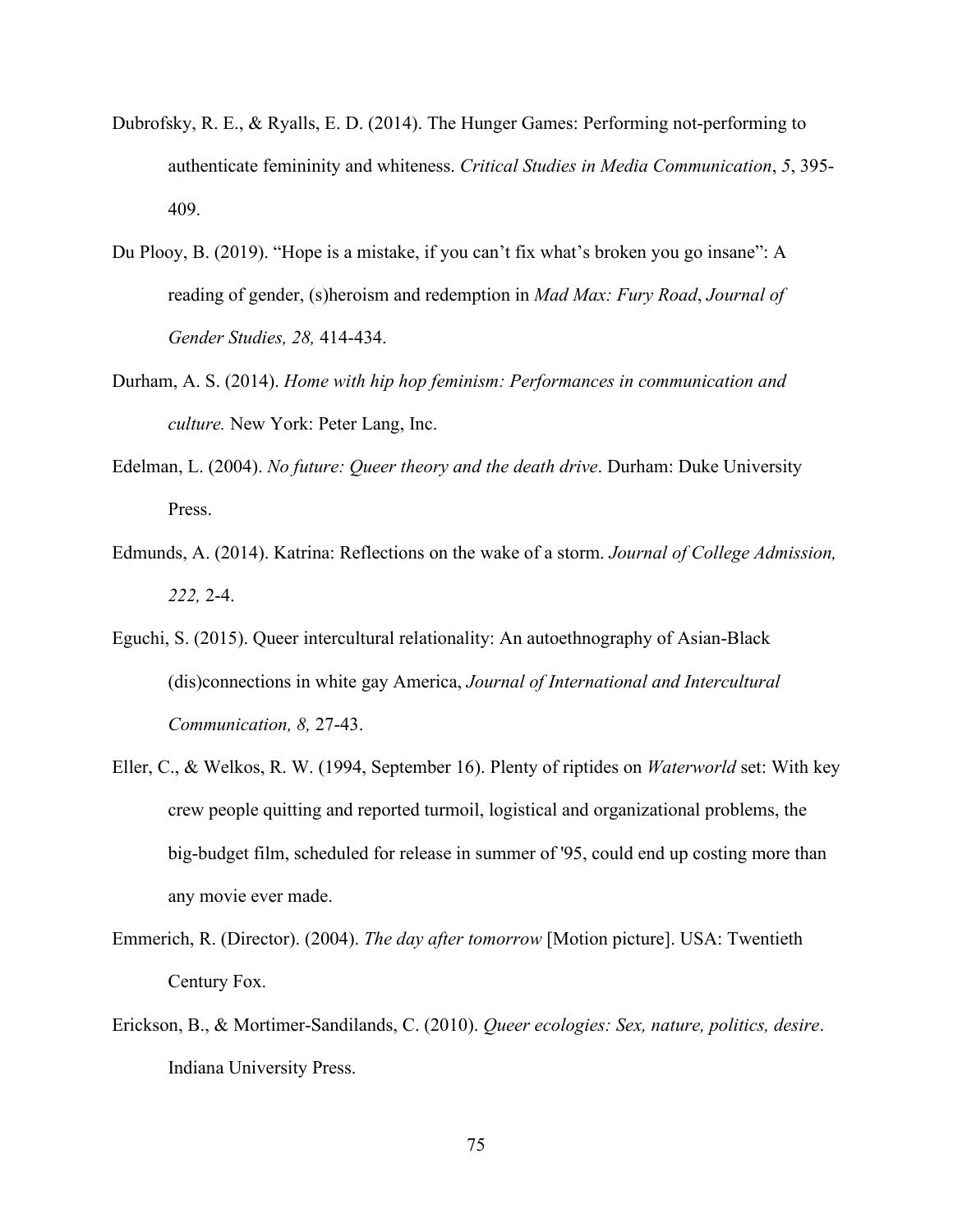Fishell, G. (2013). Hurricane Sandy: After the deluge. *Nature, 496*(7446), 421-422.

- Fitz-Henry, E. (2017). Multiple temporalities and the nonhuman other. *Environmental Humanities, 9*(1), 1-17.
- Fox, R. (2013). 'Homo'-work: Queering academic communication and communicating queer in academia. *Text and Performance Quarterly, 33,* 58-76.
- Freccero, C. (2017). Wolf, or *homo homini lupus.* In A. Tsing, H. Swanson, E. Gan, & N. Bubandt (Eds.), *Arts of living on a damaged planet* (pp. M91-M106). Minneapolis: University of Minnesota Press.
- Gordon, J. (forthcoming 2020). Monsters, metamorphoses, and the horror of ethics in the 'Pelagioscene.' In B. G. Henning & Z. Walsh (Eds.), *Climate change ethics and the nonhuman world.* Routledge.
- Griffin, M. J. (2016). Intersecting Intersectionalities and the Failure of the Law to Protect Transgender Women of Color in the United States. *Tulane Journal of Law and Sexuality: A Review of Sexual Orientation and Gender Identity in the Law*, 123-144.
- Griffin, R. A. (2015). Problematic representations of strategic whiteness and "post-racial" pedagogy: A critical intercultural reading of *The Help*. *Journal of International and Intercultural Communication, 8*(2), 147-166.
- Halberstam, J. (2005). *In a queer time and place : transgender bodies, subcultural lives*. New York University Press.
- Haraway, D. (2016). *Staying with the trouble: Making kin in the Chthulucene (Experimental Futures).* Durham, NC: Duke University Press.
- Hejnol, A. (2017). Ladders, trees, complexity, and other metaphors in evolutionary thinking. In A. Tsing, H. Swanson, E. Gan, & N. Bubandt (Eds.), *Arts of living on a damaged planet:*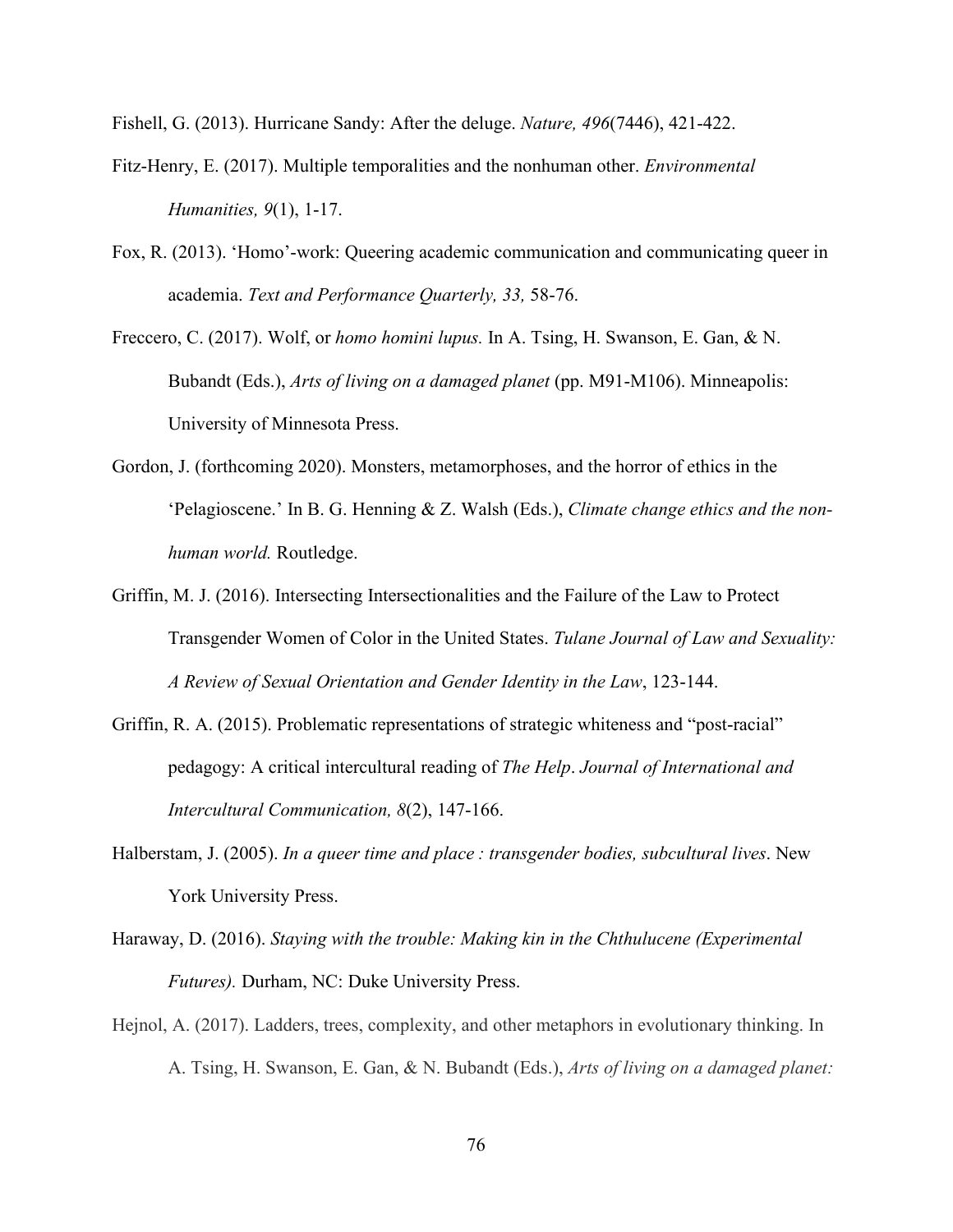*Ghosts and monsters of the Anthropocene* (pp. G87-G102). Minneapolis, MN: University of Minnesota Press.

Hird, M. (2006). Animal Transsex. *Australian Feminist Studies*, *21*(49), 35–50.

- Jay, A., Reidmiller, D. R., Avery, C. W., Barrie, D., DeAngelo, B. J., Dave, A.,…Winner, D. (2018). Overview. In Reidmiller, D. R., Avery, C. W. Easterling, D. R. Kunkel, K. E., Lewis, K. L. M., Maycok, T. K., & Stewart, B. C. [Eds.], *Impacts, risks, and adaptation in the United States: Fourth national climate assessment, Volume II* (pp. 33-71). Washington, DC: U.S. Global Change Research Program.
- Johnson, E. P. (2001). "Quare" studies, or (almost) everything I know about queer studies I learned from my grandmother. *Text & Performance Quarterly*, *21*(1), 1-25.

Johnson, L. M. (2018). The will of the water. *Virginia Quarterly Review, 94*(3), 180-187.

- Jung, K., Shavitt, S., Viswanathan, M., & Hilbe J. M. (2014). Female hurricanes are deadlier than male hurricanes. *Psychological and Cognitive Sciences Journal, PNAS Early Edition,* 1-6.
- Kang, N., & Elsner, J. B. (2015). Trade-off between intensity and frequency of global tropical cyclones. *Nature Climate Change, 5*, 661-664.
- King, T. R. (1995, July 31). *Waterworld* survives reviews: Studio is relieved. *The Wall Street Journal,* p. B2.
- LeMaster, B. (2014). Telling multiracial tales: An autoethnography of coming out home, *Qualitative Inquiry, 20,* 51-60.
- Maslin, J. (1995, July 28). Aquatic Armageddon with plenty of toys, *The New York Times,* pp. C1, C16.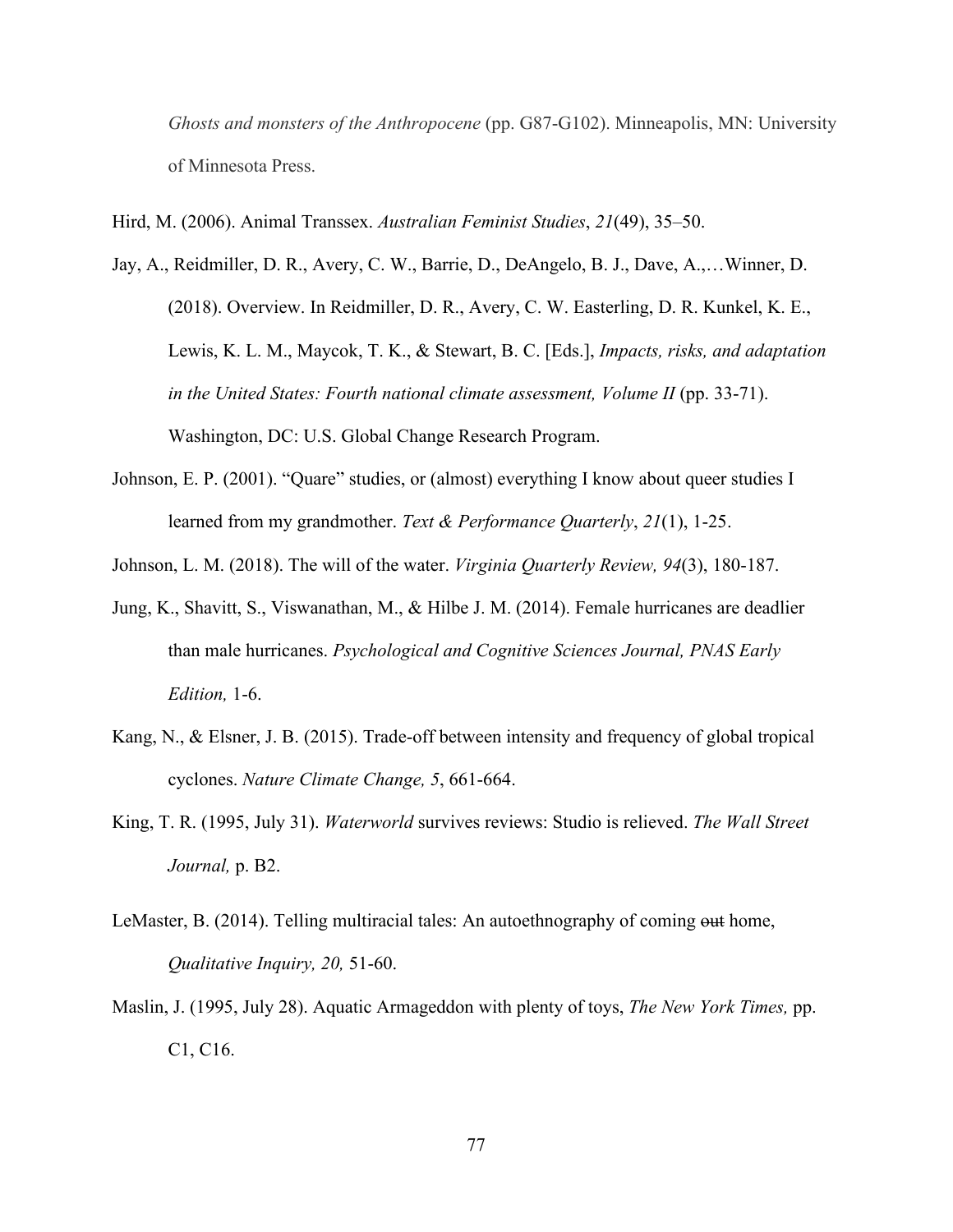- McDonald, J. (2017). Critical methods. In Matthew, J. (Eds.), *The international encyclopedia of communication research methods.* New York: John Wiley & Sons, Inc.
- Milstein, T. (2011) Nature identification: The power of pointing and naming, *Environmental Communication, 5*, 3-24.
- Mortimer-Sandilands, C. & Erickson, B. (2010). *Queer ecologies: Sex, nature, politics, desire.*  Bloomington, IN: Indiana University Press.

Morton, T. (2010). Guest column: Queer ecology. *PMLA, 125,* 273-282.

- Muñoz, J. E. (2009). *Cruising utopia: The then and there of queer futurity.* New York: New York University Press.
- National Centers for Environmental Information. (2019) *U.S. billion-dollar weather and climate disasters.*
- Nestel, M. L. (2017, September 11). Florida police report looting as Hurricane Irma battered the state.
- Pesses, M. W. (2019). "So shiny, so chrome": images and ideology of humans, machines, and the Earth in George Miller's *Mad Max: Fury Road*. *Cultural Geographies*, *26*(1), 43–55.
- Pezzullo, P.C. & Cox, R. (2018). *Environmental communication and the public sphere (5th edition).* Thousand Oaks, CA: Sage Publications.

Reynolds, K. (Director). (1995). *Waterworld* [Motion picture]. USA: Universal Pictures.

Richardson, M. (2018). Climate trauma, or the affects of the catastrophe to come. *Environmental Humanities 10*(1), 1–19.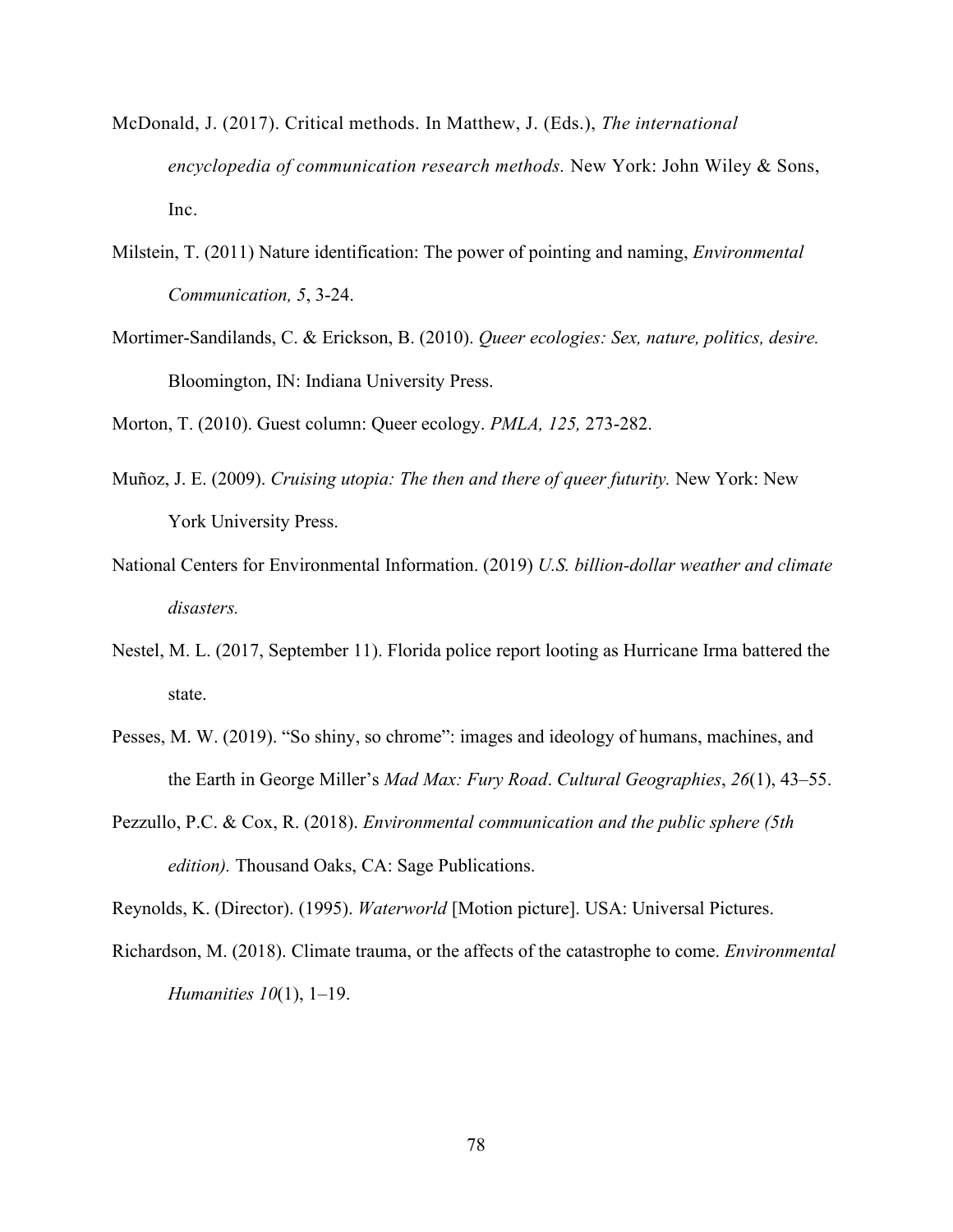- Roh, S., Rickard, L., McComas, K. A., & Decker, D. J. (2018). [Public understanding of One](http://doi.org/10.1177/0963662516670805)  [Health messages: The role of temporal framing.](http://doi.org/10.1177/0963662516670805) *Public Understanding of Science, 27,* 185-196.
- Ross, G. (Director). (2012). *The hunger games* [Motion picture]. USA: Lionsgate.
- Rush, E. A. (2018). *Rising: Dispatches from the new American shore.* Minneapolis, MN: Milkweed Editions.
- Sedgwick, E. K. (2003). *Touching feeling: Affect, pedagogy, performativity.* Durham: Duke University Press.
- Seegert, N. (2014) Queer beasts: Ursine punctures in domesticity, *Environmental Communication, 8,* 75-91.
- Seymour, N. (2013). *Strange natures: Futurity, empathy, and the queer ecological imagination.*  Urbana-Champaign: University of Illinois Press.
- Shotwell, A. (2016). *Against purity: Living ethically in compromised times.* Minneapolis, MN: University of Minnesota Press.
- Skilton, L. (2018). Gendering natural disaster: the battle over female hurricane Names. *Journal of Women's History*, *30*(3), 132–156.
- Stanaland, J. (2017, September 7). Everybody Points Their Fans At The Hurricane to Blow It Away.
- Storr, M. (2017). The sexual reproduction of "race": bisexuality, history, and racialization. In Cipolla, C., et al., (Eds.) *Queer feminist science studies: A reader.* Seattle, WA: University of Washington Press. (Original work published 1997).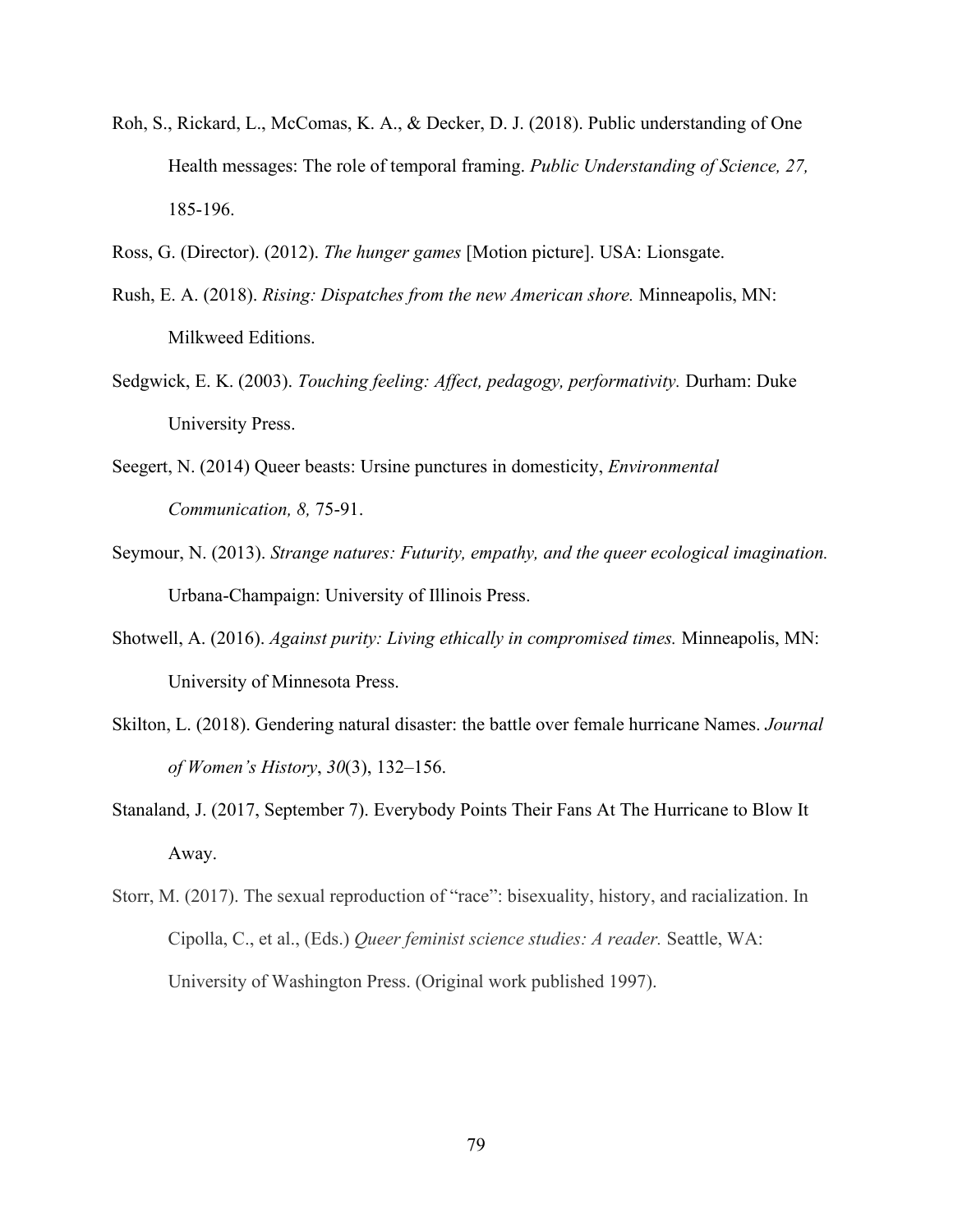- Sturgeon, N. (2010). Penguin family values: The nature of planetary environmental reproductive justice. In C. Mortimer-Sandilands & B. Erickson (Eds.), *Queer ecologies* (pp. 102-133). Bloomington: Indiana University Press.
- Sullivan, P., Berman, M., & Zezima, K. (2017, September 13). After Irma, Florida prepares for days - and maybe weeks - without power.
- Svenning, J-C. (2017). Future megafaunas: A historical perspective on the potential for a wilder Anthropocene. In A. Tsing, H. Swanson, E. Gan, & N. Bubandt (Eds.), *Arts of living on a damaged planet* (pp. G67-G86). Minneapolis: University of Minnesota Press.
- Svoboda, M. (2016). Cli-fi on the screen(s): Patterns in the representations of climate change in fictional films. *WIREs Clim Change, 7,* 43-64.
- Swanson, H., Tsing, A., Bubandt, N., & E. Gan. (2017) Introduction: Bodies tumbled into bodies. In A. Tsing, H. Swanson, E. Gan, & N. Bubandt (Eds.), *Arts of living on a damaged planet* (pp. M1-M14). Minneapolis: University of Minnesota Press.

Taylor, T. (Director). (2011). *The help* [Motion picture]. USA: DreamWorks.

- Thunberg, G., Atwood, M., Mann, M., Klein, N., Nasheed, M., Williams, R.,…Monbiot, G. (2019, April 3). A natural solution to climate disaster [Letter to the editor]. *The Guardian.* Retrieved from [https://www.theguardian.com/environment/2019/apr/03/a](https://www.theguardian.com/environment/2019/apr/03/a-natural-solution-to-the-climate-disaster)[natural-solution-to-the-climate-disaster.](https://www.theguardian.com/environment/2019/apr/03/a-natural-solution-to-the-climate-disaster)
- Tuana, N. (2001). Material locations: An interactionist alternative to realism/social constructivism." In Tuana, N. & Morgen, S. (Eds.), *Engendering Rationalities* (pp.221- 243). Albany: State University of New York Press.
- Tuana, N. (2007). Viscous porosity: Witnessing Katrina. In Hekman, S. & Alaimo, S. (Eds.), *Material Feminisms*, Durham, NC: Duke University Press.